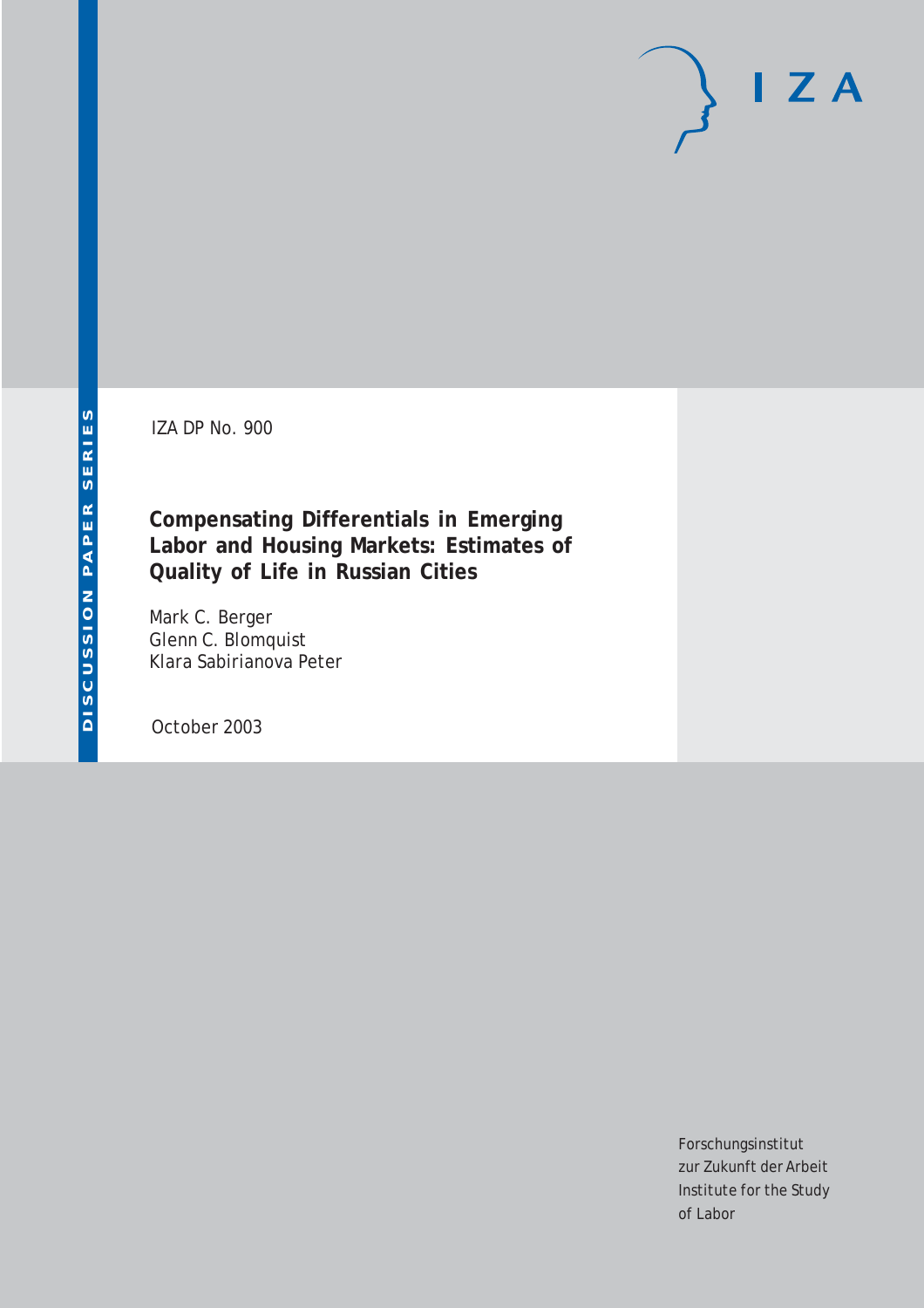# **Compensating Differentials in Emerging Labor and Housing Markets: Estimates of Quality of Life in Russian Cities**

### **Mark C. Berger**

*University of Kentucky and IZA Bonn* 

# **Glenn C. Blomquist**

*University of Kentucky* 

### **Klara Sabirianova Peter**

*WDI, University of Michigan and IZA Bonn* 

Discussion Paper No. 900 October 2003

IZA

P.O. Box 7240 D-53072 Bonn Germany

Tel.: +49-228-3894-0 Fax: +49-228-3894-210 Email: [iza@iza.org](mailto:iza@iza.org)

This Discussion Paper is issued within the framework of IZA's research area *Labor Markets in Transition Countries.* Any opinions expressed here are those of the author(s) and not those of the institute. Research disseminated by IZA may include views on policy, but the institute itself takes no institutional policy positions.

The Institute for the Study of Labor (IZA) in Bonn is a local and virtual international research center and a place of communication between science, politics and business. IZA is an independent, nonprofit limited liability company (Gesellschaft mit beschränkter Haftung) supported by Deutsche Post World Net. The center is associated with the University of Bonn and offers a stimulating research environment through its research networks, research support, and visitors and doctoral programs. IZA engages in (i) original and internationally competitive research in all fields of labor economics, (ii) development of policy concepts, and (iii) dissemination of research results and concepts to the interested public. The current research program deals with (1) mobility and flexibility of labor, (2) internationalization of labor markets, (3) welfare state and labor market, (4) labor markets in transition countries, (5) the future of labor, (6) evaluation of labor market policies and projects and (7) general labor economics.

IZA Discussion Papers often represent preliminary work and are circulated to encourage discussion. Citation of such a paper should account for its provisional character. A revised version may be available on the IZA website ([www.iza.org](http://www.iza.org/)) or directly from the author.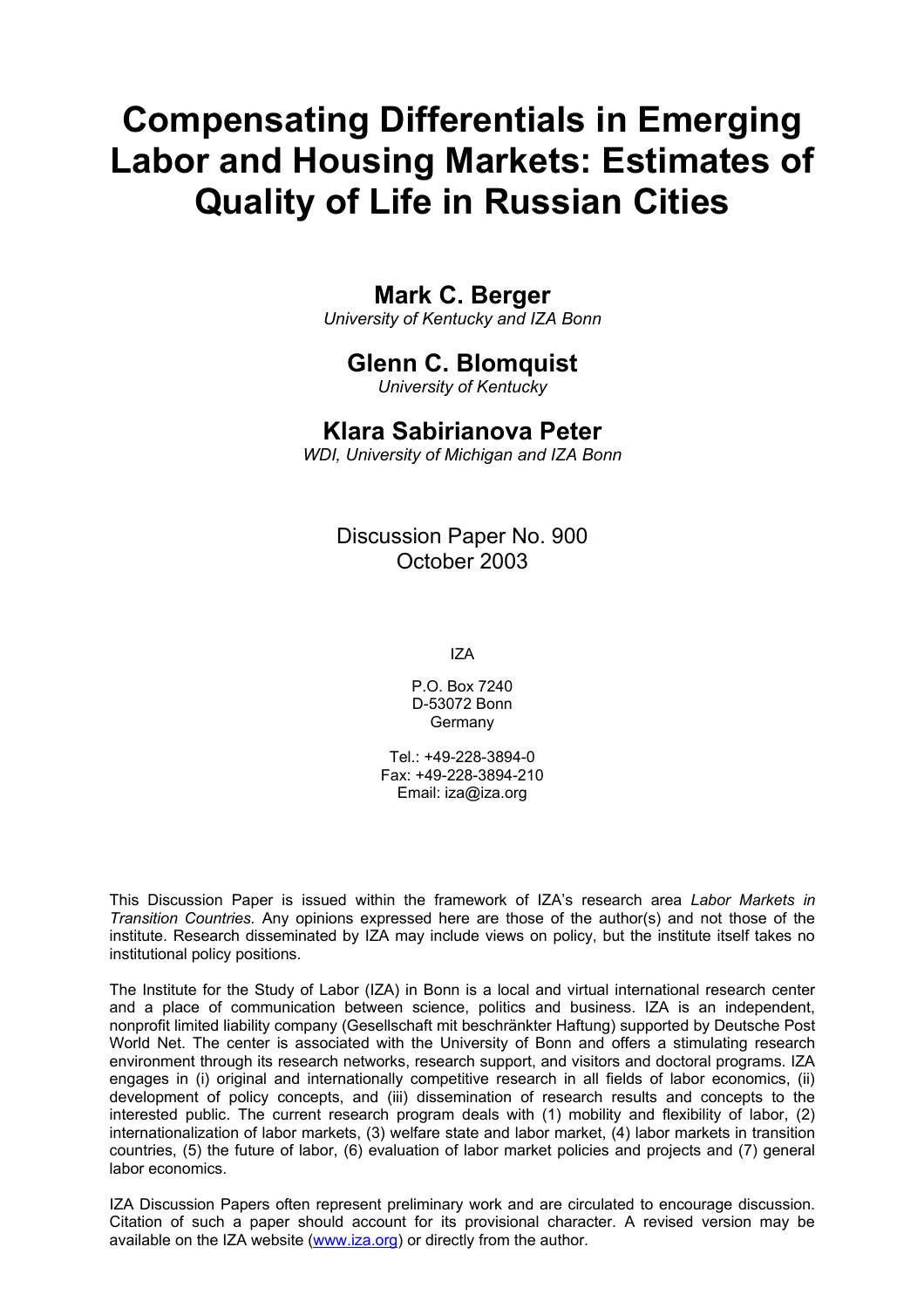# **ABSTRACT**

### **Compensating Differentials in Emerging Labor and Housing Markets: Estimates of Quality of Life in Russian Cities**[∗](#page-2-0)

The existence of compensating differentials in Russian labor and housing markets is examined using data from the Russian Longitudinal Monitoring Survey (RLMS) augmented by city and regional-specific characteristics from other sources. While Russia is undergoing transition to a market economy, we find ample evidence that compensating differentials for location-specific amenities exist in the labor and housing markets. Our estimated wage and housing value equations suggest that workers are compensated for differences in climate, environmental conditions, ethnic conflicts, crime rates, and health conditions, after controlling for worker characteristics, occupation, industry, and economic conditions, and various housing characteristics. Moreover, we find evidence that these compensating differentials exist even after controlling for the regional pay differences ("regional coefficients") used by the Russian government to compensate workers for living in regions that are designated as less desirable. We rank 953 Russian cities by quality of life as measured by a group of eleven amenities. Sizable variation in the estimated quality of life across cities exists. The highest ranked cities tend to be in relatively warm areas and areas in the western, European part of the country. In addition, our quality of life index is positively correlated with net migration into a region, suggesting workers are attracted to amenity-rich locations. Overall, we find that sufficient market equilibrium exists and a model of compensating differentials with controls for disequilibrium yields useful information about values of location-specific amenities and quality of life in this large transition economy.

JEL Classification: D5, H4, J3, J6, P2, P3, Q2, R1, R2

Keywords: compensating differentials, equilibrium, hedonic, quality of life, amenities, implicit prices, labor market, housing market, transition, Russia

Corresponding author:

 $\overline{a}$ 

Klara Sabirianova Peter William Davidson Institute University of Michigan Business School 724 E. University Ave., Wyly Hall Ann Arbor, MI 48109 USA Email: [klaras@umich.edu](mailto:klaras@umich.edu) 

<span id="page-2-0"></span><sup>∗</sup> Earlier presentations of this research were given at the Annual Conference of the American Real Estate, Urban Economics Association / Allied Social Sciences Association in New Orleans, LA on January 7, 2001, the William Davidson Institute / Centre for Economic Policy Research Annual International Conference on Transition Economics in Portoroz, Slovenia on June 23-26, 2001, the New Economic School Conference in Moscow, Russia on December 19-21, 2002, a session to honor the memory of Sherwin Rosen at the Association of Environmental and Resource Economists / Allied Social Sciences Association meetings in Washington, DC on January 3-5, 2003, and workshops at University of Illinois in Urbana-Champaign, University of Kentucky, University of Washington, Swedish University of Agricultural Sciences in Umeå, Stockholm School of Economics, and Linköpings University, Sweden. We gratefully acknowledge the contribution of the late Michael Swafford, who generously supplied encouragement and portions of the data. We acknowledge the William Davidson Institute for funding of data collection. We appreciate helpful comments from Brent Ambrose, Tim Bartik, John Earle, Bengt Kriström, Dan McMillin, Stuart Rosenthal, Steven Stillman, and participants in the various sessions and workshops. We thank Brandon Fleming, Dmitry Krutikov and Viktor Orekhov for excellent research assistance. Responsibility for the views expressed in this paper rests solely with the authors. Mark Berger passed away April 30, 2003. He is missed.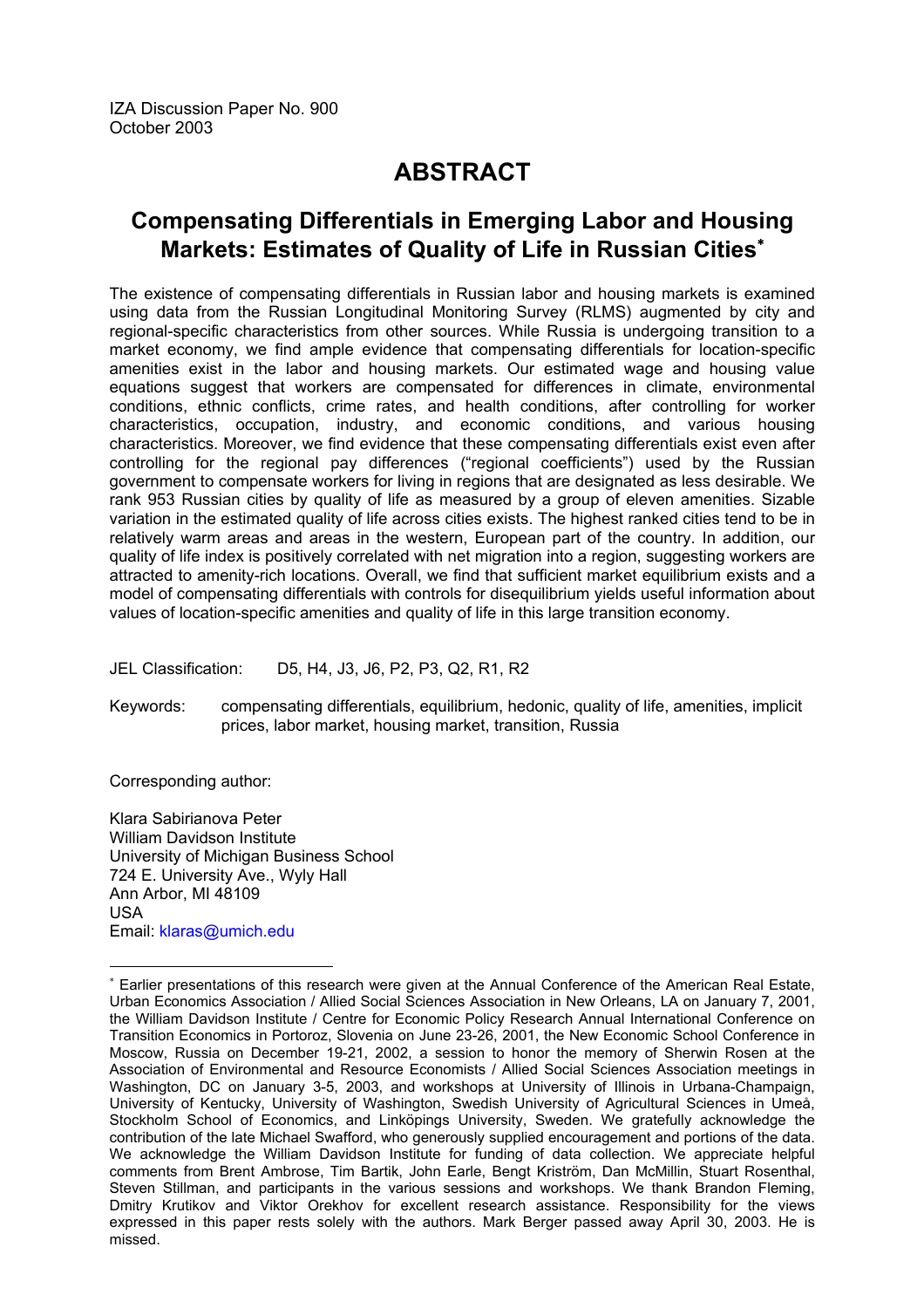# **In Memory of Mark C. Berger, 1955-2003**

Mark Berger was the William B. Sturgill Professor of Economics and Director of the Center for Business and Economic Research (CBER) at the University of Kentucky. After receiving his doctorate in economics from Ohio State University in 1981, he joined the University of Kentucky as an assistant professor. He spent his entire, influential teaching career at the University's Department of Economics in the Gatton College of Business and Economics as an Associate Professor until 1989 and Professor since 1989. He was named Director of CBER in 1994 and Sturgill Professor in 1998. Several visiting professorships and fellowships led him to the University of Chicago and the European Universities of Vienna, Ekaterinburg and Dublin. Furthermore, he served on the editorial boards of the scholarly journals *Growth and Change*, *Applied Economics*, and the *Economics of Education Review*.

Mark Berger conducted applied research on a broad field of subjects including on-the-job-training, the earnings and employment of workers, unemployment insurance, health insurance issues and higher education. His research has been published in such journals as *American Economic Review*, *Journal of Political Economy*, *Review of Economics and Statistics*, *Journal of Labor Economics*, *Industrial and Labor Relations Review*, and the *Journal of Human Resources*. Among his colleagues and students he was highly valued as a great scientist and teacher.

The members of IZA were deeply saddened by the sudden passing of Mark C. Berger on April 30, 2003 at the age of 47. An IZA Research Fellow since December 2000, he had been to IZA for a research visit shortly before his death. This IZA Discussion Paper is one of his last working papers.

In Mark's memory the "Mark C. Berger Applied Microeconomics Workshop Endowment Fund" has been established at the University of Kentucky.

IZA and all IZA Research Fellows will cherish Mark Berger's important contributions to labor economics in memory.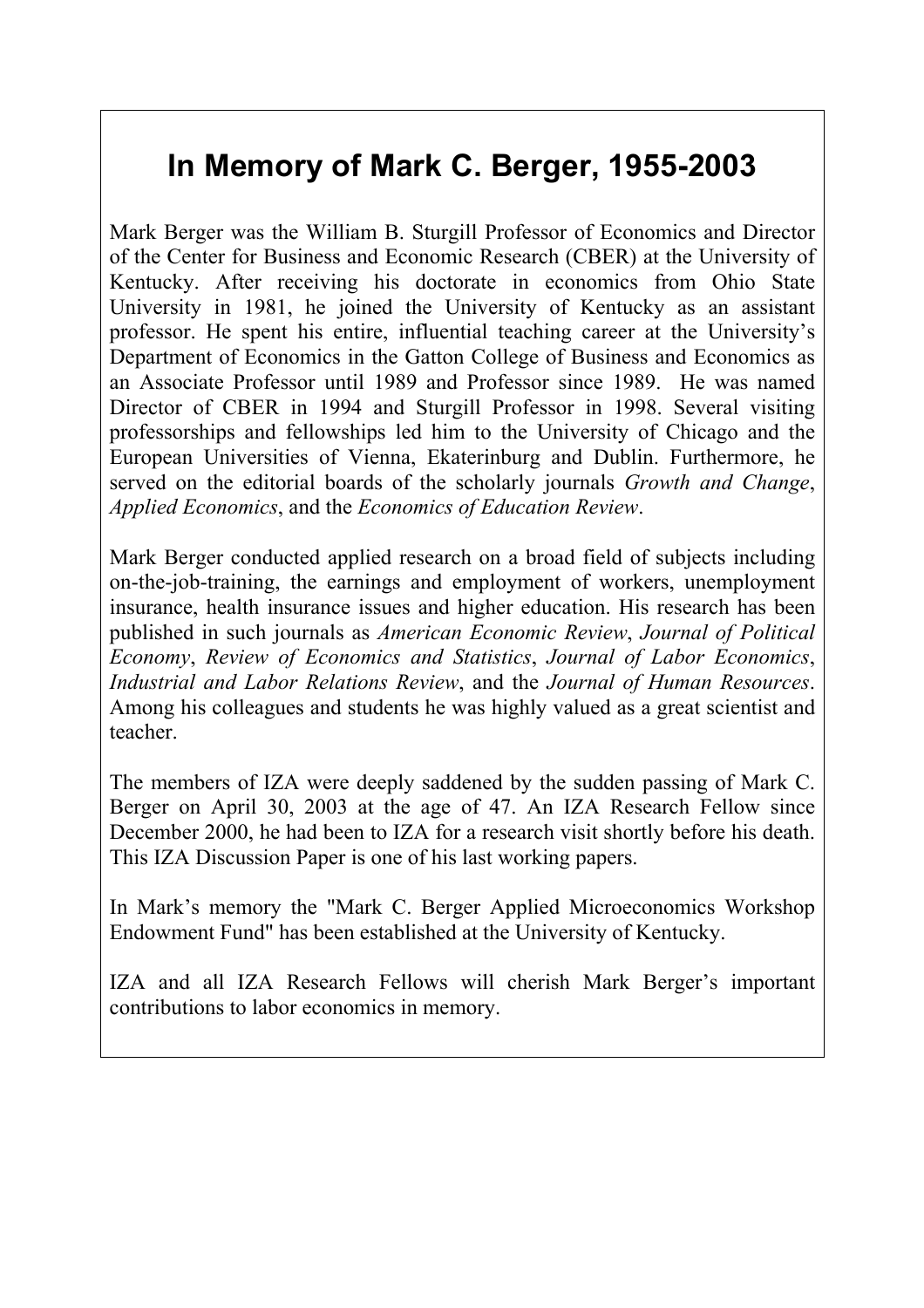#### **1. Introduction**

Market economies tend to generate compensating differentials in housing and labor markets for location specific amenities. These local amenities include climate, which is natural, urban conditions, which are produced, and environmental quality, which is partly natural and partly produced. In markets that are functioning smoothly, compensating differentials are a basic tool for understanding the consequences of movements of people and businesses across regions and cities. Compensating differentials are also used to estimate the values people place on goods that are not typically sold in markets and to measure quality of life across geographic locations. In Western economies such as in the United States, there have been several studies that estimate compensating differentials in labor and housing markets and which rank areas by quality of life and many more related studies. The recent review of this literature by Gyourko, Kahn, and Tracy (1999) offers a critical synthesis of more than 70 books, articles, and papers.

A related and potentially important use of the estimates of the values of amenities is as shadow prices for amenities that are not typically included in national income accounts. Construction of an index that is more comprehensive than Net National Product, such as Nordhaus and Tobin' (1972) Measure of Economic Welfare, requires monetary values of the nonmarket goods and services. Green accounting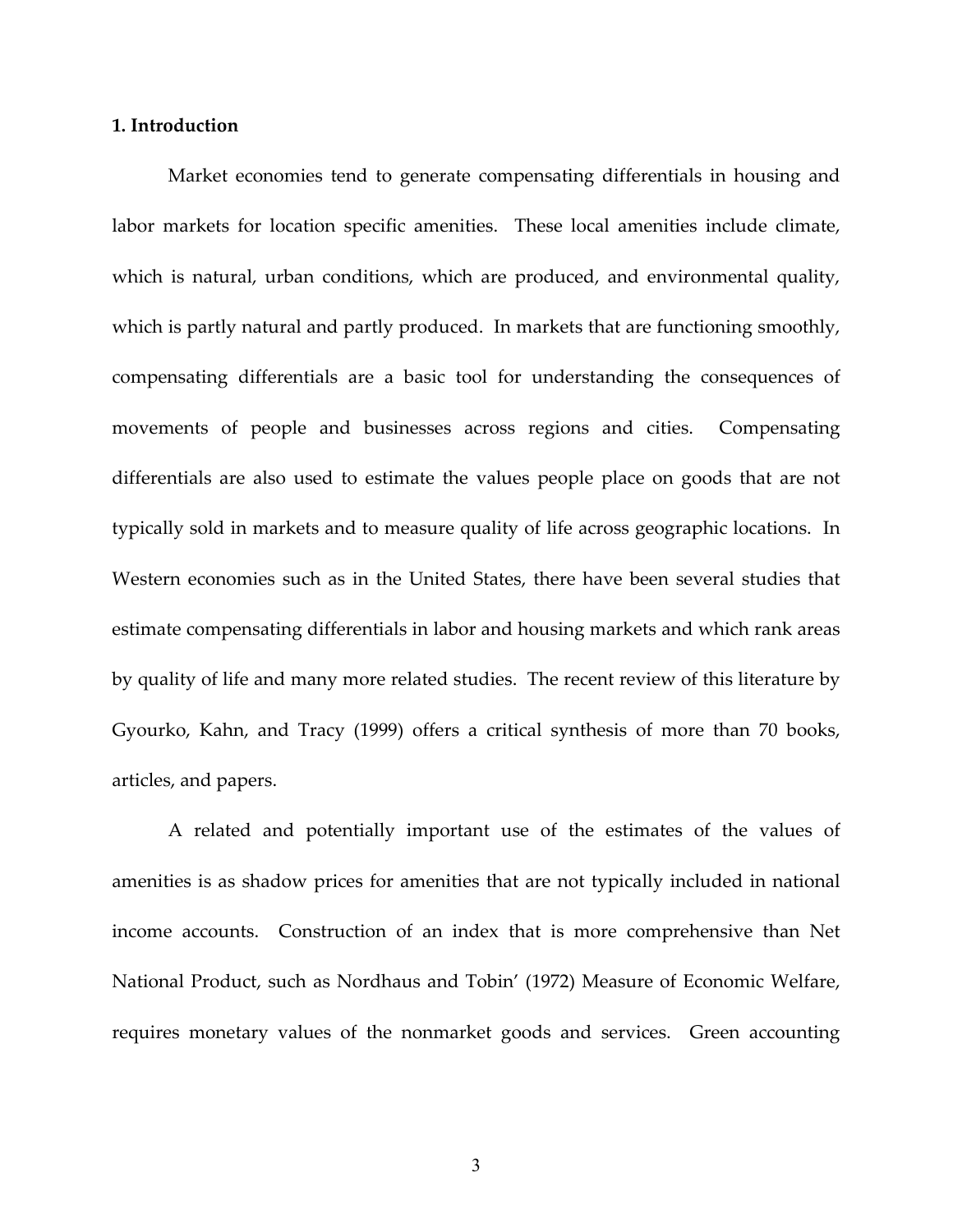requires monetary values of measures of environmental and natural resource services.<sup>1</sup> Considerable interest in green accounting exists in the U.S. and, in fact, around the world; see Nordhaus (2000) and Heal and Kriström (forthcoming). If compensating differentials can be estimated for transition economies, the prospect for successful implementation of green accounting is more promising for more of the world. In order to use a compensating differentials approach, sufficient equilibrium must exist whether or not the market economy is in transition.

 Compensating differentials represent an equilibrium adjustment mechanism in housing and labor markets that matches consumers/workers and firms with different preferences and production technologies. Even in a mature, market economy such as in the U. S. one might be skeptical of the usefulness of this equilibrium model. A major study by Greenwood, Hunt, Rickman, and Treyz (1991) tests for spatial equilibrium. Greenwood et al. assess the reasonableness of the equilibrium assumption used to estimate compensating differentials and quality of life indices in the following way. They model net migration into an area as a function of the net present value of potential earnings in the area and the amenities in the area – both relative to what is available in other areas. They estimate an equilibrium relative income for each area as the level at which no net migration would occur for that area. By comparing the actual income to

 $<sup>1</sup>$  As discussed in Heal and Kriström (forthcoming) other approaches such as defensive expenditures and politically</sup> determined willingness to pay are candidates for estimating the monetary values of amenities. Stated preference approaches can be used to estimate the value of amenities. Hoehn and Randall (2002) provide a state of the art example and Carson (2001) provides an overview of contingent valuation. An unexplored, alternative approach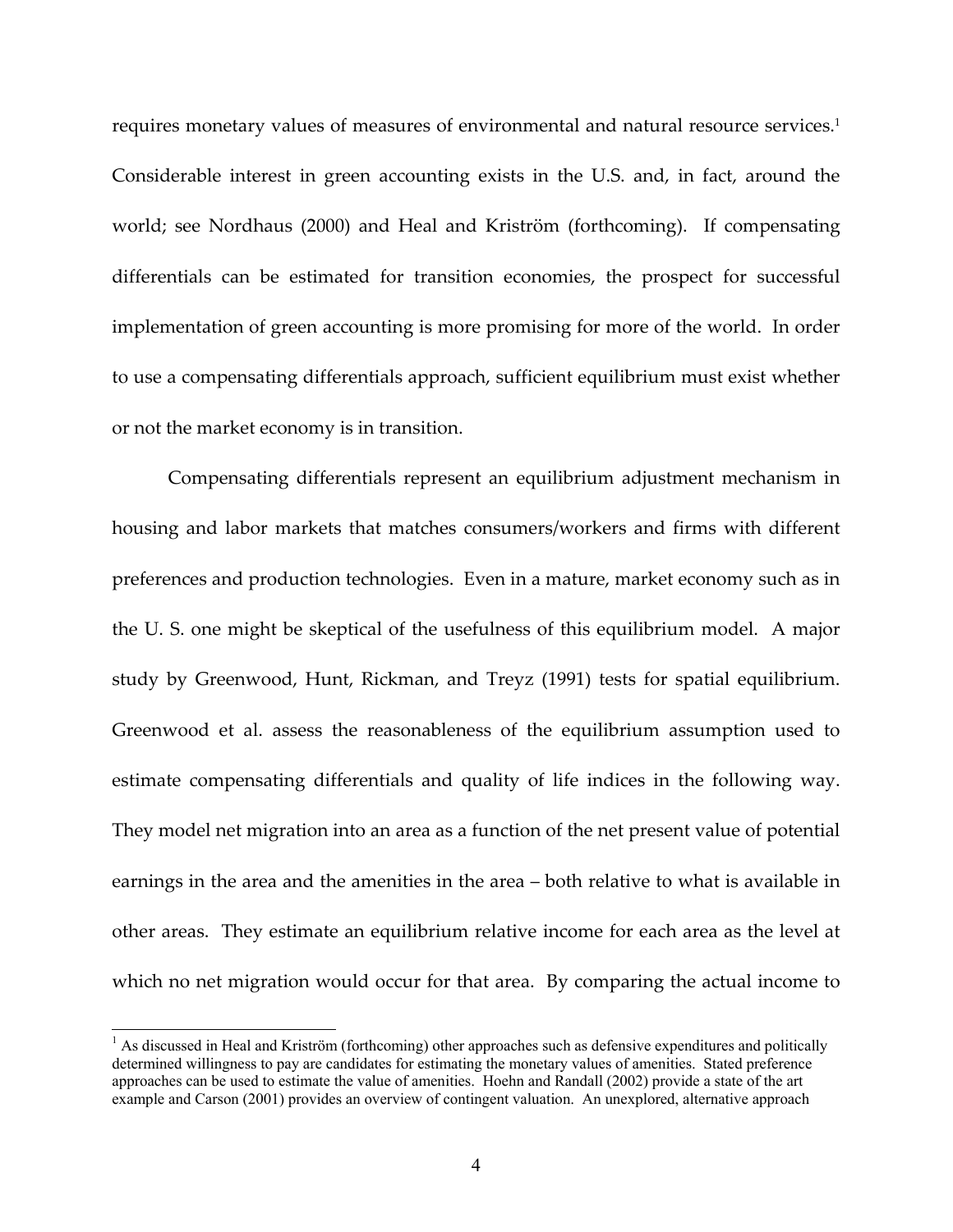the estimated equilibrium income, they find little evidence of disequilibrium for the period 1971-1988 in the U.S. They find that classification of areas that are amenity-rich and amenity-poor and comparing them with estimates from quality of life index values from the Blomquist, Berger, and Hoehn (1988) study yields only minor classification differences.

Gyourko, Kahn, and Tracy (1999) provide a reminder of the crucial nature of this underlying equilibrium assumption of the compensating differentials framework. Our study examines whether sufficient market equilibrium exists to generate compensating differentials in a transition economy, and if they exist, what they imply about geographic variation in quality of life as measured by location specific amenities.2

Surely any concern about equilibrium is magnified if a compensating differentials framework is applied to an economy making a transition from central government planning to a decentralized market system. The basic question is whether or not compensating differentials are generated in a transition economy. Are the market forces strong enough to produce observable wage and housing price differences across regions that are related to differences in location specific amenities? This paper applies a compensating differential framework to estimate a wage and housing hedonic equations, amenity values, and a quality of life index for the largest country in

would be to make inferences from extended surveys of happiness that have been applied to macroeconomic conditions, see di Tella, MacCulloch and Oswald (2001).

 $2$ Total utility for individuals is comprehensive and depends on at least the consumption of marketed goods and services, goods produced within the household, as well as the bundle amenities that is available in the areas where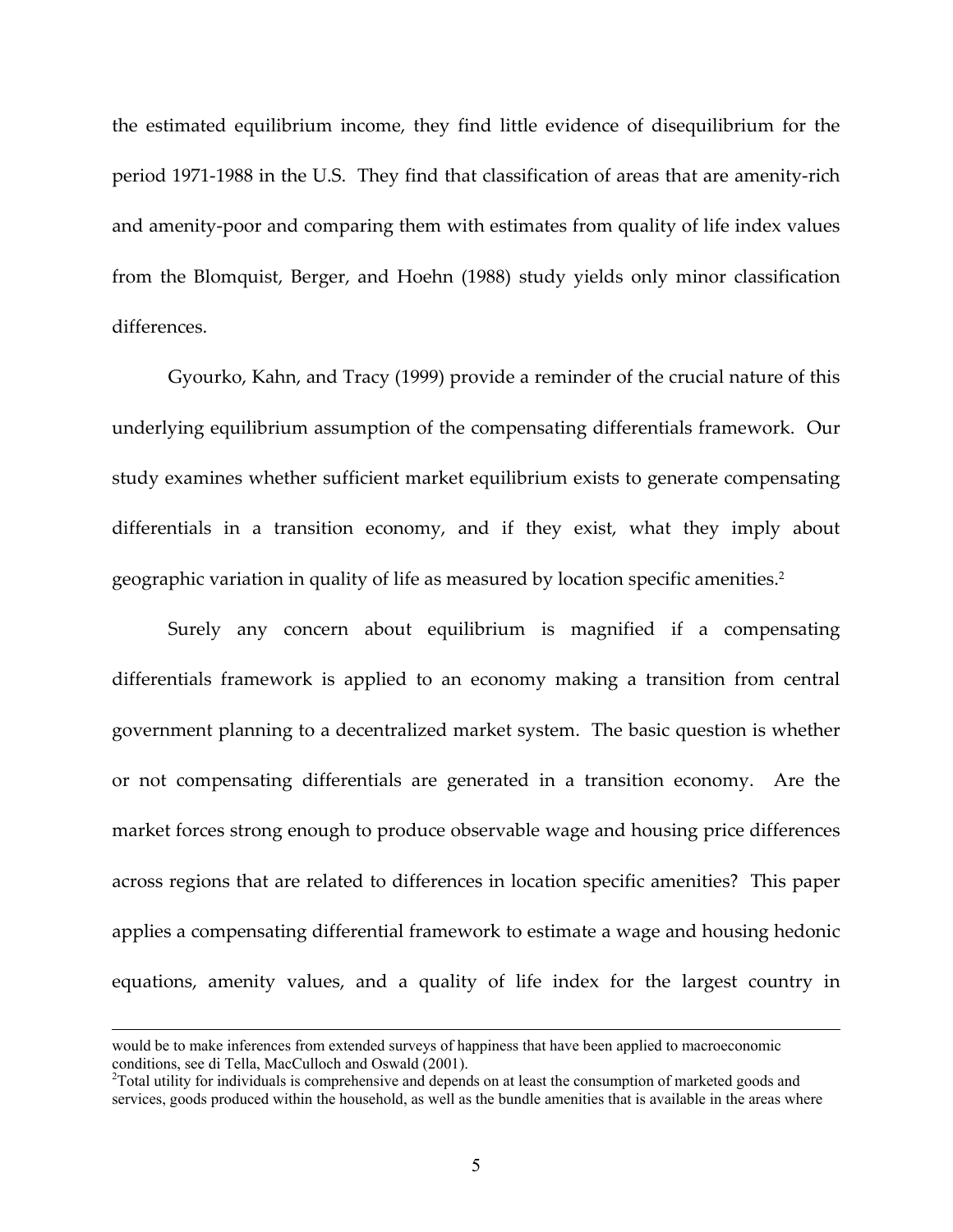transition, Russia. To our knowledge no one has attempted a systematic analysis of compensating differentials for location specific amenities and quality of life for a transition economy.

Few would question the challenge given the change in Russia induced by the transition that began more than a decade ago. Fischer and Sahay (2000) describe Russia's promising start with privatization and stabilization in the early and mid 1990s. However, this period was followed fiscal problems that resulted in financial collapse in 1998 and the lowest level of output since the transition began. The ratio of real Gross Domestic Product in 1999 to that in 1989 was only 0.59; see Fischer and Sahay (2000, p.3). Adjustments in the labor and housing markets are not likely to be smooth and quick.

Among transition economies, Russia offers a unique opportunity to examine compensation for location-specific amenities. Heterogeneity in location-specific amenities across the Russian Federation is one reason that Russia is a good transition economy for our study. Russia is a large country that stretches across 11 time zones. Figure 1 provides a map of the Russian Federation and its 89 oblasts, republics, and krays, or regions. Important for our analysis is the fact that there is wide variation in the distribution of amenities across regions. For example, Figure 1 illustrates the substantial variation in crime rates across regions in Russia. This kind of variation

the individuals live and work. Quality of life, as defined in this paper in equation 5 below, is the value to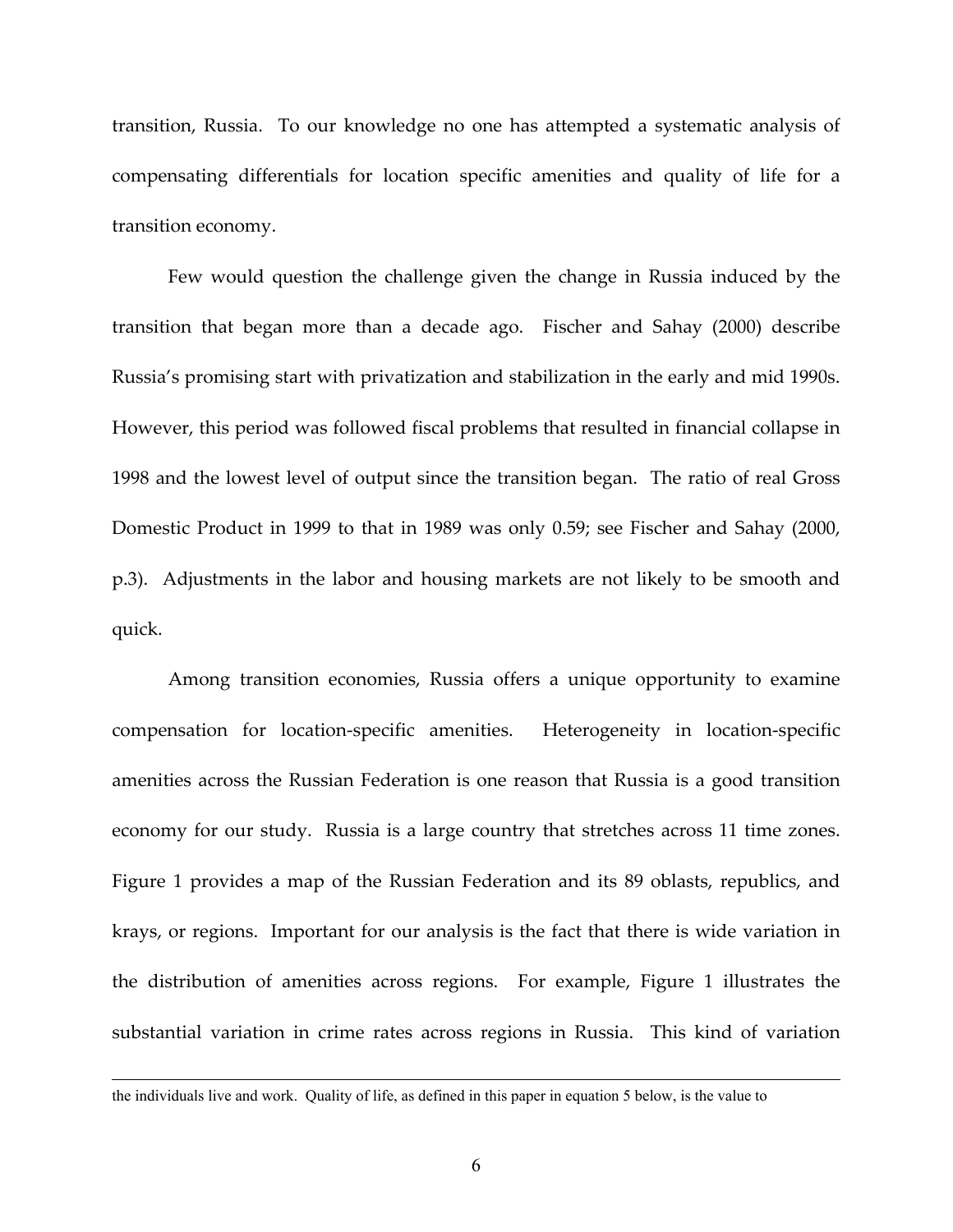allows us to examine any wage and housing price differences, holding constant nonamenity factors affecting wages and housing prices. Existence of compensating differentials allows valuation of quality of life in Russian cities as well as estimation the amount of influence of central government planners through "regional coefficients" they used to adjust wages.

#### **2. An Equilibrium Model of Wages, Rents, and Amenities**

The fundamental framework for analyzing compensating differentials and quality of life was developed by Rosen (1979) and Roback (1982). In this framework consumer/workers with similar preferences and firms with similar production technologies face different location specific amenity bundles across geographic areas. In spatial equilibrium, so that there is no incentive to move, differences in wages and/or housing prices develop to require payments for locating in amenity rich areas and provide compensation for locating in amenity poor areas. Applications with heterogeneous individuals have led to including nonlocation characteristics of workers and houses as control variables. The full implicit price of a specified amenity is the sum of the housing price differential and the negative of the wage differential. In Blomquist, Berger, and Hoehn (1988), we expand this framework to incorporate agglomeration

households of a bundle of amenities in an area, not a measure of total utility.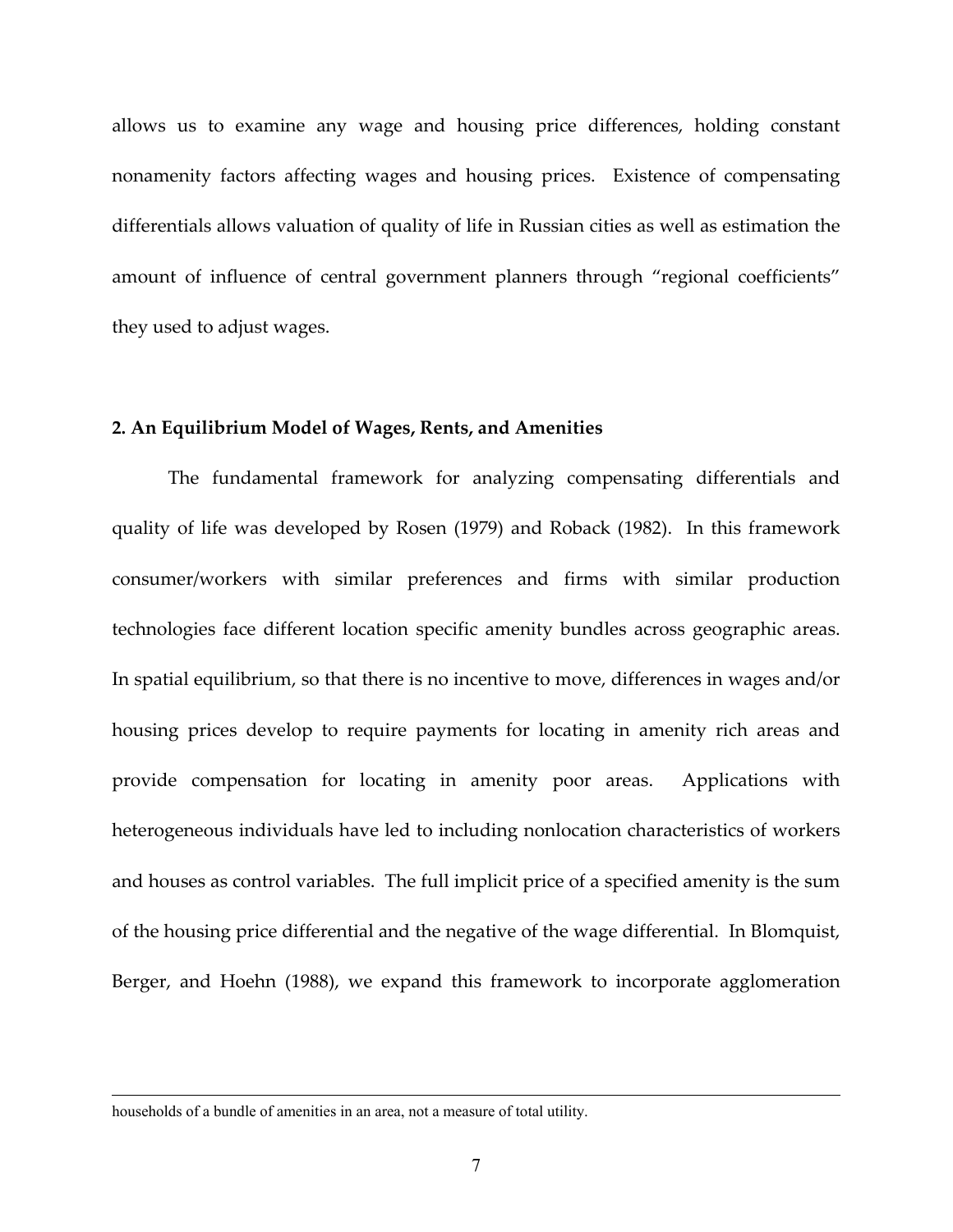effects and use this form of the implicit price of amenities. We find capitalization of the value of local amenities into local labor markets and housing markets.

In this paper we analyze cities. As in Blomquist, Berger, and Hoehn (1988), households derive utility from consumption of a composite good, local housing, and local amenities. A household gets access to the amenities of the  $k<sup>th</sup>$  city through purchase of housing *hk* in that city, where *k* = 1 … *n* and *n* is the number of cities. Both the composite good and housing are purchased out of labor earnings. Households are endowed with one unit of labor each that they sell to local firms and earn a wage *wk.*  All income is labor income and labor is homogeneous. In city *k*, household well-being is

$$
v^k = v^k \left( w_k; p_k; a_k \right), \tag{1}
$$

where *vk* (.) is the indirect utility function, *pk* is the price of housing in city *k*, and *ak* is an index of local amenities. The price of the composite good is fixed and suppressed. Wages increase utility, ∂*vk* /∂*wk* >0, and the price of housing decreases utility, ∂*vk* /∂*pk* <0. An increase in the amenity index will increase utility if *a* is an amenity for consumer/workers, ∂*vk* /∂*ak* >0, decrease utility if *a* is a disamenity for consumer/workers, ∂*vk* /∂*ak* <0, and have no effect on utility if *a* is not an amenity factor.

 Firms produce the composite good by combining capital and local labor and production technology is constant returns to scale. Let the prices of the composite good and capital be fixed by international markets, and further let the wages and prices be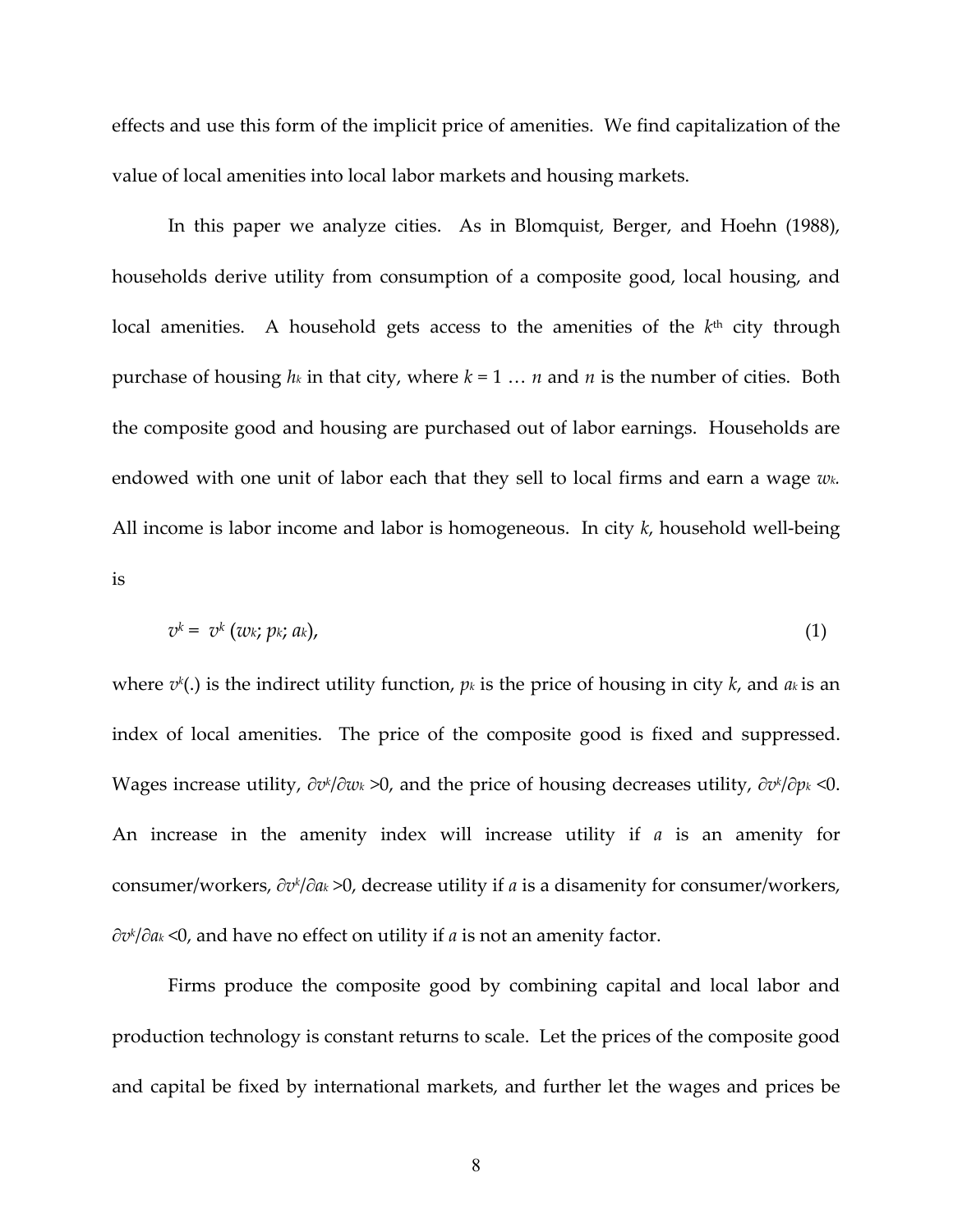normalized on the price of the composite good. Set the price of the composite good equal to one. In city *k*, unit production costs are

$$
c^k = c^k \left( w_k; a_k \right), \tag{2}
$$

where  $c<sup>k</sup>$  is the unit cost function for a firm and the price of capital is left implicit. By Sheppard's lemma a firm's demand for labor is ∂*ck* /∂*wk* >0. If *a* is a production amenity, then costs are lower, ∂*ck* /∂*ak* <0. If *a* is a production disamenity, then costs are higher, ∂*ck* /∂*ak* >0. Costs are unaffected if *a* is not a production amenity factor. Because we do not observe urban sub-areas or regions, we do not consider variation of amenities within cities or agglomeration affects which spillover jurisdictions within an urban area.

 Equilibrium results from sufficient movement of households and firms among cities so that wages and housing prices clear the labor and housing markets. Spatial equilibrium implies that households in all cities experience a common level of utility,  $u^0$ , and unit production costs are equal to the unit production price. For any city, the set of wages and housing prices that sustains an equilibrium satisfies the system of equations

$$
u^0 = v^k \left( w_k; \, p_k; \, a_k \right); \tag{3a}
$$

$$
1 = c^k \left( w_k; a_k \right). \tag{3b}
$$

Equilibrium differentials for wages and housing prices can be used to compute implicit prices of the amenities, *fk*. By taking the total differential of equation 3a and rearranging, the implicit price of an amenity can be found, *fk* = (∂*vk* /∂*ak*) / (∂*vk* /∂*wk*). For amenity *ak* the full implicit price is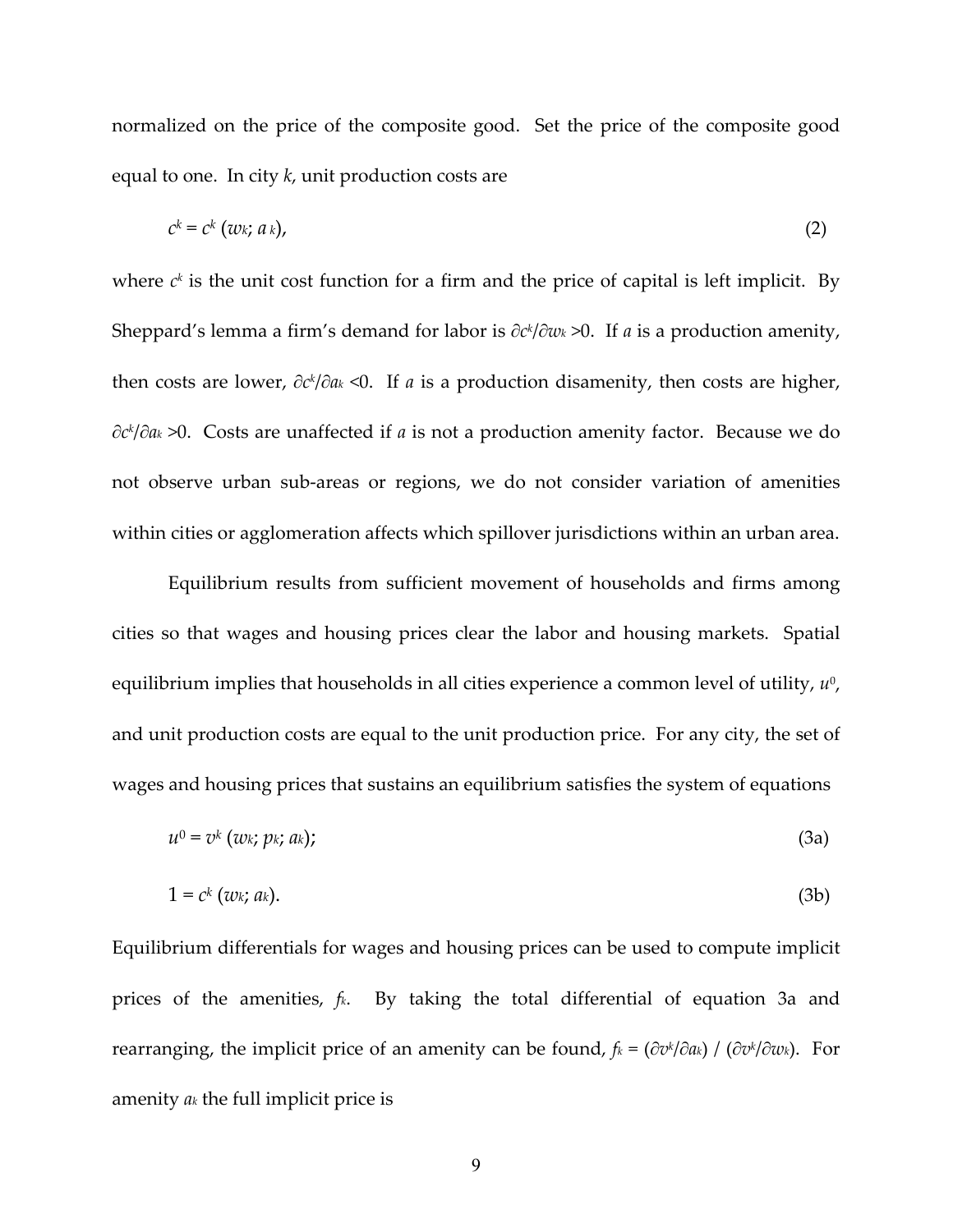$$
f_k = h_k (dp_k/da_k) - dw_k/da_k, \qquad (4)
$$

where *hk* is the quantity of housing purchased by a household in city *k*, (d*pk*/d*ak*) is the equilibrium housing price differential and (d*wk*/d*ak*) is the equilibrium wage differential. The full implicit price is combination of the effect in the housing market and the effect in the labor market. Comparative static analysis of such a model shows that the signs of the housing price and wage differentials depend on the effect of the amenity factor on households and the effect of the amenity factor on firms. A pure consumption amenity, that does not have an effect on firms, is expected to have a full implicit price that is positive. It is the weighted sum of the differentials in the housing market and labor market that is expected to be positive. It is not necessary that both the housing prices are higher and the wages are lower in cities that are rich in the consumption amenity. The quality of life index (QOLI) for any city *k* is

$$
QOLIk = \sum_{i} f_{i} a_{ki} \qquad k = 1, ..., 953.
$$
 (5)

QOLI is the sum of the endowments of the *i* amenities in city *k* where each amenity is weighted by its estimated full implicit price based on the wage and housing price differentials. As such, the QOLI is an estimate of the total compensation or payments for the amenities in city *k* made through the housing and labor markets.3

 $3$  For small variations in the typical amenity bundle the difference in the QOLI index approximates the value households place on the amenities. Tim Bartik has suggested an alternative to the Rosen, linearized approach that is used in this paper. The alternative would measure the combined wage and housing price differential associated with the change in amenities city to city using the wage and housing hedonic functions. Values from such a nonlinear index would be more closely related to willingness to pay suitable for benefit cost analysis. He also suggests that this alternative may not yield greatly different values for amenity bundles given the semilog specification we use in estimation of the wage and housing equations.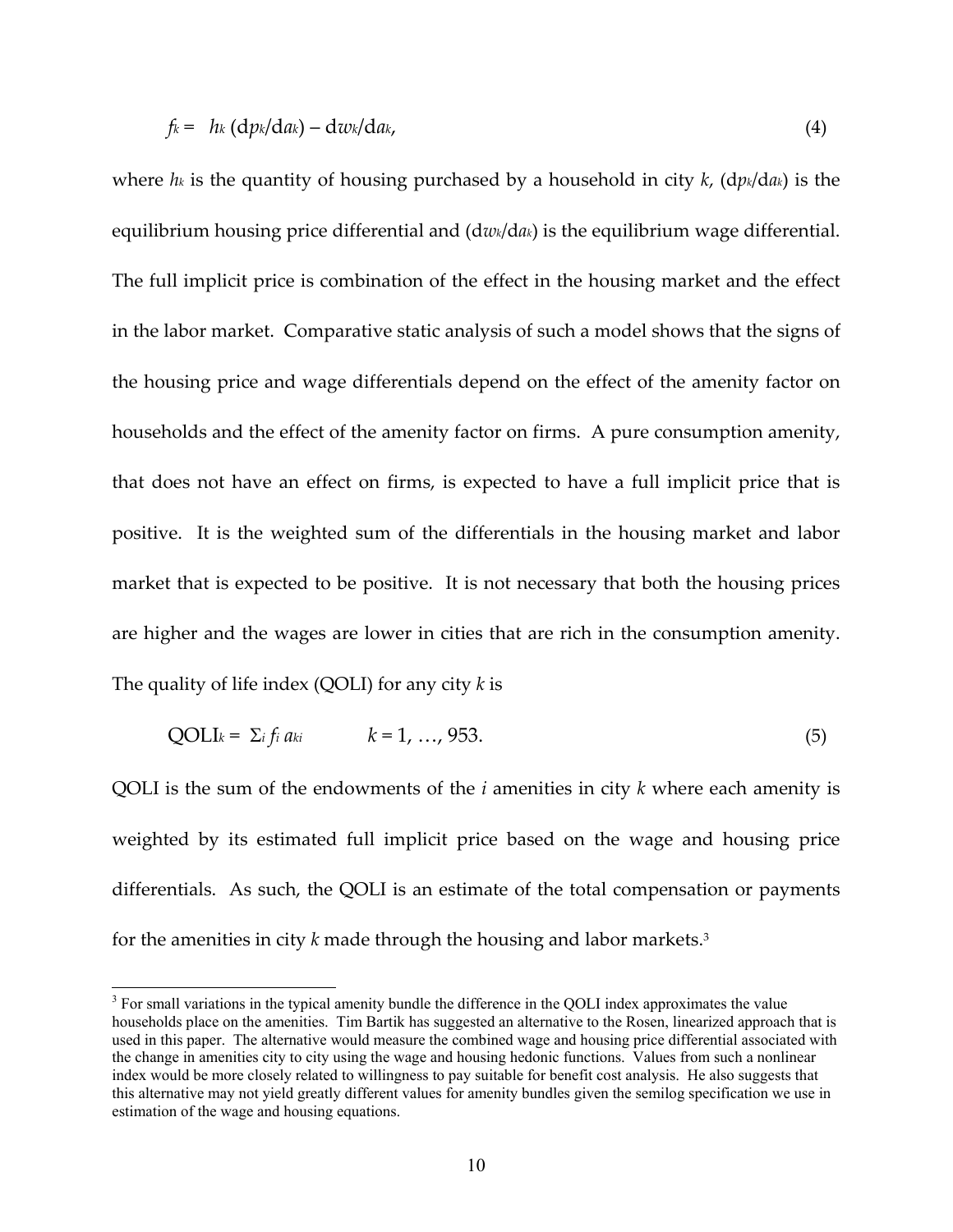Although the equilibrium assumptions of the model may make one wonder about how appropriate this framework is for a transition economy, the concept of compensating differentials is not a foreign concept in Russia. Government planners have faced preferences for cities that are rich in amenities and have responded by offering inducements for working in less desirable areas. Soviet policy included the "efficient and socially necessary" allocation of labor across regions. The goal of that policy was attracting workers to locations with unfavorable climate and environment. Soviet channels of worker reallocation involved planned distribution of graduates, organized recruitments to the "bad" regions, regional compensating wage differentials, housing subsidies, paid moving expenses and other government actions. Russia has kept the system of government regional wage coefficients for public workers. These regional wage coefficients provide different levels of compensation for government workers depending on the location of the job. As can be seen from Figure 2 that shows the coefficients by region for the year 2000, the compensation for public workers is greater for areas to the north and to the east in Russia where climate is harsher. The value of the regional wage coefficient ranges from 1.0 (no compensation) in central Russia to 3.0 (triple the base wage) in Siberian Chukotka, in northeastern Russia near the Bering Straight.

The Russian housing market is less developed and the transactions costs associated with housing purchases and housing exchanges between cities are high.

11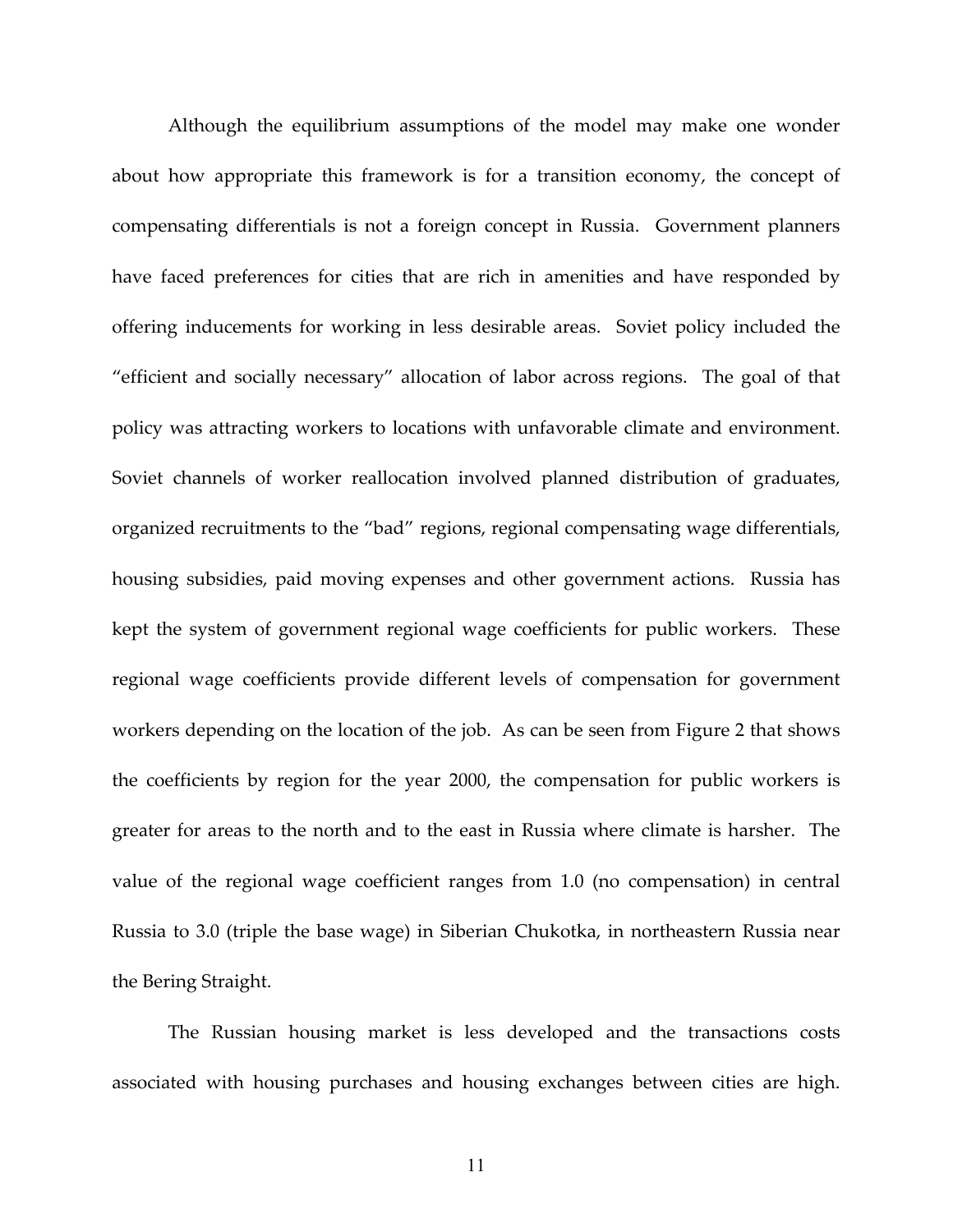There are some indications that market forces played a role in the allocation of housing as far back as 1992, the last year of the official administrative allocation system for housing, but the evidence is mixed, see Buckley and Gurenko (1998). However, there is some evidence that even in this environment, compensating differentials for locationspecific amenities can develop. Kolstad, Gorbacheva, Khaleeva, and Shcherbich (1998) use data on apartment rents in Moscow and find that environmental quality is associated with higher rents holding constant the characteristics of the apartment. Another potential problem is that Soviet policy involved moving restrictions through the system of "propiska," official permits in the place of residence. Soviet policy is no longer Russian policy as transition occurs, but "propiska" is still an issue in two major cities, Moscow and St. Petersburg.

The fact that compensation for working in areas that are amenity poor is not new makes it more likely that Russian markets generate compensating differentials. Markets will not be limited to climate differences, however, but will consider whatever consumer/workers and firms deem important. The presence of government wage coefficients does not change the theory, but we can test to see if their presence has any impact on wages and housing prices. We can determine if compensation exists for amenities even after controlling for the regional wage coefficients. In addition, we can examine whether the regional wage coefficients are related to just climate or also to any other amenity variables. Finally, we will be able to compare quality of life rankings that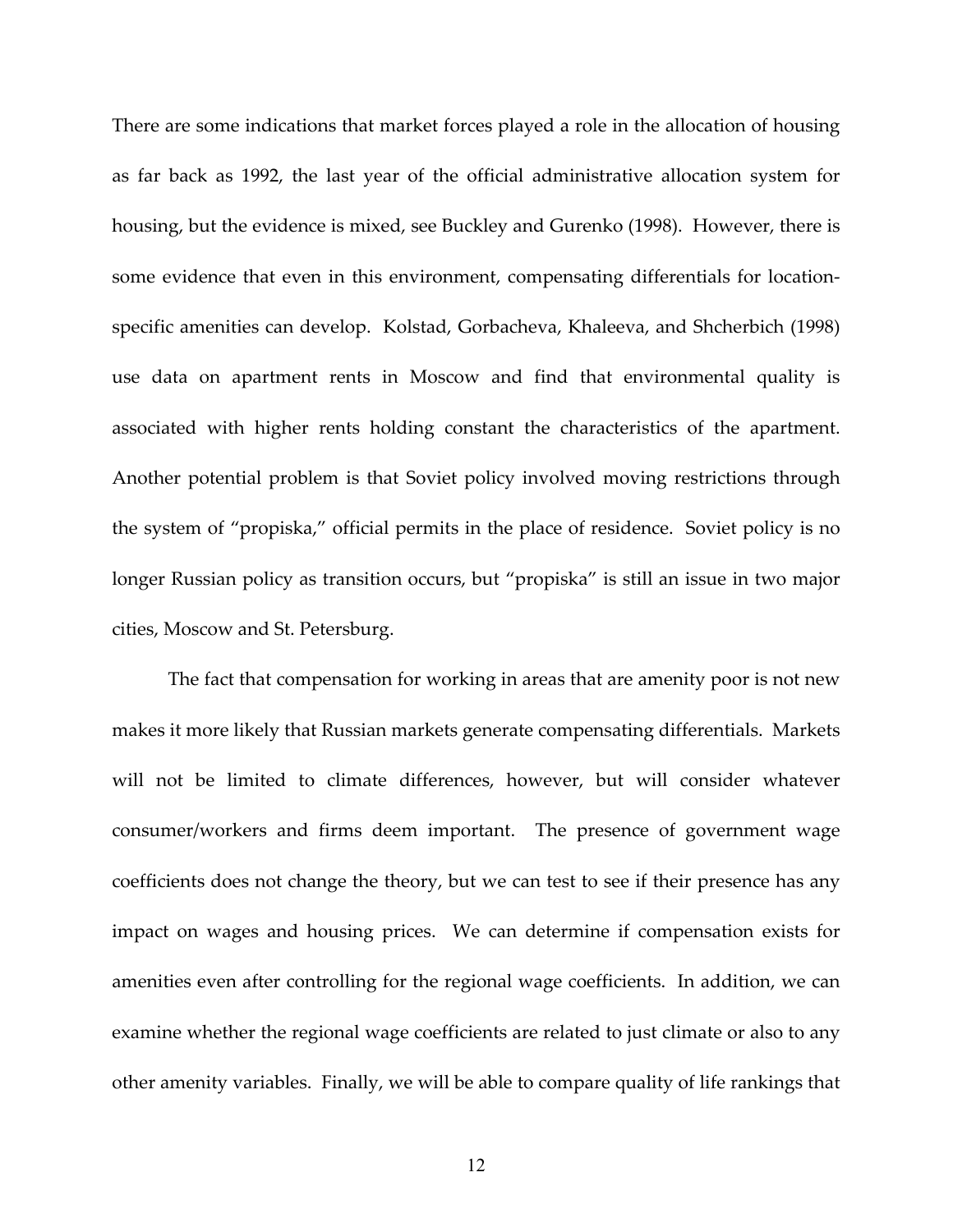emerge from our market analysis based on compensating differentials with rankings implicit in the government's policy tool, the regional wage coefficients

#### **3. Russian Markets, Amenities, and Data**

 $\overline{a}$ 

For the purpose of this study, several data sources are combined into unique linked city-household-employee data that contain detailed information on workers, houses, and city characteristics. The primary data for this study are drawn from the 9<sup>th</sup> round of the Russian Longitudinal Monitoring Survey (RLMS). The RLMS is a household panel survey based on the first national probability sample drawn in the Russian Federation. Rounds 1 through 4 were conducted in 1992 and 1993 using a sample of over ten thousand individuals (Phase I). A new sample (Phase II) was drawn for Round 5 in 1994. This second sample was used subsequently in 1995, 1996, 1998 and 2000.

Only the 9th round of the RLMS conducted between October and December 2000 contains data on individual housing prices. Therefore, we use only Round 9 of the RLMS in the estimation of our wage and hedonic models and identify implicit amenity prices using inter-city variation in the RLMS.<sup>4</sup> There were 9,704 individuals who

<sup>&</sup>lt;sup>4</sup> While we cannot use panel estimation in the housing equation estimation using the RLMS, we could use panel data for the estimation of the wage equation. We choose not to use data from multiple years to exploit the panel nature of the data for several reasons. First, prices of amenities may be changing over time and it would be difficult to properly account for this in a short panel. Further, if one wanted to do fixed-effect estimation to control for person specific fixed effects, the variation in the quantities of the various amenities may not vary sufficiently over time to allow for identification. And even if there were sufficient variation, it is not clear that one would want to include individual fixed effects, because these fixed effects may themselves capture part of the compensation for amenities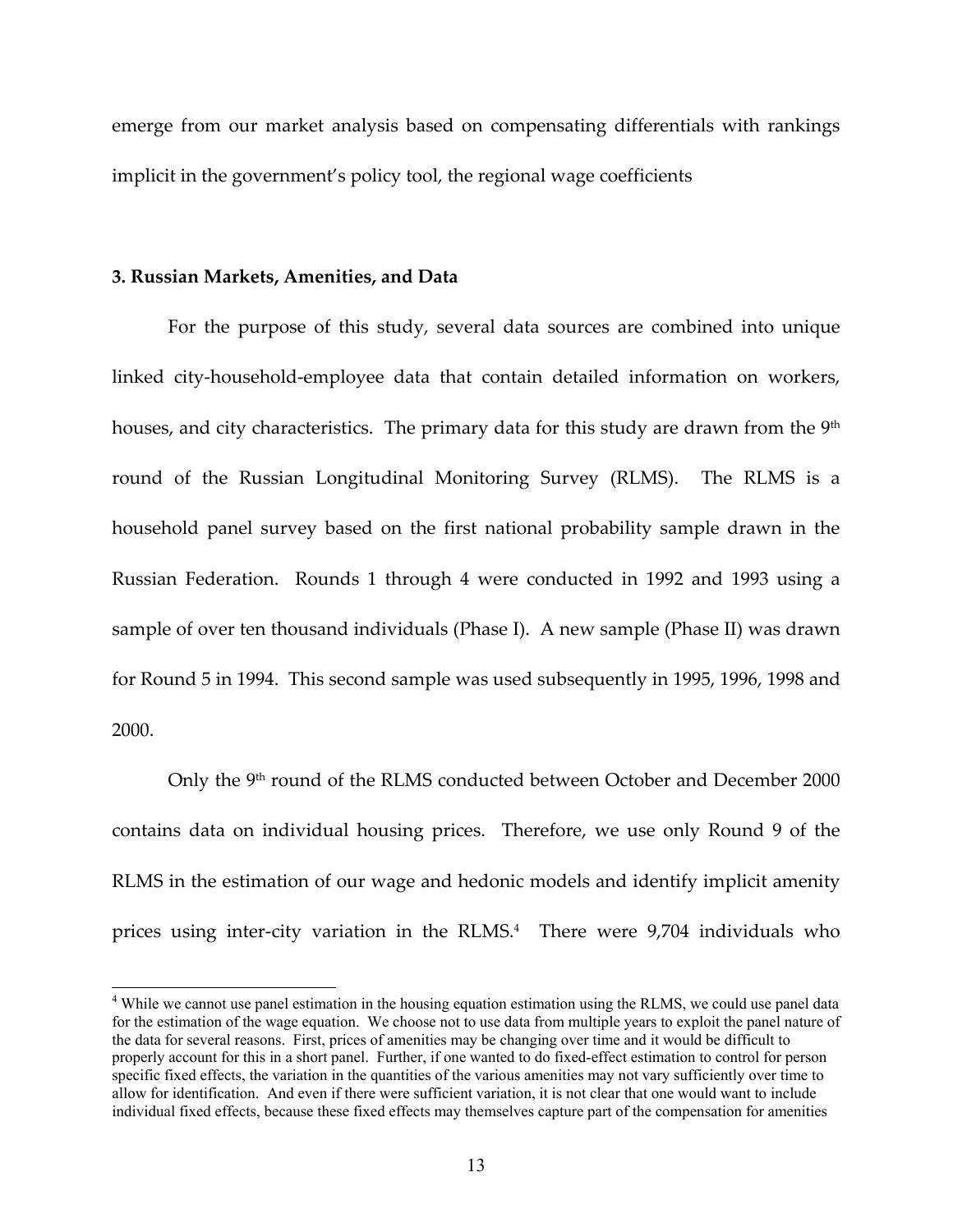completed the adult (age 14 and over) questionnaire in the  $9<sup>th</sup>$  round. These individuals come from 39 cities and 158 locations in 32 different oblasts, or regions, in the Russian Federation. The number of employed individuals was 4,508, and we base our wage analysis on a sample of 2,551 employed adults in the  $9<sup>th</sup>$  round who have complete information on wages, hours worked, demographic characteristics, occupation, and industry and reside in cities. We base our housing value analysis on a sample of 2,215 households living in cities.

The RLMS provides several individual characteristics such as gender, years of schooling, actual labor market experience, job tenure, marital status, usual monthly hours of work, and average monthly wages. Based on information provided by most working respondents on their job, we were also able to get detailed occupation and industry codes. Data quality can be a concern in any country, but for transition economies variance in data quality is high. A crucial variable in our hedonic model is the market wage. Earlier rounds of Phase II of the RLMS (1994-1996) contain only information on wages actually paid during the previous month. Actual earnings are problematic as a measure of equilibrium wages in Russia given that many Russian workers have wage arrears (60 percent of RLMS employees reported wage arrears in 1998) and that some actual earnings observations contain several months of back pay while others contain no pay for the current month. Instead, we use the worker's

in the labor market, especially if unobservably similar workers tend to choose locations with similar amenity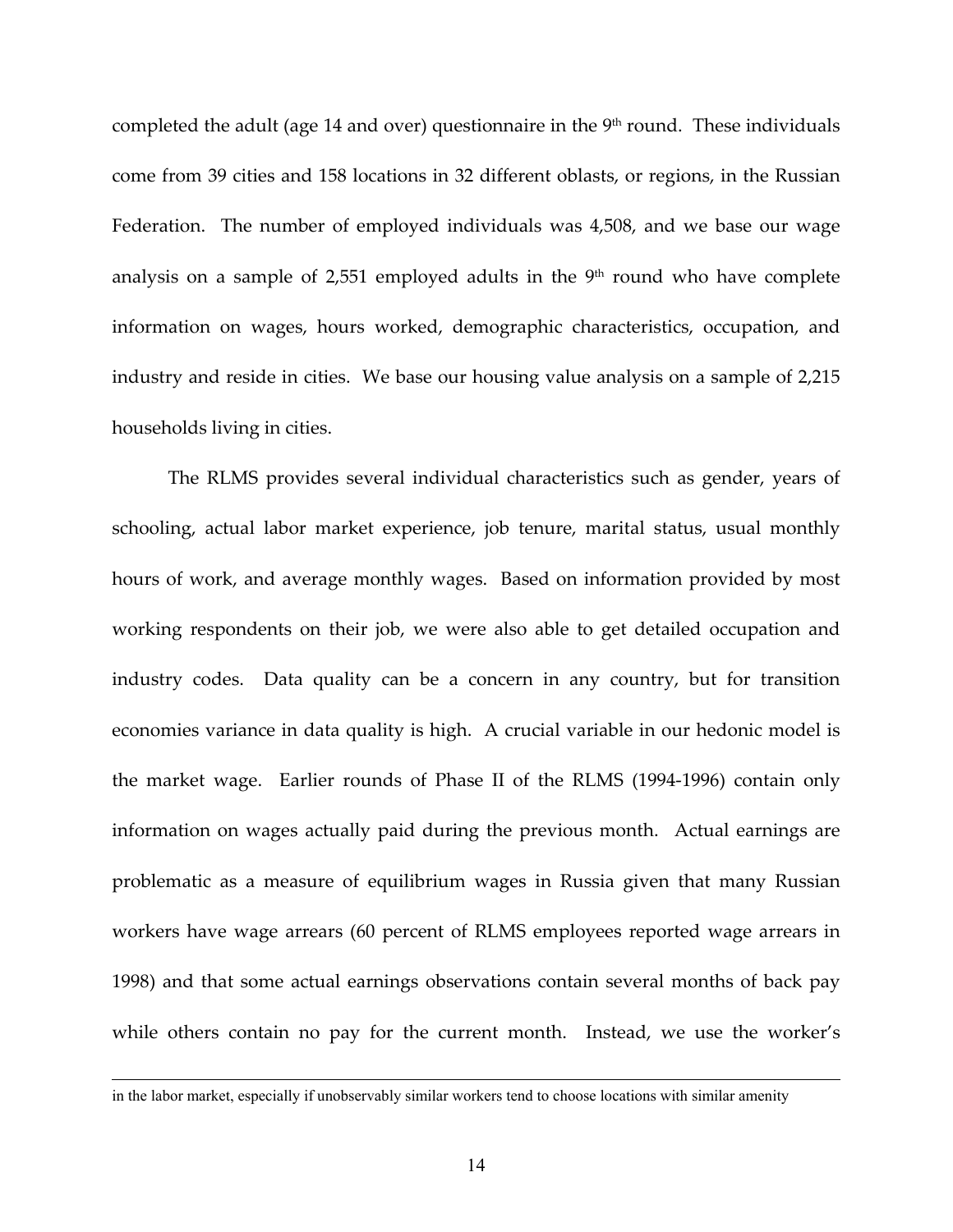contractual wage, (natural log of) the average monthly wages at the worker's primary job. This wage information was specifically elicited from respondents in the  $9<sup>th</sup>$  round of the survey. As discussed by Earle and Sabirianova (2002), the contractual wage circumvents the wage arrears problem and represents the best available wage measure for our study.

 Data on housing prices also present a challenge. The RLMS variable for the price of housing is (natural log of) owner reported, market house value.<sup>5</sup> Values reported by owners are reliable in the U.S., except for a tendency of owners who have recently purchased their houses to report values slightly higher than other evidence indicates their houses are worth; see Kiel and Zabel (1999). We assume the same to be the case in Russia. What we know that is different is that a substantial share of Russian households did not report housing values, perhaps because as of yet there is not a general knowledge of market prices due to relatively few transactions in any given area. To correct for any bias in house prices caused by differences between the owners who report and owners who do not report, we estimate a selection equation for reporting.

The city-level data on amenities and economic conditions come from the Annual Registries of 1080 Russian cities. The city registries contain information from the

bundles. In this case, part of the compensating differential is imbedded in the fixed effects rather than in the estimated implicit amenity prices.

<sup>&</sup>lt;sup>5</sup> At an earlier stage of our research, only data on average housing prices per square meter across urban areas in each region were available. Given that constraint we estimated only a wage equation controlling for an estimated housing premium for each region following Stover and Leven (1992) and in a second specification controlling for the level of housing prices in the region following Henderson (1982). With the availability of more complete housing data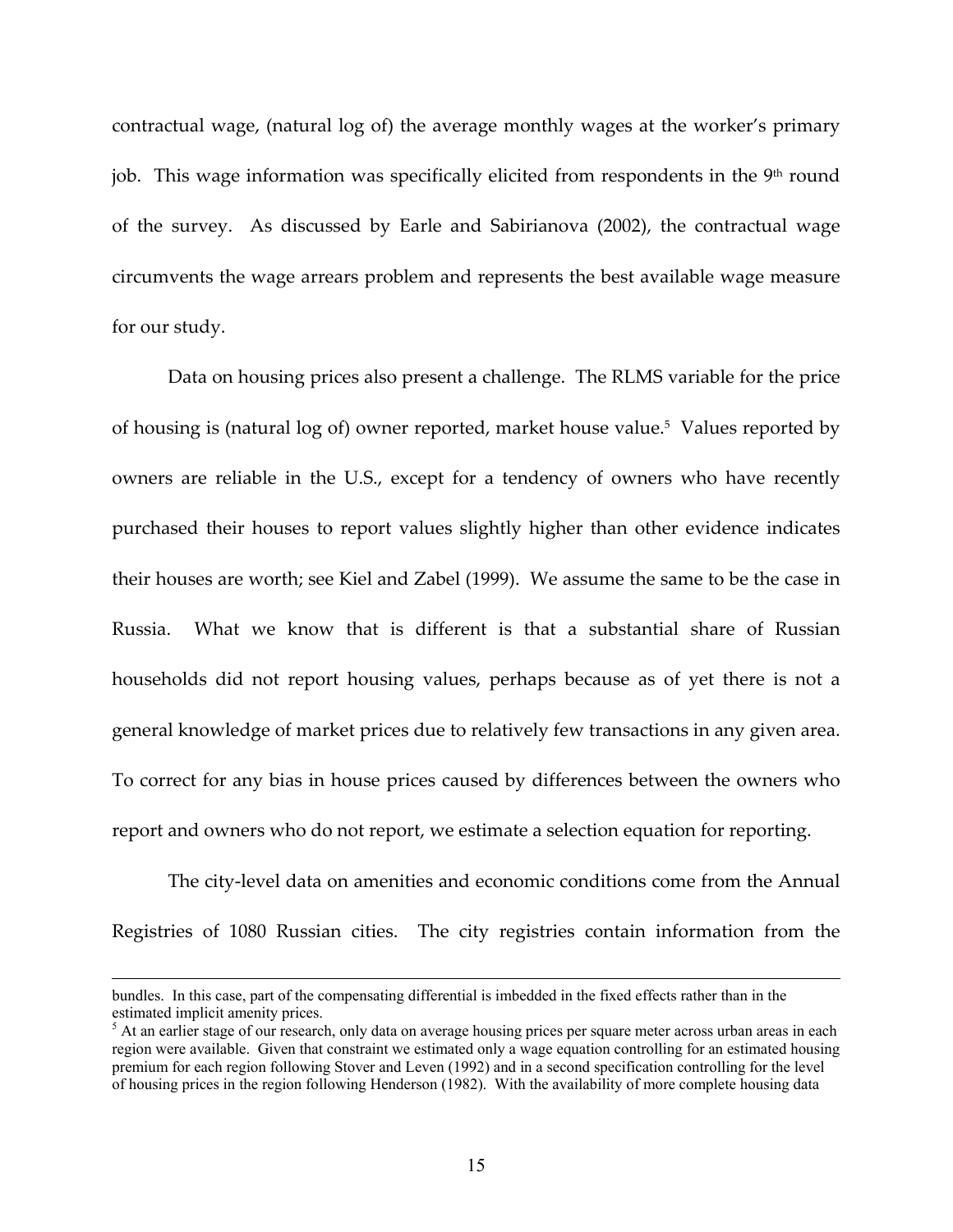reports of municipalities submitted to the Russian Statistical Office (Goskomstat) for the period 1994-1999. The data allow us to exploit a variety of relevant city characteristics including total air pollution, amount of sulfur fall-out, effluent of dirty sewage, phone lines, number of physicians, crime rate, share of loss making firms, employment, migration, and development of public transportation. We base our analysis on a sample of 953 cities with complete information on these characteristics. Most variables are taken for the year preceding the individual survey, 1999. For some variables such as pollution, crime rate, and employment change (those with significant missing values, higher measurement error, and stronger time-series fluctuations) we use annual averages for the 1994-1999 period.

Some data are not available at the city-level and we use regional variables that come from the 2000 Goskomstat Regional Yearbook, the Practical Science Database, and regional risk indices. These variables include climate variables, the morbidity rate, and an index of ethnic and political risk. The latter variable from a study by Matiyasevich et al. (1998) is included because of its high relevance for the quality of life in Russia. The integrated index of ethnic and political risk is comprised of historic conflicts in international relations, religious confession homogeneity, tendency to sovereignty on the national level, emigration of non-native population, historical growth of Cossack settlements, and mass presence of refugees. It ranges from 0 in Kostroma oblast (a

for 2000, especially the value of individual houses, we use the more complete model with both wage and housing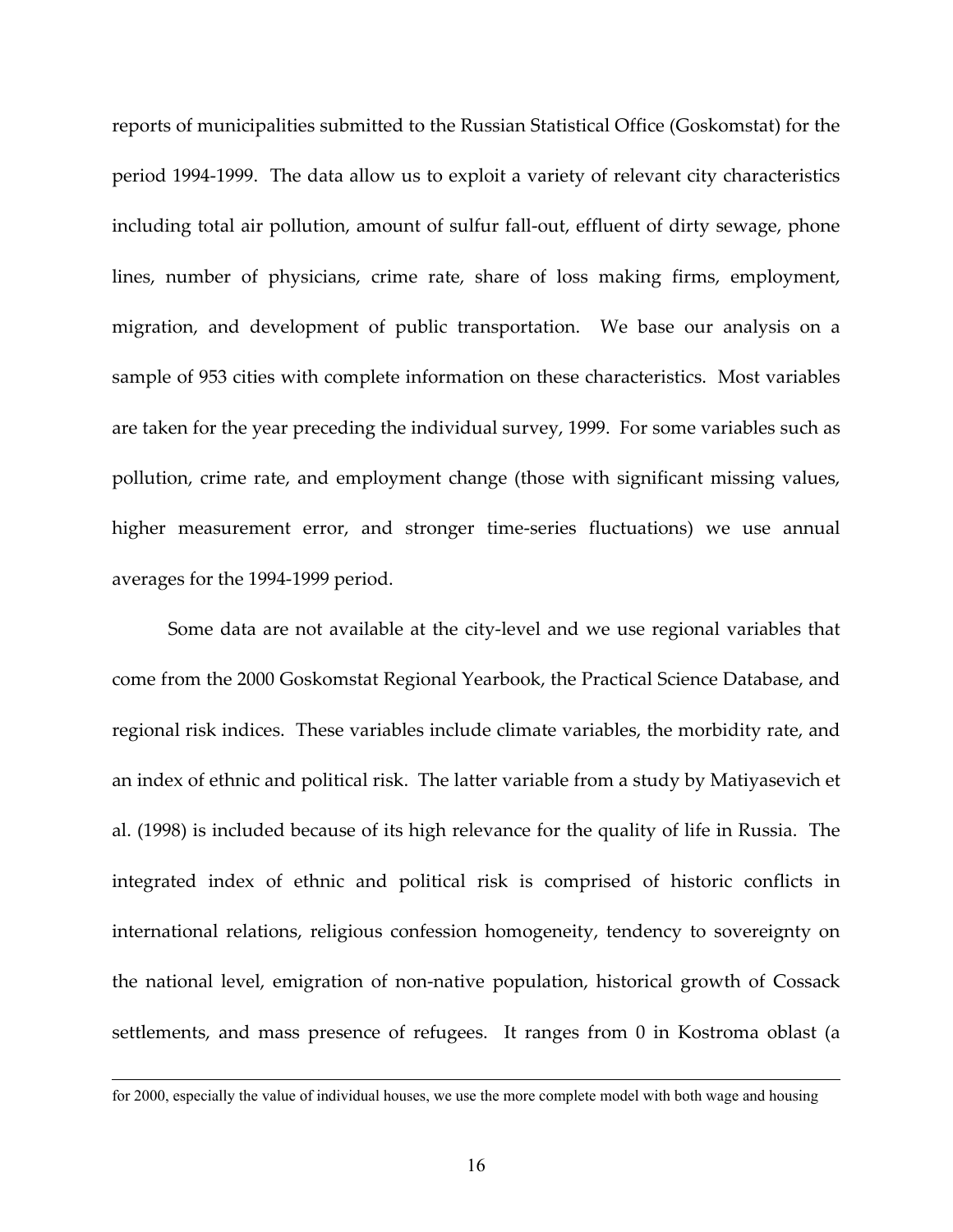region in Central Russia) to 9.388 in the Republic of Dagestan in Northern Caucasus. The highest values are given to regions that are close to Chechnya areas of conflicts. We can see if compensating differences are generated in the areas that are close to actual and potential wars, ethnic conflicts, and terrorism.

Previous studies have shown the importance of commuting time in analyzing the quality of life. The complication is that data on average commuting time is not available for cities outside the RLMS data or for the year 2000. Therefore we estimated commuting time equations using Rounds 5-8 (1994-1996, 1998) of the RLMS. Commuting time in hours per week was expressed as a function of demographics (gender, age, and schooling), passengers per capita, and city-level variables measuring the local public transportation system such as types of public transportation, route length, and number of public vehicles. These results are shown in Appendix 2. For comparability purposes, we obtained predicted values for commuting time across all 953 cities in the full sample using the public transportation and passenger congestion variables.<sup>6</sup>

Table 1 contains the full list of variables used in our analysis, and the descriptions and sources of the variables. These variables were chosen because climate, public services, and environmental quality are theoretically relevant, previous studies

price equations to estimate the compensating differentials in both markets.<br><sup>6</sup> By not including the demographic variables, we are evaluating the predicted commuting time at a constant set of demographics across cities. The mean values of the demographic variables multiplied by their estimated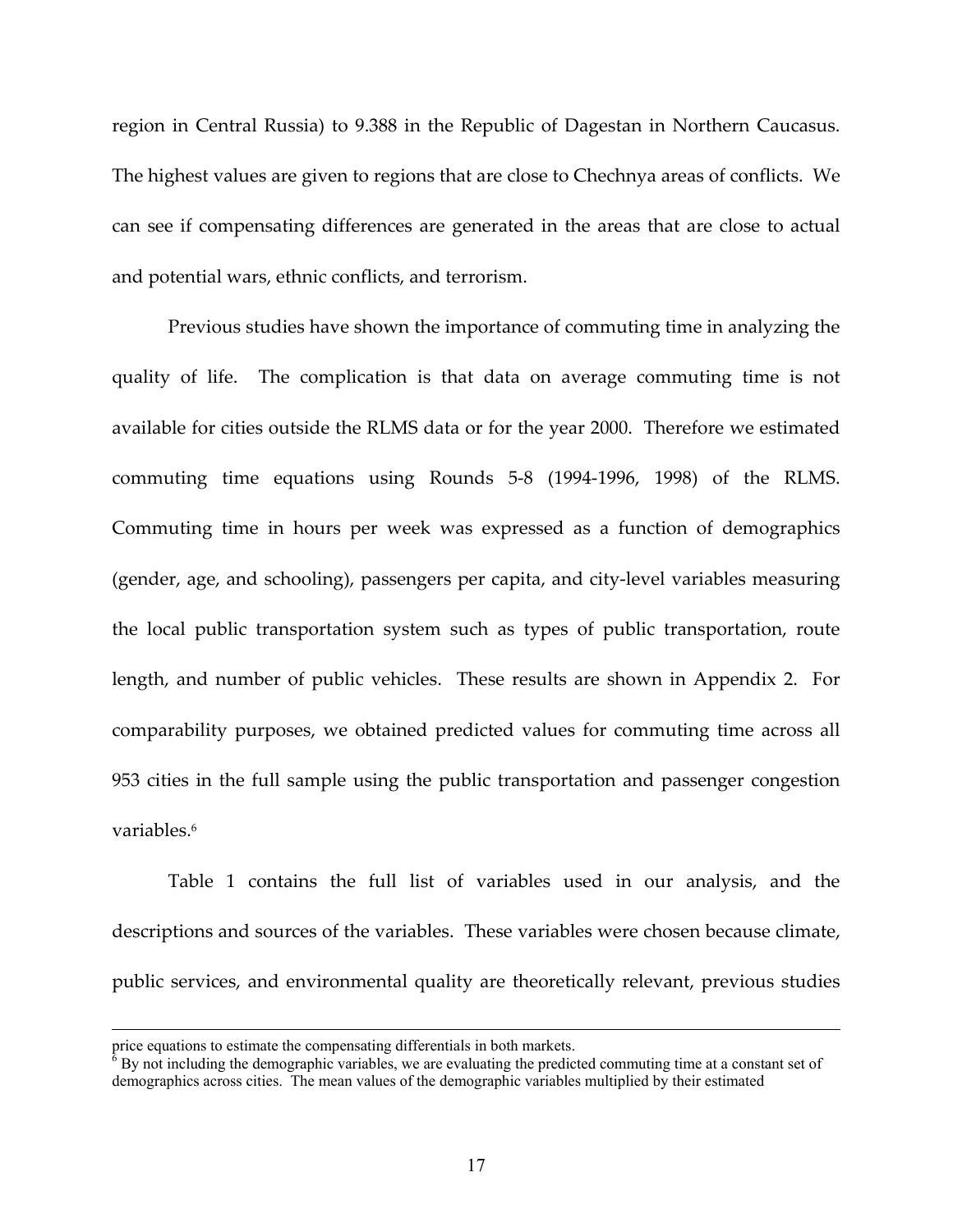of market economies have found them to be important, they are important determinants of the QOL in Russia, and they are the variables for which data are available.

Gyourko and Tracy (1991) enrich the model of wages, rents, and amenities by broadening the scope of amenities beyond natural amenities such as climate to include amenities that are locally produced. They explicitly incorporate the local fiscal environment, i.e. publicly provided services and taxes in their model and find substantial wage differentials as compensation for amenity differences in their analysis of U.S. cities. As Gyourko, Kahn and Tracy (1999) show, omitting property taxes will make full implicit prices biased towards more capitalization of locally produced goods into wages and less into housing prices. We have some produced amenities as measured by crime rate, phone lines, commuting time, number of physicians, whether the city is a regional capital, and risk of ethnic unrest and some partly publicly produced amenities such as air pollution and water pollution. However, the property taxes paid by Russian households amount to the insignificant portion of the local budget. This will reduce the size of the bias that is due to the omitted property taxes in our model.

Another possible modification to the model of wages, rents, and amenities is to include the consumption of private, locally produced goods excluding housing.

coefficients in the commuting time equation is subsumed into the constant terms of the estimated wage and housing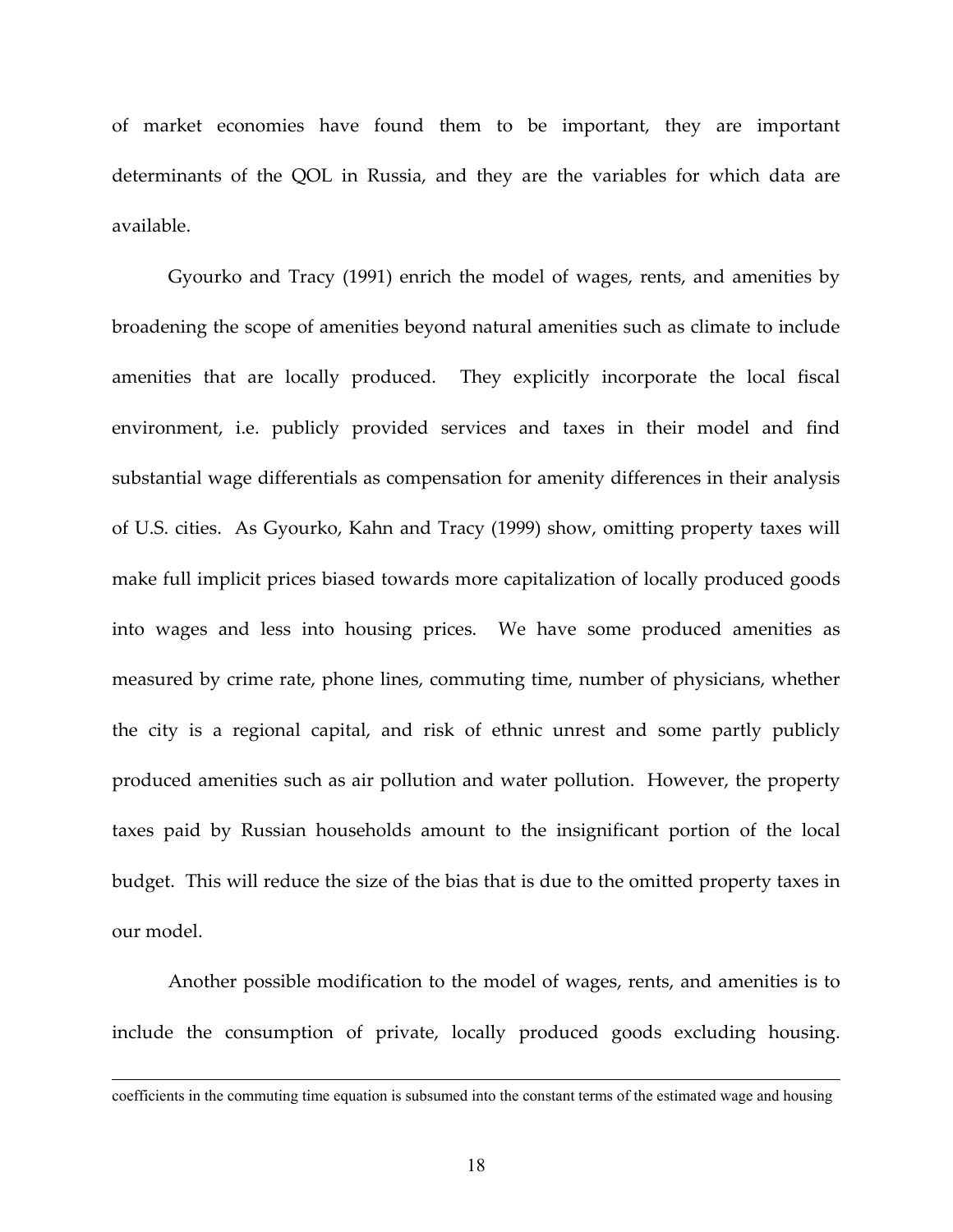Gabriel, Mattey and Wascher (2003) incorporate nonhousing, local goods and demonstrate that the compensating differential in the price of local consumption goods becomes a third component of the full price of amenities. They find that the estimates of full implicit prices of some amenities are different when they are based on the three differentials rather than only wages and housing prices. Overall, however, their rankings for the 50 (U.S.) states for the period between 1981 and 1990 based on QOLI with two differentials and their augmented QOLI with three differentials had a Spearman rank correlation equal to 0.9. We rely on this overall similarity for Russia because we do not have data for prices of local consumption goods excluding housing. As an alternative to our basic specification we do try adding a regional-level variable that measures the minimum income needed for subsistence. The level of subsistence is highly correlated with consumer prices and excludes housing prices.

Recently, Gabriel and Rosenthal (forthcoming) develop the model of wages, rents, and amenities model further to estimate the "quality of the business environment," i.e., the value of location specific amenities to firms. For a pure consumption amenity, they start with the fact that housing (land) prices and wages are both costs to firms and show that to get a measure of the value of the amenity to firms, the compensating wage differential is added to (not subtracted from) the housing price differential. They use the value to firms along with the value to consumer/workers to

hedonic equations.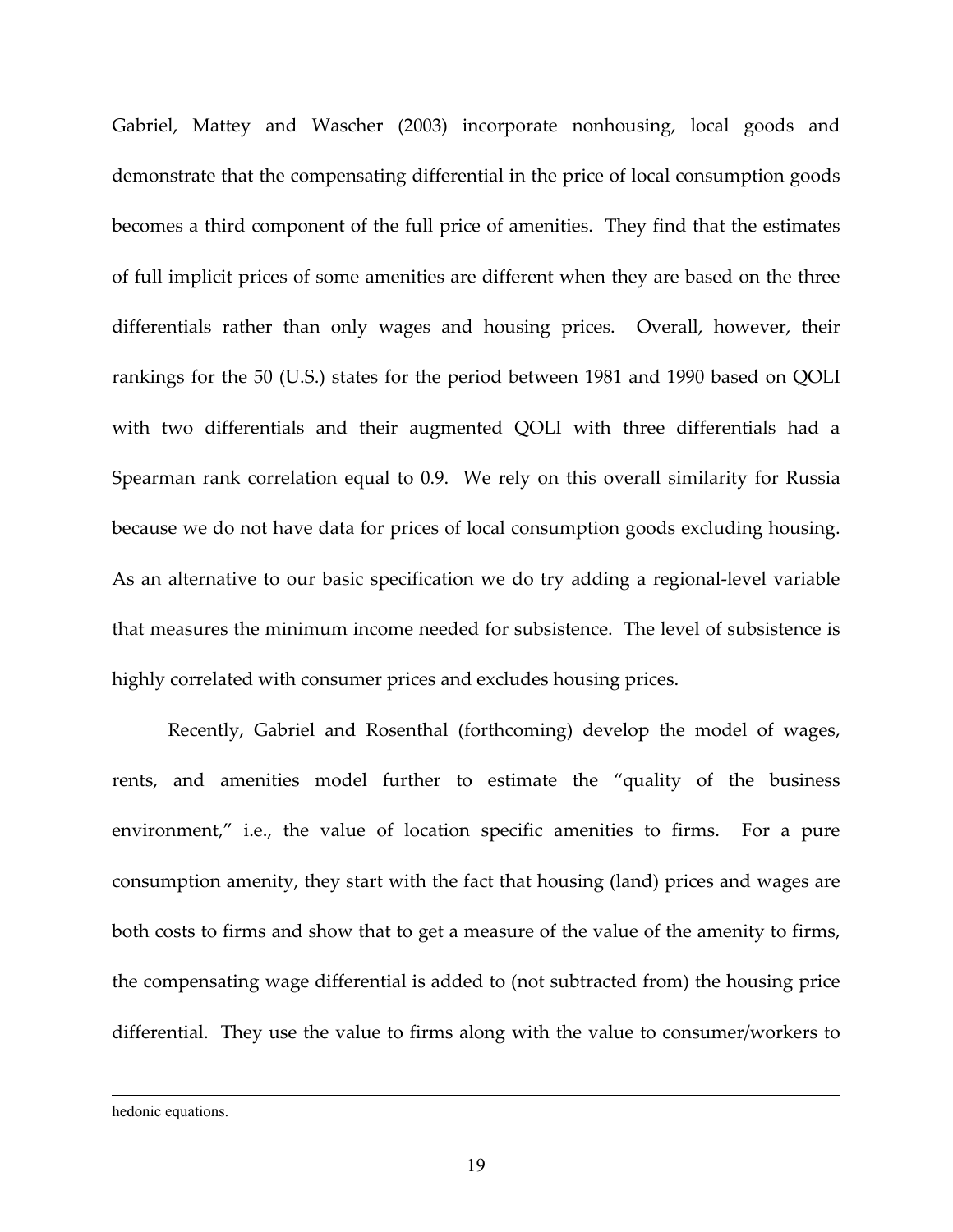analyze migration and the growth and composition of 37 cities in the U.S. over the period 1977-1995. We focus on the location decisions and quality of life of consumer/workers rather than firms, and therefore use the more traditional formulation of Rosen (1979) and Roback (1982) using data from the RLMS, city registries, and other available Russian sources.

#### **4. Estimated Implicit Prices, Government Regional Policy, and Quality of Life**

#### **4.A. Labor and Housing Markets and Implicit Prices**

 We begin our analysis by estimating a log wage equation as a function of individual characteristics, location amenities, and controls for labor market disequilibrium. Because our model assumes that workers are homogenous, the implied equilibrium wage equation would include only location amenities. However, empirically we must control for worker heterogeneity, so we include a series of individual characteristics. Similarly, our model assumes that the labor market is in equilibrium. In order to control empirically for potential disequilibrium situations, we also include measures of annual employment change and the local share of firms making losses.

As in all of the statistical estimates reported in the paper, we use the STATA software package. Robust standard errors from the Huber-White estimator are used to calculate standard errors with clustering by RLMS secondary sample districts similar to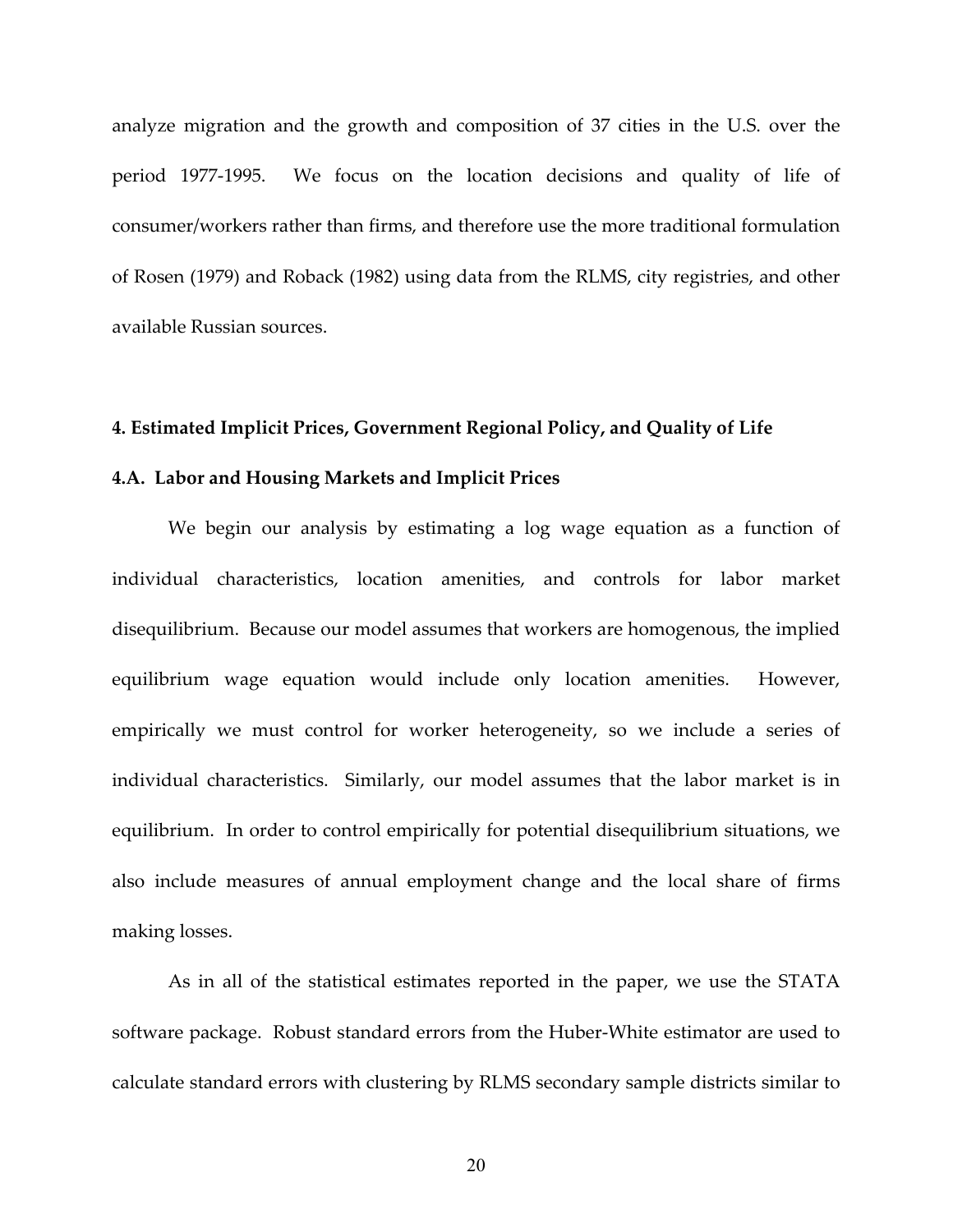U.S. zip codes. The wage equation results are reported in Table 2, along with means, standard deviations, and minimums and maximums of the variables used in the estimation. The estimates in Table 2 are performed without RLMS sample weights. The weights include many of the same variables we already include in our model, so any gain will be mostly from improved efficiency. However, we already employ the Huber-White estimator to produce robust standard errors and account for a general form of heteroscedasticity. Later in the paper, we compare the quality of life rankings that we obtain using the estimates reported with those obtained using sample weights.

In general, the results for the individual characteristics are quite consistent with what one would find for a typical "Mincer" earnings equation. There are positive returns to schooling, and quadratic experience-earnings and tenure-earnings profiles. The estimated returns to schooling are below typical recent estimates for Russia and other transition economies (see Sabirianova Peter, 2003) since we have more extensive set of individual and location controls which are positively correlated with years of schooling. Without occupation dummies and amenity variables, the estimated returns to schooling would fall in the same range as those typically obtained in the U.S.7 and would be higher than those reported by Brainerd (1998) for 1993-94, using a different Russian data source, monthly cross-section household surveys conducted by the All-Russian Center for Public Opinion Research. Our estimated experience and tenure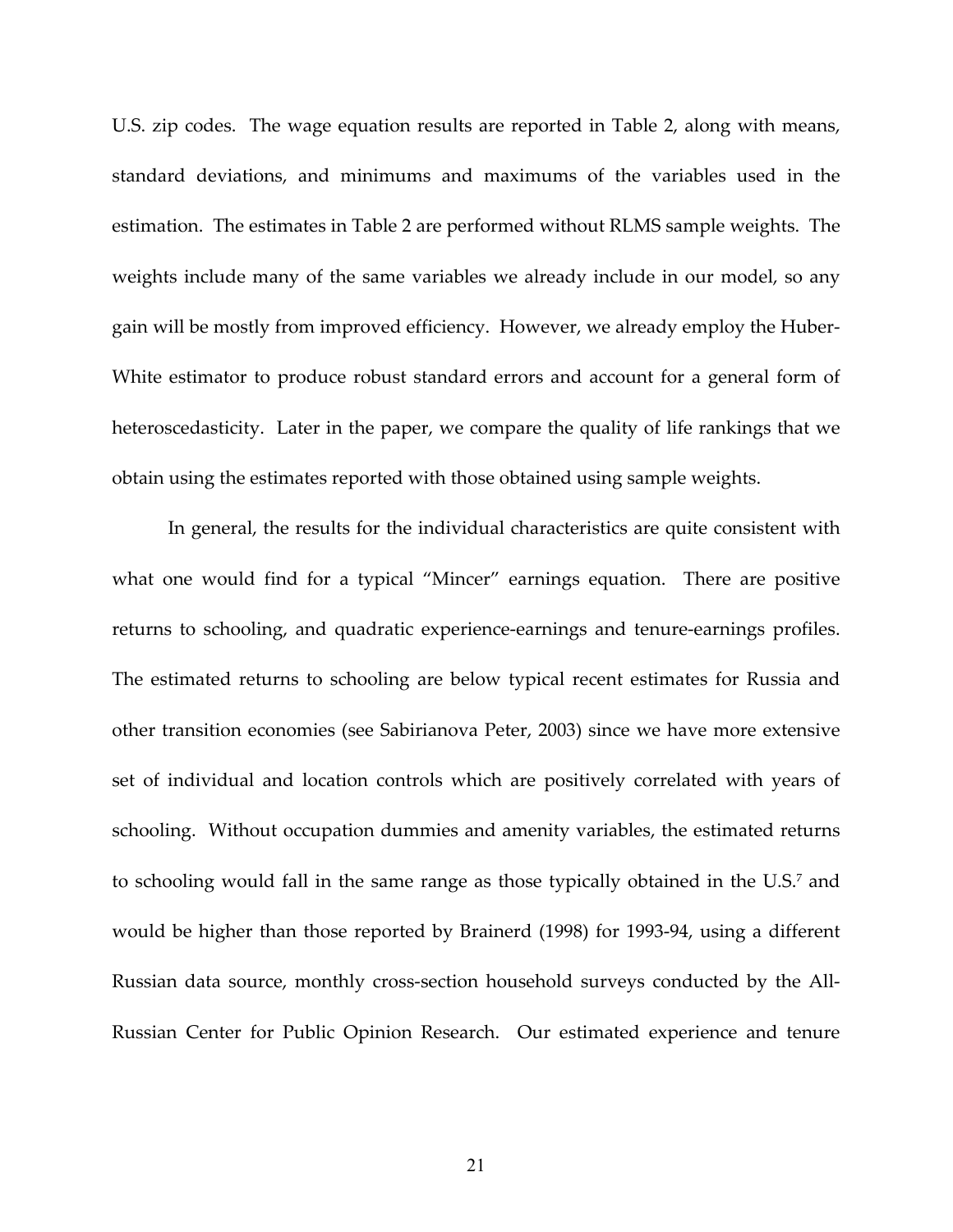profiles are slightly more concave than the experience profiles reported by Brainerd (1998), perhaps because we use actual rather than potential years of experience. These profiles are flatter and less concave than those typically estimated in the U.S.

 The wage effects of the 11 amenity variables are mostly statistically significant (except for air pollution) and in all cases have the expected sign if all compensation were through the labor market. Of course, the theoretical model makes clear that it is the full compensation through both the housing and labor markets that ultimately matters for determining quality of life differences. The 11 amenity variables are jointly significant; the F-value is 21.23.

 The disequilibrium variables suggest that in areas in which firms are making losses, wages are lower, but that increased employment is positively related to wages. The two disequilibrium variables are jointly significant in the determination of wages (F-value is 33.52), suggesting it is important to include these controls in our hedonic model of Russian wage determination.8

 Next, we turn to the estimation of the housing hedonic model. One additional complication in estimating the housing hedonic using the RLMS data is that a significant number of respondents did not report a housing value. Therefore, we specify a Heckman maximum likelihood selection model with two equations: an

<sup>7</sup> <sup>7</sup> See Barron, Berger, and Black (1997) and Card (1999) for some typical cross-section estimates using Census and Current Population data.

<sup>&</sup>lt;sup>8</sup> Such controls for disequilibrium forces have also been used in wage and housing hedonics using U.S. data; see, for example, Berger and Blomquist (1992).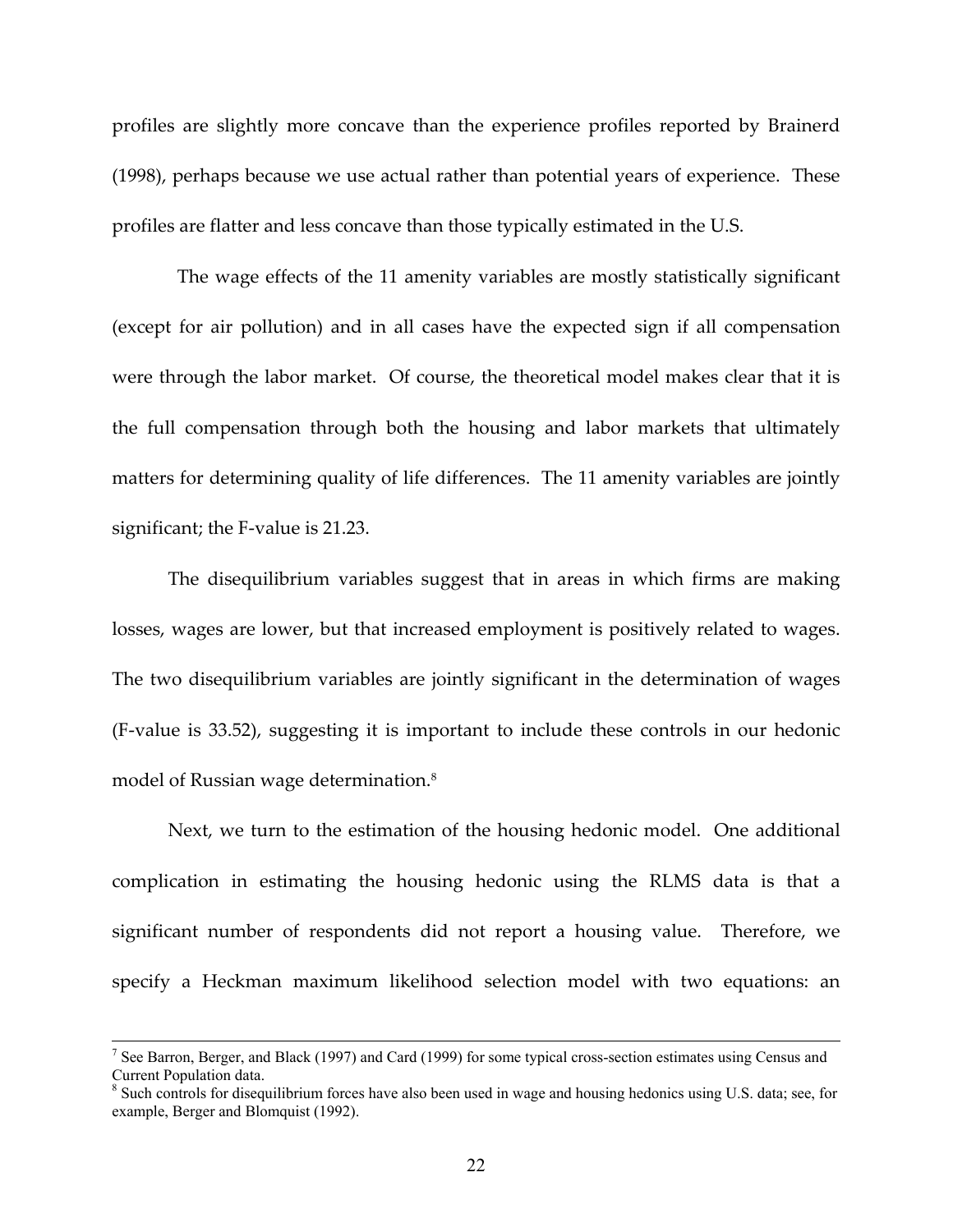equation explaining whether a respondent reports a housing value and a second equation in which the log of housing value is a function of housing characteristics, location amenities, disequilibrium variables, and the inverse Mills ratio. The model is identified by including demographic characteristics of the respondent in the selection equation such as gender, age dummies, level of education, and computer skills. Thus identification of the model does not rest solely on the nonlinearity of the model, as is sometimes the case. Demographic characteristics that are included into the selection equation may be correlated with knowledge of the housing market and thus the propensity to report a housing value. In fact, we do find that older respondents and less educated individuals, who may have less knowledge of the housing market, are less likely to report a housing value. Those with computer skills are more likely to report a housing value. In the housing hedonic, the estimated inverse Mills ratio  $(\lambda)$  has a negative and significant estimated coefficient. This implies that holding housing characteristics, location amenities, and disequilibrium conditions constant, a random person from the population would report a higher housing value than those who actually report. This result suggests that non-reporters would be overly optimistic about the value of their housing unit, perhaps because of inadequate information about the true nature of the housing market. There are a limited number of housing characteristics available in the RLMS data and the variables that are statistically significant have the expected sign. The 11 amenity variables are jointly significant (chi<sup>2</sup>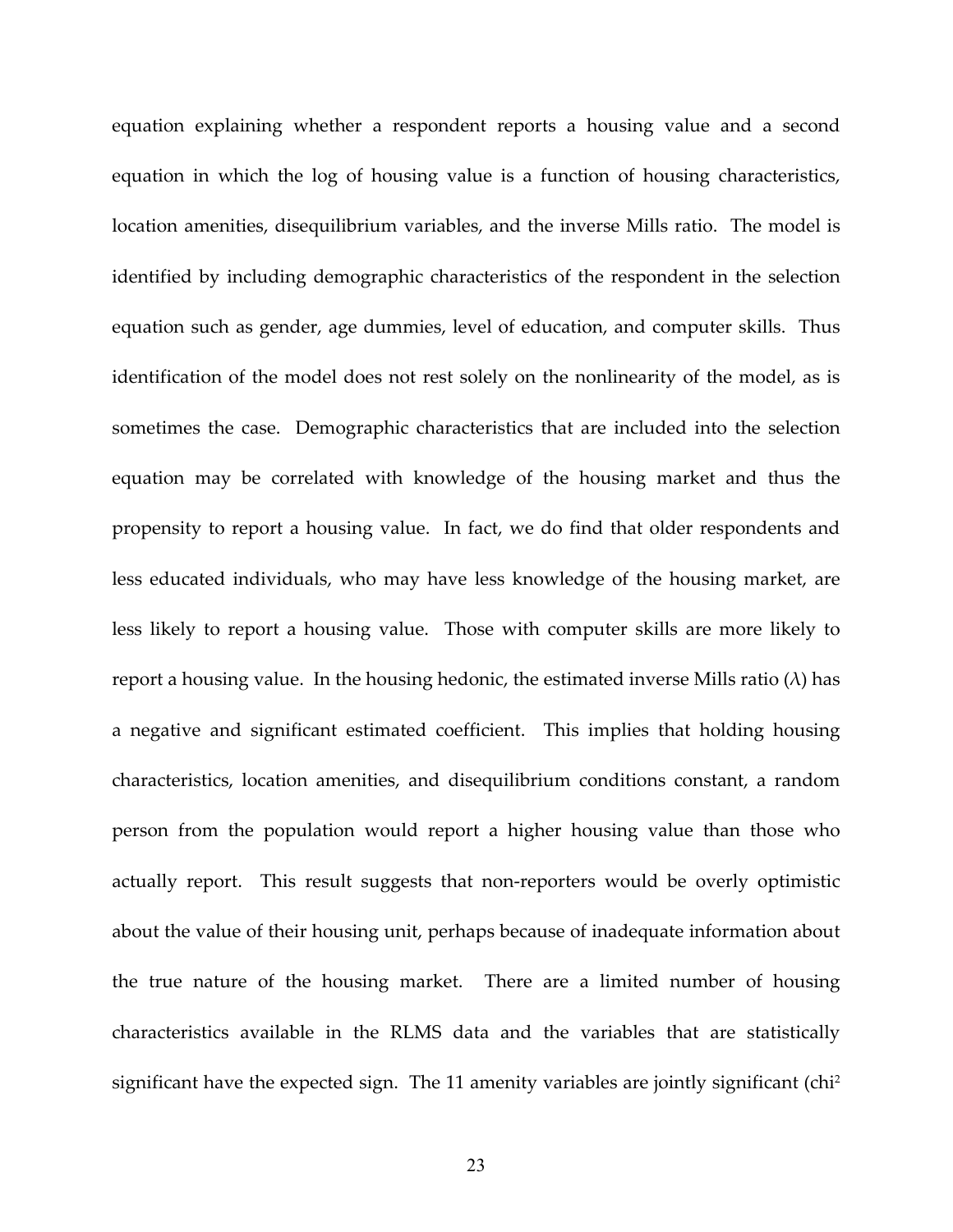value is 280.41) and while some have the unexpected sign if all compensation came through the housing market, it is the total compensation through both markets that matters. The two disequilibrium variables are individually and jointly significant (chi<sup>2</sup>) value is 86.49). Larger employment decline and higher shares of firms losing money are associated with lower housing prices.

 In Table 4, we combine the estimated wage and housing price differentials into annual full implicit prices per household using Eq. 4 at the mean wage, number of workers, and housing value of the sample, assuming a 7.85 percent annual depreciation rate on housing.<sup>9</sup> This involves multiplying the negative of the estimated parameter estimate in the log wage equation by the mean wage to convert the estimated effect into rubles and then multiplying by 12 and 2.63 full-time equivalent workers per household to convert to annual household compensation in the labor market. The labor market compensation is added to the housing market compensation which is simply the housing market estimated parameter multiplied by the mean housing value to convert to rubles, and by 0.0785 to get an imputed annual housing expenditure. A negative full implicit price means that a characteristic is a disamenity while a positive price is an amenity.

<sup>&</sup>lt;sup>9</sup> This is the rate used by Blomquist, Berger, and Hoehn (1988).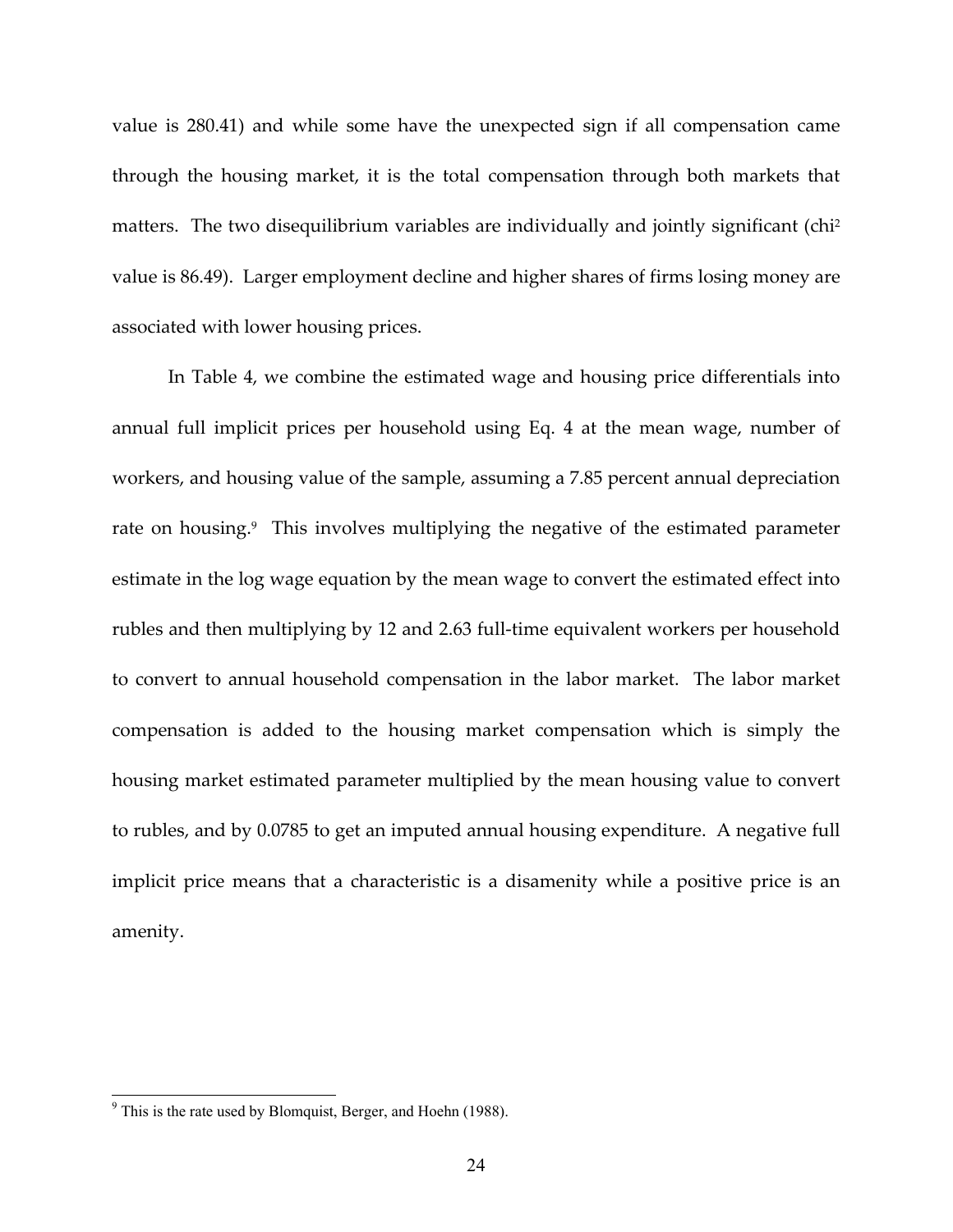The implicit prices are all of the expected sign and all but commuting time are statistically significant at the 10 percent level or higher.10 Phone lines, number of physicians, and location in a capital city are amenities and the remaining variables are disamenities. The full implicit prices are expressed in thousands of rubles per year. In order to get a better idea of the amount of compensation involved given the different scaling of the units of the different amenities, the last column of Table 4 shows the compensation required for one standard deviation change in the amenity or disamenity from its mean value.

The last column shows the amount in thousands of rubles that the average Russian household would be willing to pay for one standard deviation increase in the quantity of local amenities and would be willing to accept for one standard deviation increase in the quantity of local disamenities.<sup>11</sup> One standard deviation changes in climate (heating degree days), air pollution, and crime produce the largest implicit annual compensation in the housing and labor markets; the amounts are 7,839, 8,050, and 8,602 rubles respectively. These compensation amounts are sizable compared to a mean monthly salary of 1,928 rubles or an annual salary of 23,134 rubles. For a one standard deviation improvement in climate (as measured by heating degree days), the

 $10$  The standard errors on the full implicit prices are obtained by taking a linear combination of the standard errors in the wage and housing price hedonic equations, with the same weights as those used to calculate the full implicit price. This is the same approach used by Blomquist, Berger, and Hoehn (1988). The full implicit price on the capital city dummy is calculated using the transformation proposed by Halvorsen and Palmquist (1980). <sup>11</sup> Of course, the hedonic estimates are only strictly valid for small changes in the quantities of amenities and

disamenities. However, the vehicle of considering one standard deviation changes has been used often in the literature to illustrate the relative sizes of the implicit compensations for various amenities.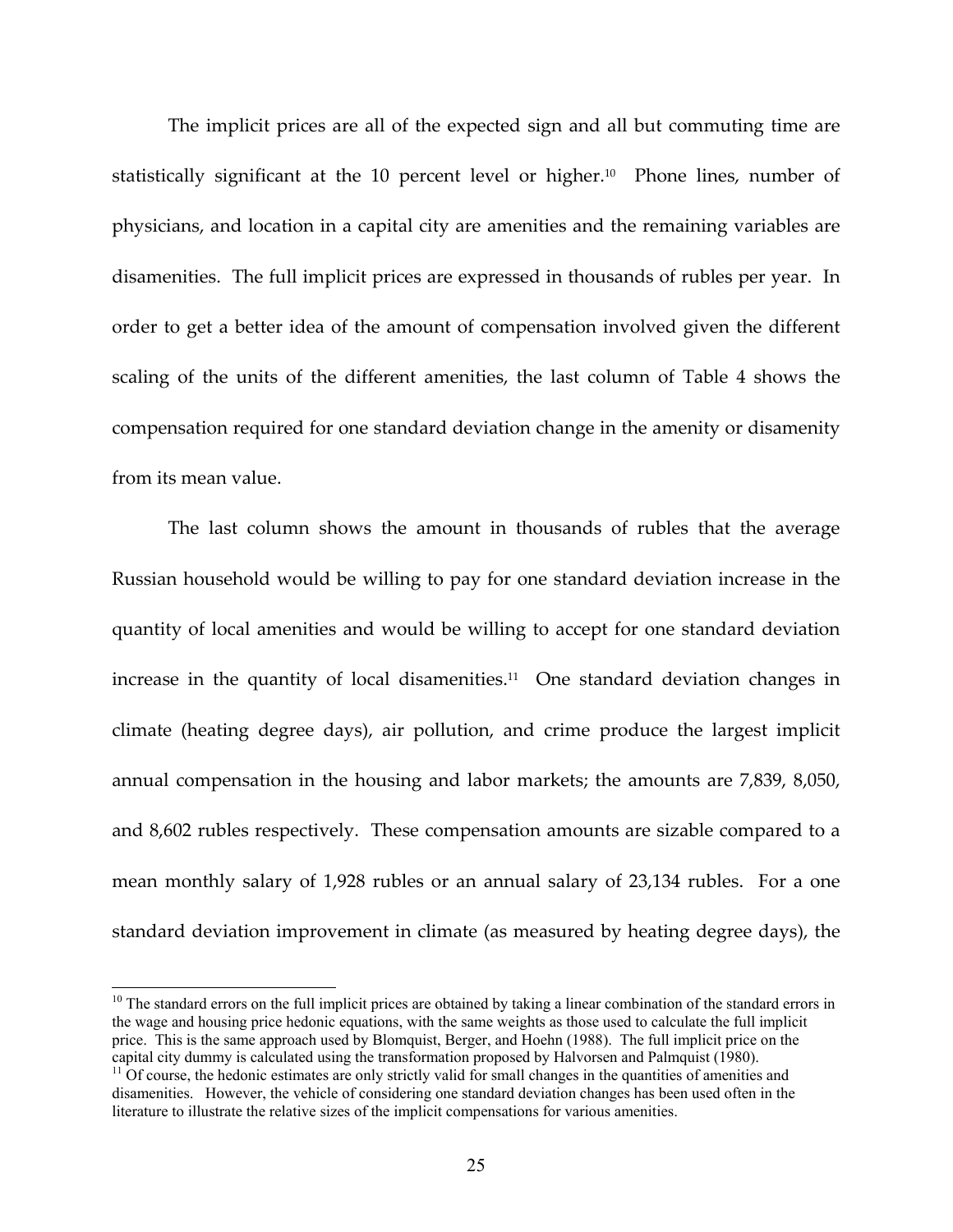typical household would be willing to pay 34 percent of a typical worker's salary or 13 percent of a typical household's annual earnings.

 We are now in a position to calculate quality of life indexes using the full implicit prices reported in Table 4. It is straightforward to generate quality of life indexes for the 39 cities included in the RLMS data for which complete data are available. The full implicit prices in Table 4 are simply used to weight the quantities of the bundle of amenities in each city to produce a quality of life index. Using the full implicit prices in Table 4 along with administrative data on amenities by city we are also able to generate quality of life indexes for 953 cities in the Russian Federation. Given that the RLMS cities are fairly representative of cities throughout Russia it is appropriate to generate QOLI's for all cities using the parameter estimates obtained from the RLMS data.12

#### **4.B. Government Regional Wage Coefficients and Implicit Market Prices**

 Our initial formulation of the wage and housing price hedonic model omitted the government regional wage coefficient. However, the government regional wage coefficients were designed to compensate for regional climate differences. It is interesting to determine how much compensation for location amenities exists in Russian wage and housing markets after controlling for the regional wage coefficients

 $12$  Appendix 1 provides a comparison of the amenity levels in the 39 RLMS cities with the full sample of 953 cities. There are insignificant differences in the mean values of climate variables, air and water pollution, morbidity rate, ethnic-political risk, and regional wage coefficients. At the same time t-test reveals statistical differences at the 5 percent level in the mean values of phone lines, number of doctors, commuting time, capital city, and crime rate.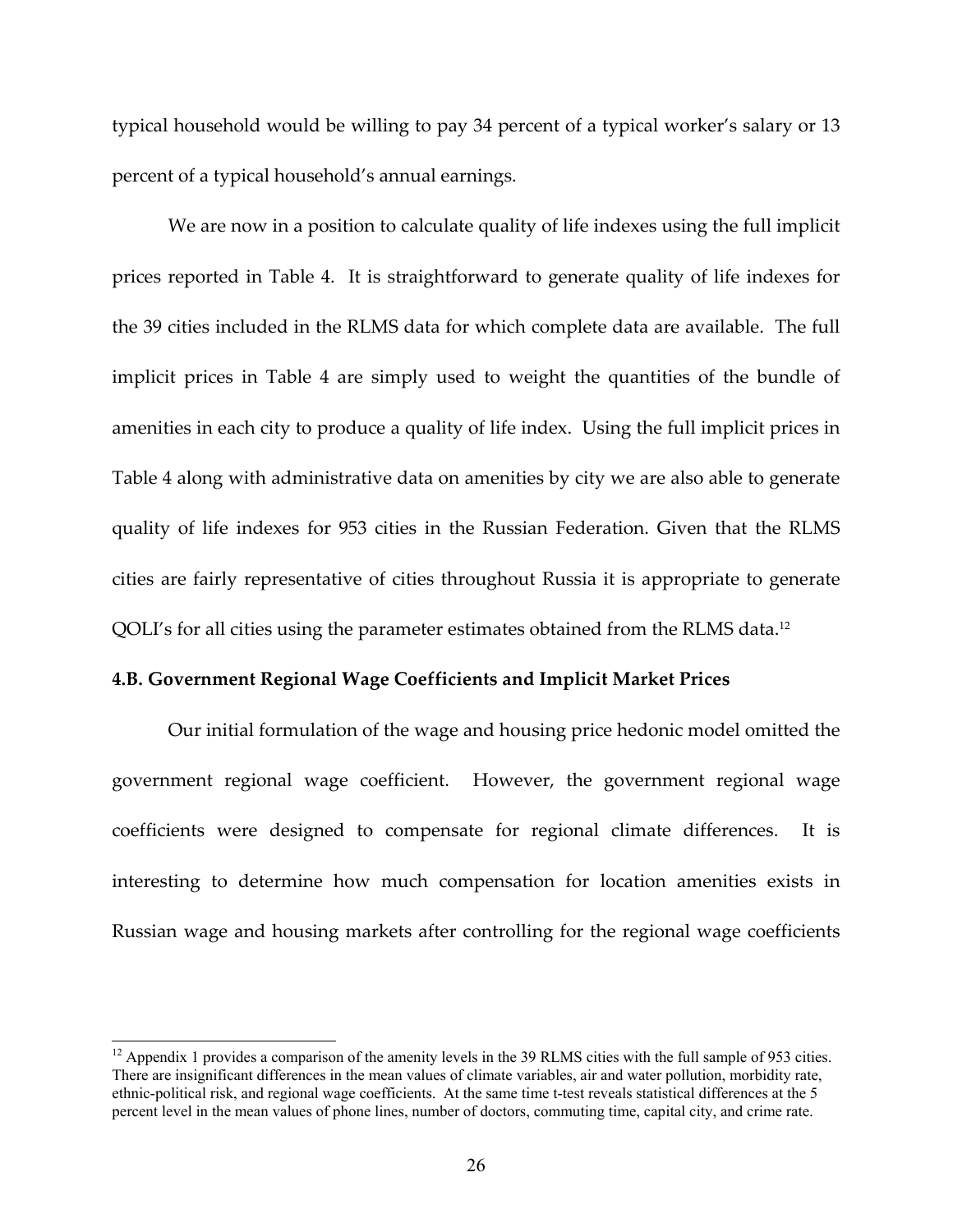or whether the market compensation replicates the kind of compensation that was in place even during the Soviet period.13

 Table 5 shows the wage differentials after including the government regional wage coefficient variable. As expected, this variable is highly significant: areas with higher values for the regional wage coefficient (worse climates) have higher wages. In addition, the "heating degree day" variable becomes statistically insignificant. Somewhat surprisingly, several other amenity variables become statistically insignificant in the wage hedonic. However, the amenities are still jointly statistically significant (F-value of 9.39). So while the presence of the government wage coefficient reduces the remaining compensation through the labor market, it does not eliminate it.

 Table 5 also shows the housing hedonic estimates after including the government regional wage coefficient variable. The pattern is not as clear as for the wage equation, nor should we expect it to be. The government regional wage coefficients were designed to reflect compensation in the labor market, not the housing market. Some of the estimated amenity coefficients become insignificant after the introduction of the government wage coefficient, others become significant. However, the amenities are still jointly significant (chi2 value of 263.90). While some of the compensation generated by the market duplicates compensation reflected in the government regional wage coefficients, there is clearly a significant amount of additional market compensation

<sup>&</sup>lt;sup>13</sup> The government regional wage coefficients used in this paper are apparently very similar in magnitude to those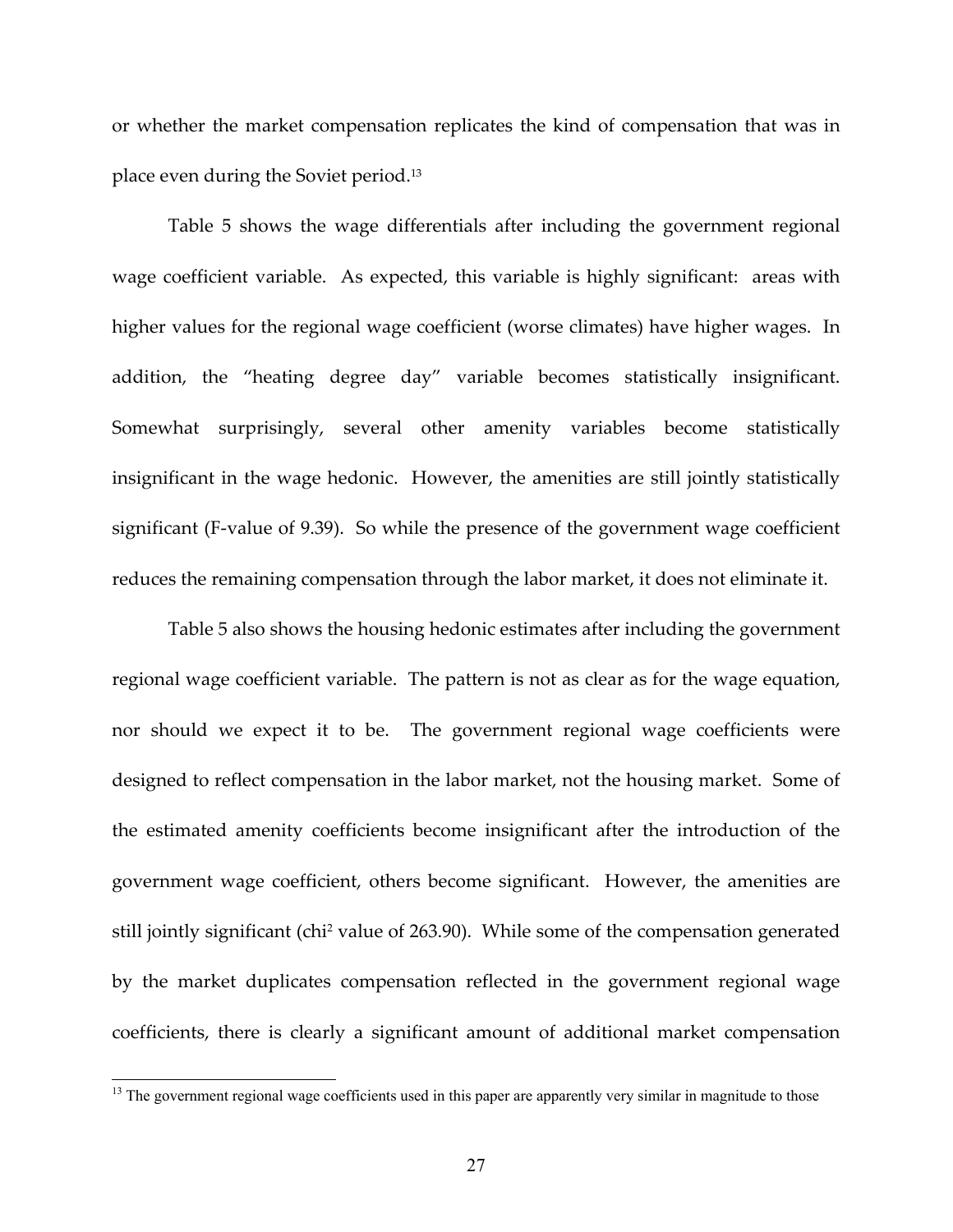taking place. The government regional wage coefficients and our original quality of life index have a simple correlation coefficient of -0.4167 for the full sample of 953 cities, which illustrates that though they are related, they are not measuring the same thing.

#### **4.C. Quality of Life across Russian Cities**

We calculate the quality of life index values using the full implicit prices in Table 4 for 953 cities in the Russian Federation. Table 6 shows these QOLI values for the top 20 cities, regional centers, and the bottom 20 cities. A complete ranking of all 953 cities is available upon request. The index values are denominated in thousands of year 2000 rubles per year. The estimated minimum QOLI value is added to each index value so that all index values are positive and the lowest QOLI value is zero. The index values are most easily interpreted when comparing cities with one another. Comparing the first and sixth cities in Table 6, residents in Stavropol, the first ranked city, annually pay 6 thousand rubles through lower wages and higher housing prices for the basket of local amenities there relative to the basket of local amenities available in Astrahan, the sixth ranked city. The range in the quality of life index across the 953 cities is 253,000 rubles, several times the average annual wage. This variation is a much larger than the variation found by Blomquist, Berger, and Hoehn (1988) across their sample of 253 U.S. counties, perhaps reflecting the greater variability in the basket of amenities in Russia relative to the U.S.

used during the Soviet period.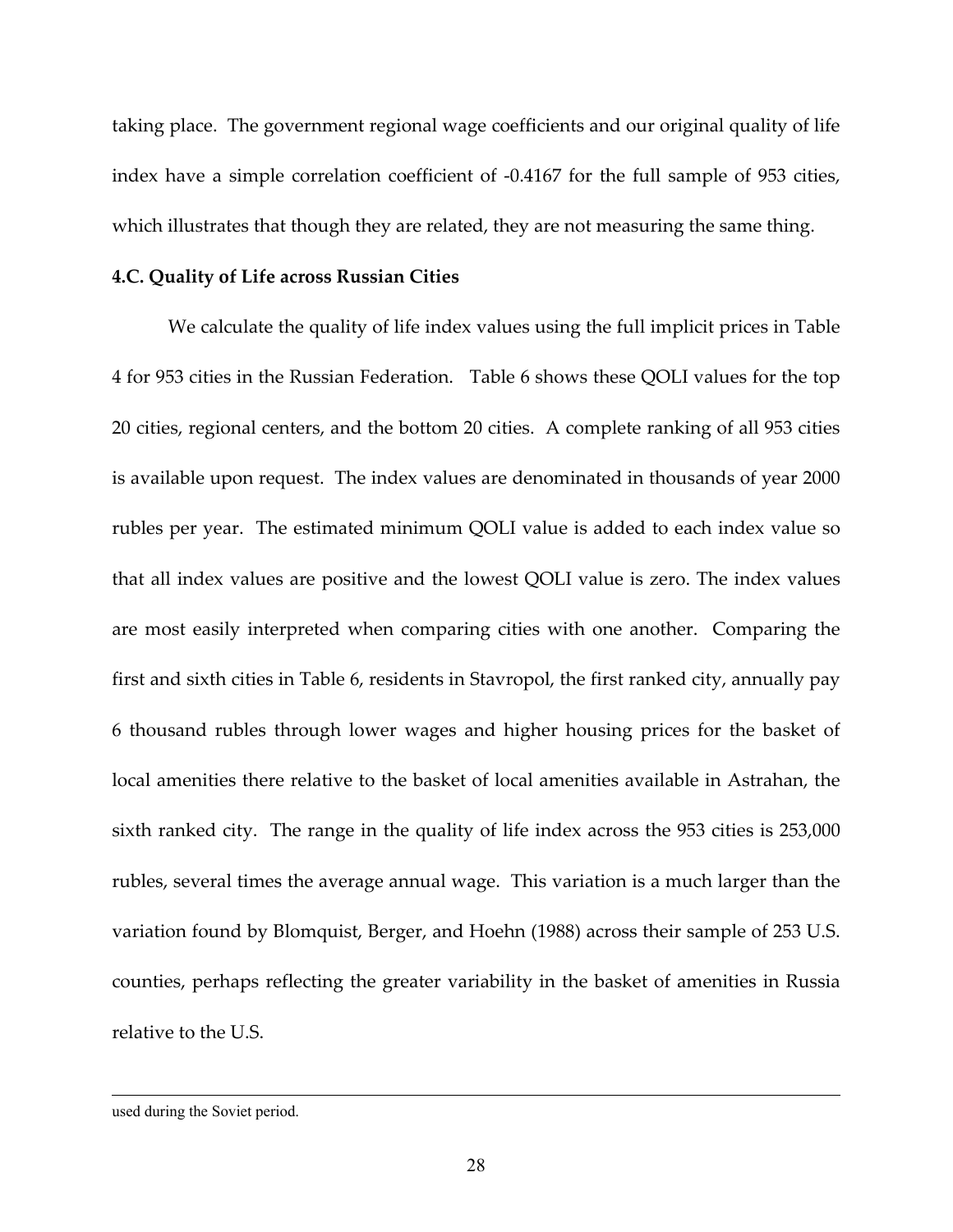Moscow is  $50<sup>th</sup>$  and St. Petersburg is  $177<sup>th</sup>$  in our ranking. These rankings appear low given that there is excess demand for available residence permits or "propiskas" in these two cities, suggesting that they are desirable places to live. This localized disequilibrium for Moscow and St. Petersburg makes it difficult for us to get true quality of life rankings for these two cities. First, the rationing of residence permits means that housing prices will not get bid up high enough and labor supply will not increase and wages will not be bid down enough to reflect quality of life in these two cities. However, this problem should not be a very large one for our wage and housing parameter estimates since Moscow and St. Petersburg together only makes up a small portion of the full RLMS sample. However, the ranking for Moscow and St. Petersburg are still problematic under the system of rationed residence permits if their attractiveness is unique and cannot be accounted for by typical variables in quality of life indexes. In this case, an appropriate strategy would be to include dummy variables for Moscow and St. Petersburg, but the system of residence permits would prevent us from estimating the full values of the unique amenities in those two cities. We have estimated the wage and housing equations with dummy variables for Moscow and St. Petersburg and find, as reported in Table 7, that the QOL ranking with our base ranking is quite high, 0.99.

 Figure 3 provides a graphical depiction of the quality of life index values by region. The regional values are population-weighted values of the QOLI values for the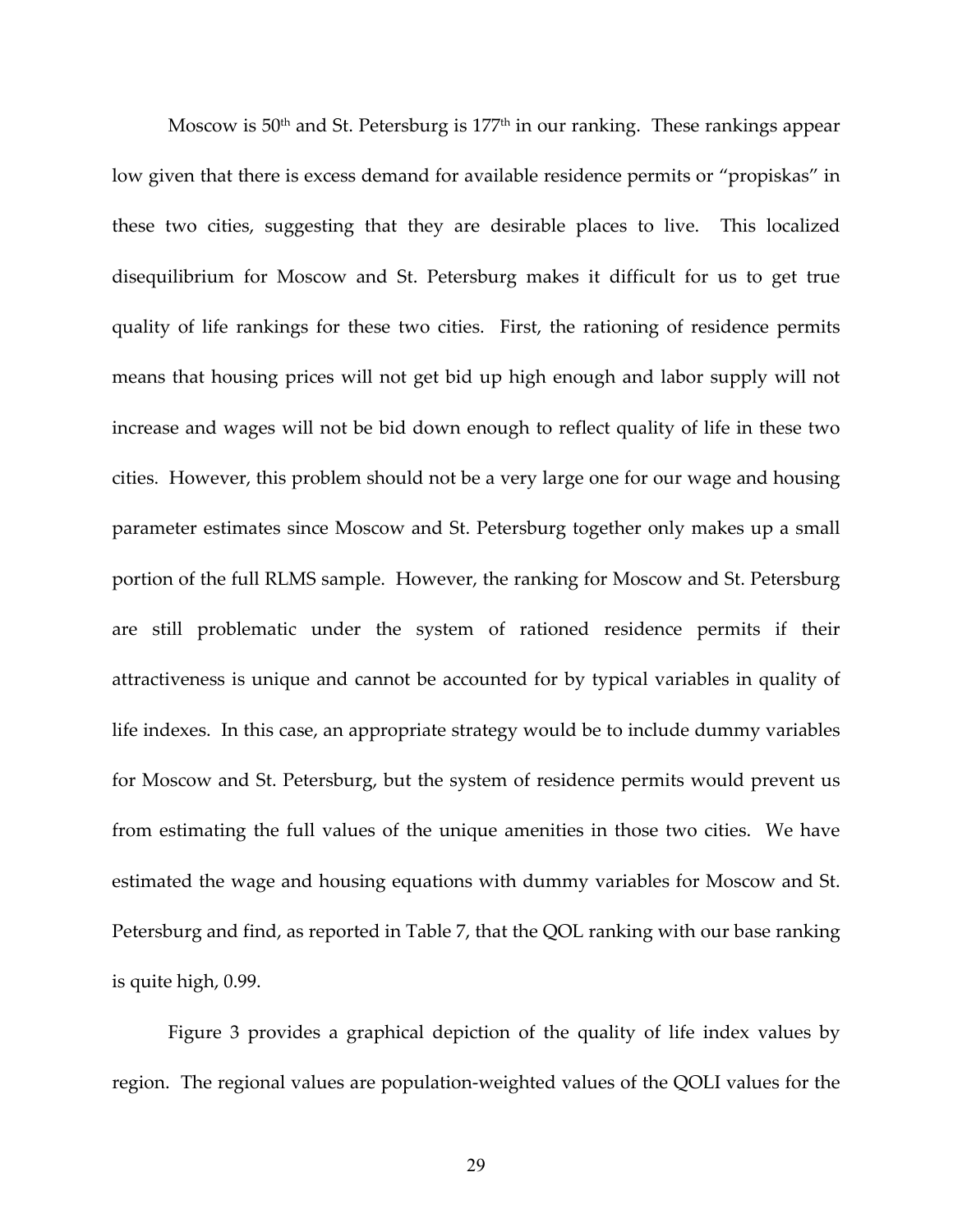cities in the region. As such, they represent a regional urban average of quality of life. In general, regions with cities with higher quality of life appear to be in the southern and European region of Russia. In order to illustrate the degree of variation in quality of life within a single region, Figure 4 shows city-by-city QOLI values for the Sverdlosk region in the Urals. Within the Sverdlosk region, the QOLI varies from a low of 177 thousand rubles per year in Sysert, ranked 928, to a high of 226 thousand rubles per year in the capital of Yekaterinburg, ranked 139.

 We have also calculated alternative QOLIs to check the sensitivity and robustness of our original ranking. Table 7 reports correlations of these alternative indexes and the resulting rankings with our original index and ranking (Table 6). Rows 1 and 2 show correlations with QOLIs after controlling for the government regional wage coefficient. These correlations range from 0.9100 for the 39 RLMS cities to 0.9557 for the full sample of 953 cities. Rankings with dummy variables for Moscow and St. Petersburg, a set of alternative amenity variables described in Table 5, inclusion of the cost of subsistence level in each city, observations weighted by RLMS weights, wages actually received last month, and without a selection equation for housing all are highly correlated with the ranking using our base hedonic equations.

Gyourko, Kahn, and Tracy (1999) argue that if the "observed amenities model" is used, as in this paper, then it should be compared to the "group effects model" under the assumption that errors due to unaccounted unobservables in wage and housing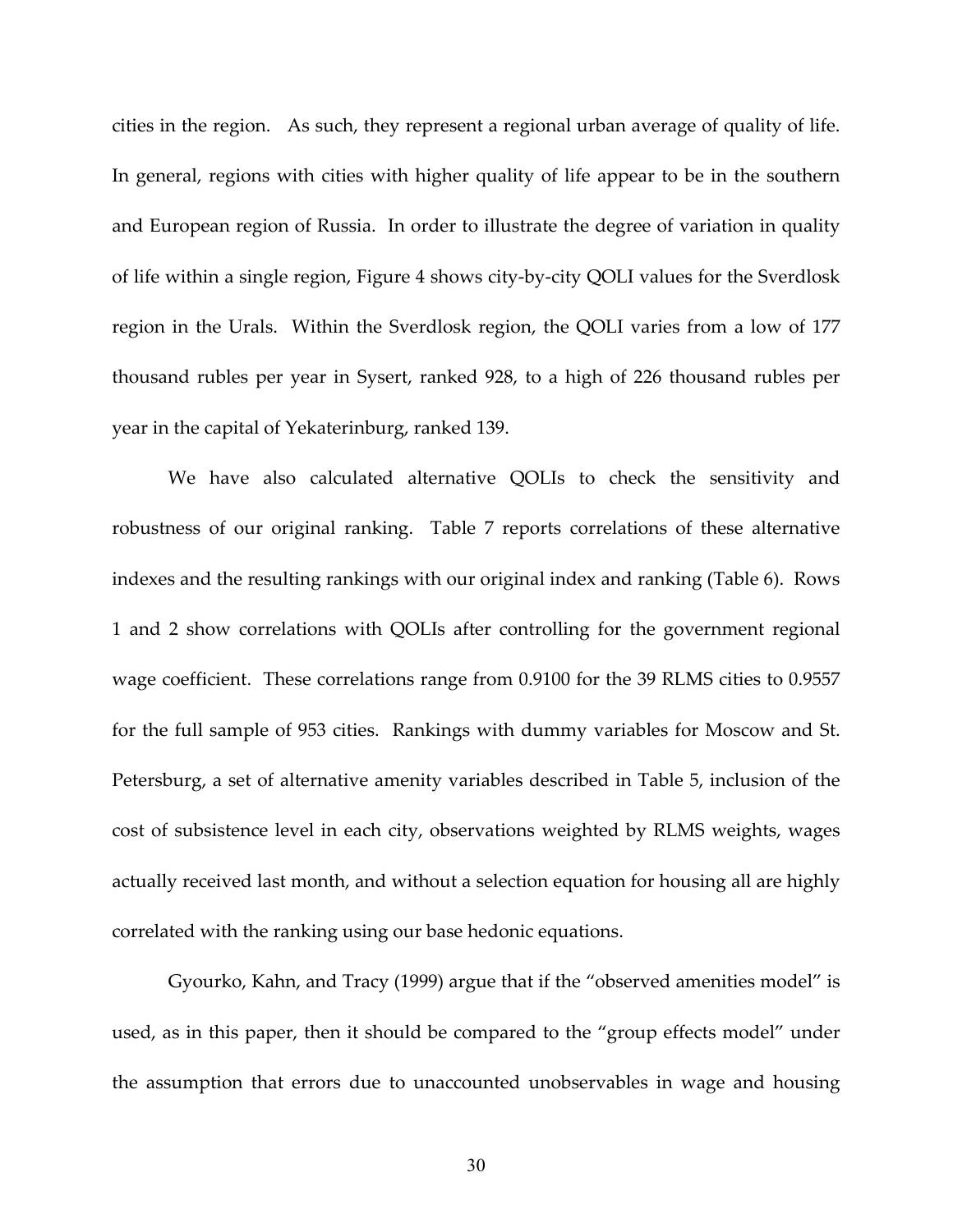price equations are caused primarily by omitted amenities rather than omitted worker or house characteristics. Gyourko and Tracy (1991) find that group effects can matter for specific amenity values and can matter in rankings too because the standard errors on the QOLI values can be large. Gabriel, Mattey, and Wascher (2003) use an observed amenities model and compare it to a group fixed effects model for the 50 states and find there is not much difference in the rankings (the Spearman rank correlation is 0.8).

 Given these previous studies, it is worth comparing the rankings that would be obtained from a group effects model from those that we obtain from our observed amenity model. It is only possible to estimate city fixed effects for the 39 cities in the RLMS sample and not for the other cities in the full city sample. We restrict our comparisons to these 39 cities. Another complication is that our two disequilibrium variables vary only city to city and thus drop out of city fixed effect model. We pursue two different options. In the first, we simply correlate our quality of life index with estimated city fixed effects, realizing that the fixed effects also contain the effects of the disequilibrium variables. In this case, the correlation coefficient is 0.4663 and the Spearman rank correlation coefficient is 0.5656. In the second option, we recalculate the quality of life index to include the two disequilibrium variables and correlate the revised index with the city fixed effects. The resulting correlation coefficients increase to 0.6389 and 0.7014 confirming the importance of accounting for disequilibrium in the case of Russia. While these correlations are lower than the one obtained by Gabriel,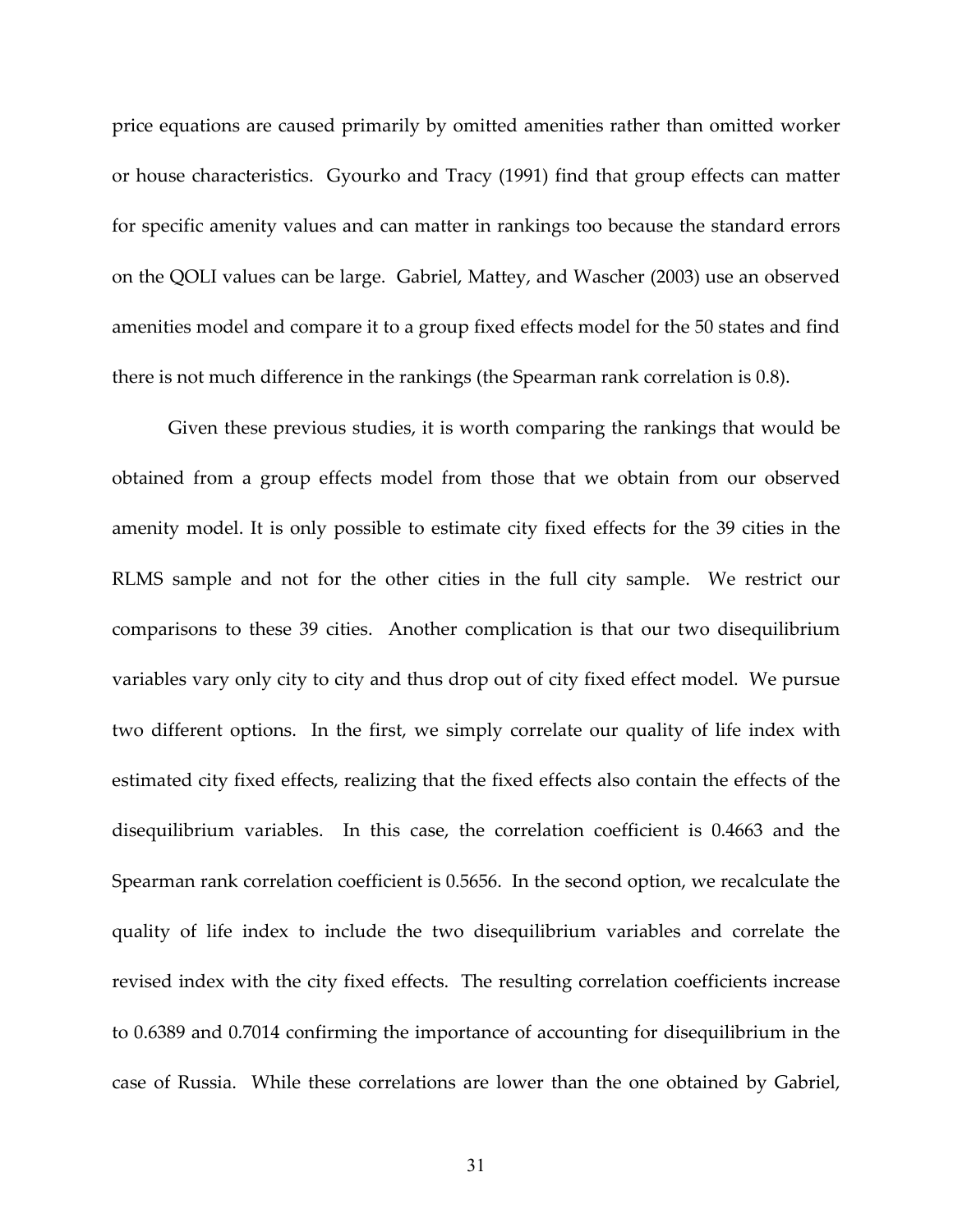Mattey, and Wascher (2003), it does show that the alternative sets of rankings are fairly highly related to one another. We would not expect the correlation to be one because variables such as building age, housing condition, and outside space are not included in the housing price equation due to unavailability. This matters because differences in these housing structure characteristics erroneously will be attributed to differences in quality of life using the group effects approach. In addition, our comparison points to the fact that a pure comparison is not possible using our models because of the presence of variables to control for disequilibrium forces in the housing and labor markets.

#### **5. Migration and Quality of Life**

 Despite the nature of transition from central planning to a market economy in Russia, we have substantial evidence that equilibrium exists. The estimated wage and housing price equations show that wages depend on worker and job characteristics and housing price depend on house characteristics in expected ways. Location specific amenities generate compensating differentials in both wages and housing prices. This result is consistent with the prediction of the equilibrium framework. These results come from equations that partly control for disequilibrium by including two variables in our equations, city annual employment change and share of firms in the city that are making losses.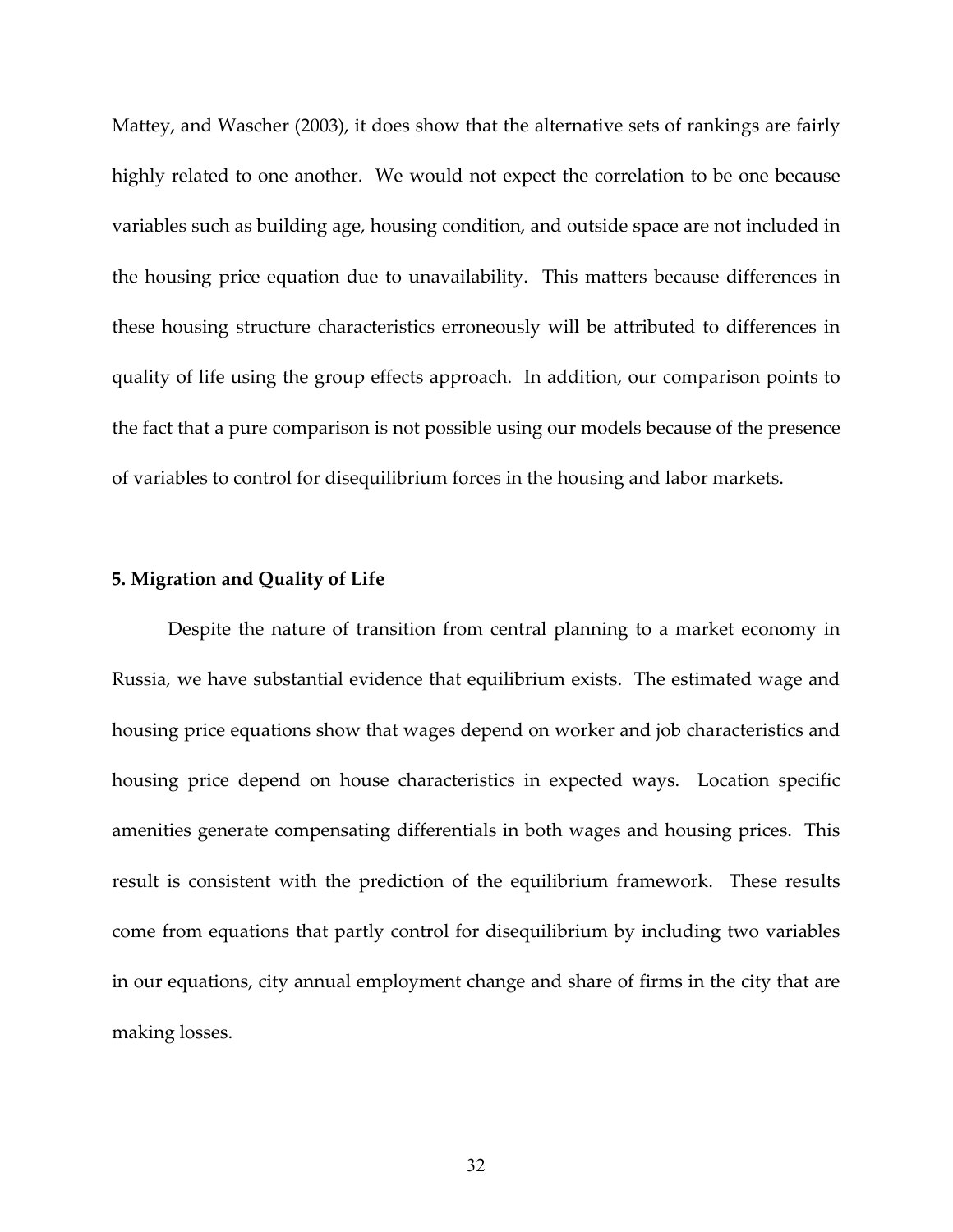Migration is important in the equilibrium framework in that migration of some consumer/workers and firms is necessary to achieve spatial equilibrium. Migration is a real phenomenon in the transition economy of Russia. Andrienko and Guriev (2003) analyze gross region-to-region migration flows in Russia. They report that total officially registered internal migration is approximately 2 percent per year during the 1990s. This migration rate is considerably lower than the migration rates of developed, market economies.<sup>14</sup> Their analysis of migration flows during the period 1990-1999 shows that job opportunities matter, and that climate and local public goods matter as well. This finding gives more credibility to our estimates of amenity compensating differentials in Russian in that migration is occurring and is influenced by location specific amenities.

Our calculations from the Annual Registries of Russian Cities show higher level of internal migration in Russia. During the 1994-1999 period, at least 3 percent annual changes in population due to migration are estimated for 73.3 percent of the cities, at least 5 percent annual changes for 56.6 percent of the cities, and at least 10 percent annual changes for 27.7 percent of the cities. Even these rates, however, are lower than the migration rates of developed, market economies.

 The existence of migration does not necessarily imply disequilibrium. Life cycle motivation for migration can be thought of as an equilibrium phenomenon. As

<sup>&</sup>lt;sup>14</sup> The official data used by Andrienko and Guriev (2001) may well understate the actual amount of migration in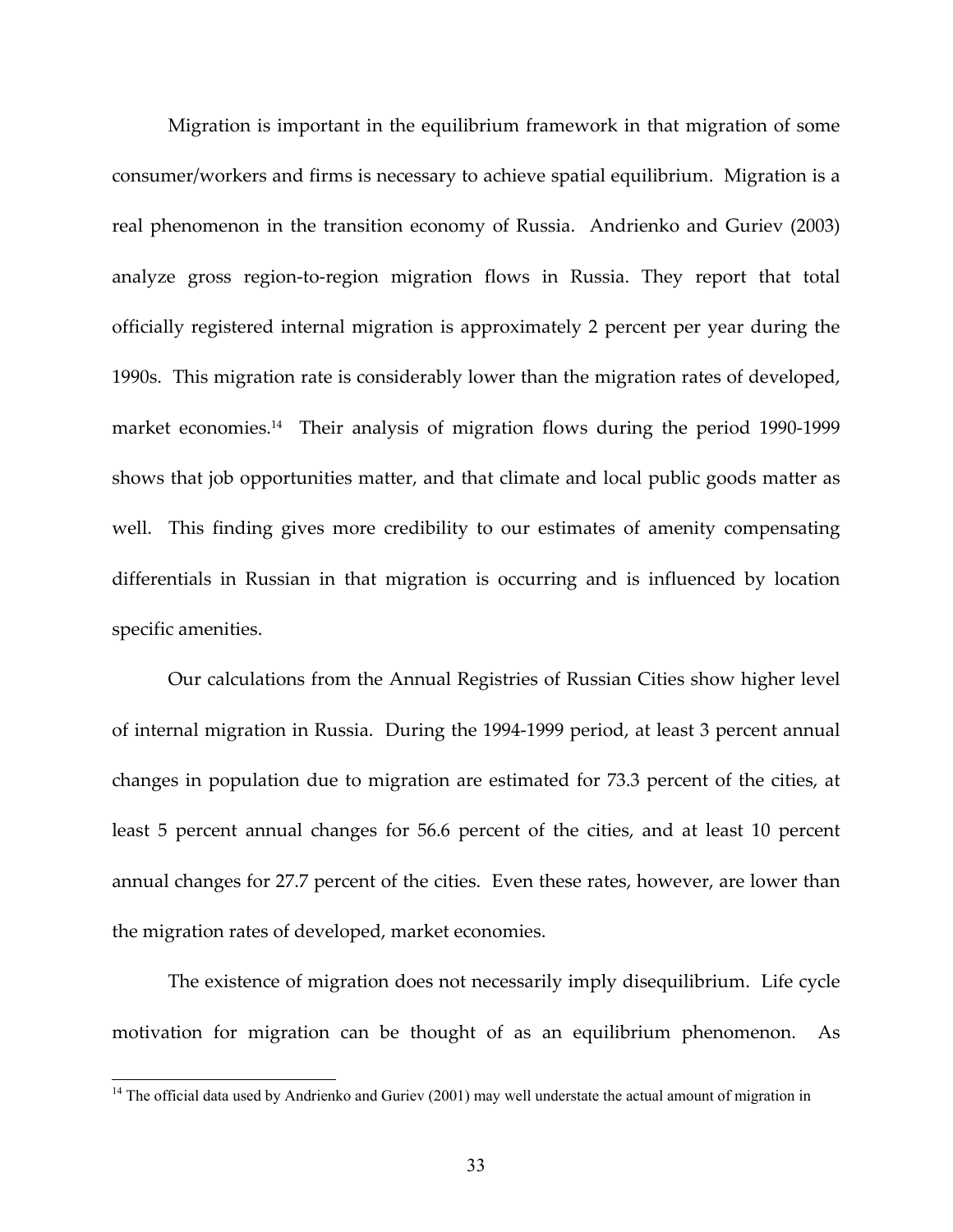households experience anticipated changes in income, they will anticipate relocating to areas that offer a bundle of amenities that more closely matches their new demands. As households anticipate changing their participation in the labor market, say through retirement, they will relocate to areas that more closely match their demands; see Linneman and Graves (1983) and Gyourko, Kahn, and Tracy (1999). Thus, migration can be related to equilibrium differences in quality of life as shown by Berger and Blomquist (1992) using U.S. data. Similarly, Brown (1997) provides some evidence that aggregate region-to-region migration in Russia is related to air pollution and temperatures, which are components of typical quality of life indexes. In the last two rows of Table 7, we show that our quality of life index is positively correlated with net migration into Russian cities. In other words, cities with higher measured quality of life attract more in migration, consistent with equilibrium movement toward high quality of life areas.

#### **6. Conclusions**

 $\overline{\phantom{a}}$ 

This paper uses data from the Russian Longitudinal Monitoring Survey (RLMS) and administrative sources to examine compensating differentials for location-specific amenities in the labor and housing markets. We find that there is compensation generated in labor and housing markets for differences in amenities across cities in

Russia. Almost half of the respondents in the RLMS report that they have lived for 6 consecutive months or more in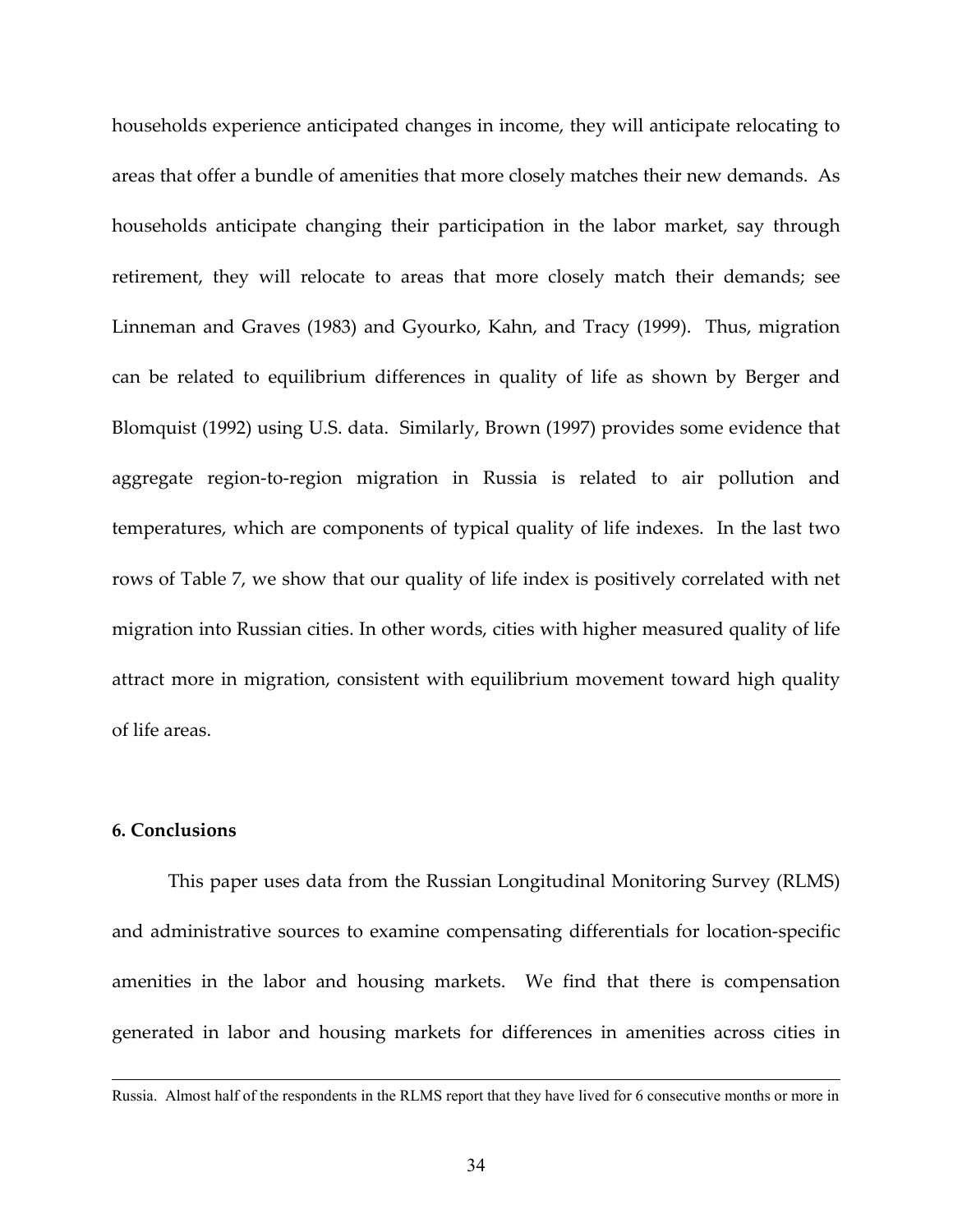Russia. This result may be surprising given the relatively recent transition to a market economy. However, our results suggest that even nascent market economies are capable of generating compensating differentials. Our results are consistent with available evidence on region-to-region migration in Russia. While migration rates in Russia are below those in developed, market economies, they do appear to be sensitive to amenity variation across regions. Apparently the migration that does occur is enough to generate inter-city variation in wages and housing prices due to inter-city variation in amenities. The estimated wage and housing premiums are used to calculate a quality of life index across 953 cities in the Russian Federation for the year 2000, the year for which we have complete data. In general, quality of life is higher in cities in southern and European areas of Russia.

Perhaps one of the reasons that market generated compensating differences have appeared relatively quickly in Russia is that there was a long history of government mandated compensating differentials mostly reflecting climate differences in the Soviet era. These government regional wage differences have remained in the public sector. We find that after controlling for these mandated differences in the public sector, we still are able to estimate compensating differentials and generate quality of life measures. Thus, while government planners have been able to dictate some compensation for quality of life differences, there are still substantial compensating

a different location since age 14.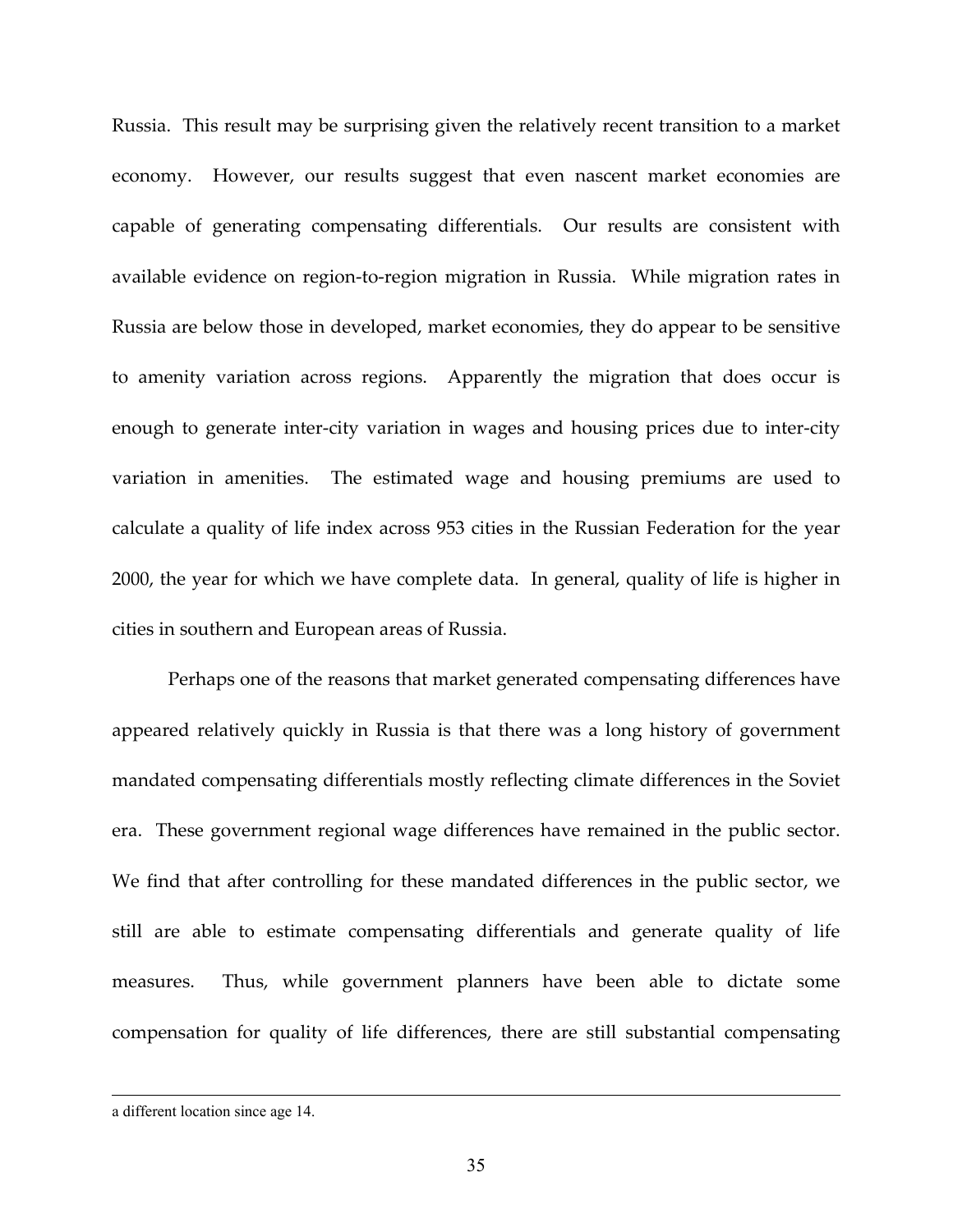differentials on top of the government regional wage differentials. This important result of market forces is readily observable in a country such as Russia in which the transition to a market is far from complete. The many difficulties that Russia has experienced have not been enough to prevent market compensation for a broad array of amenities from taking hold in labor and housing markets.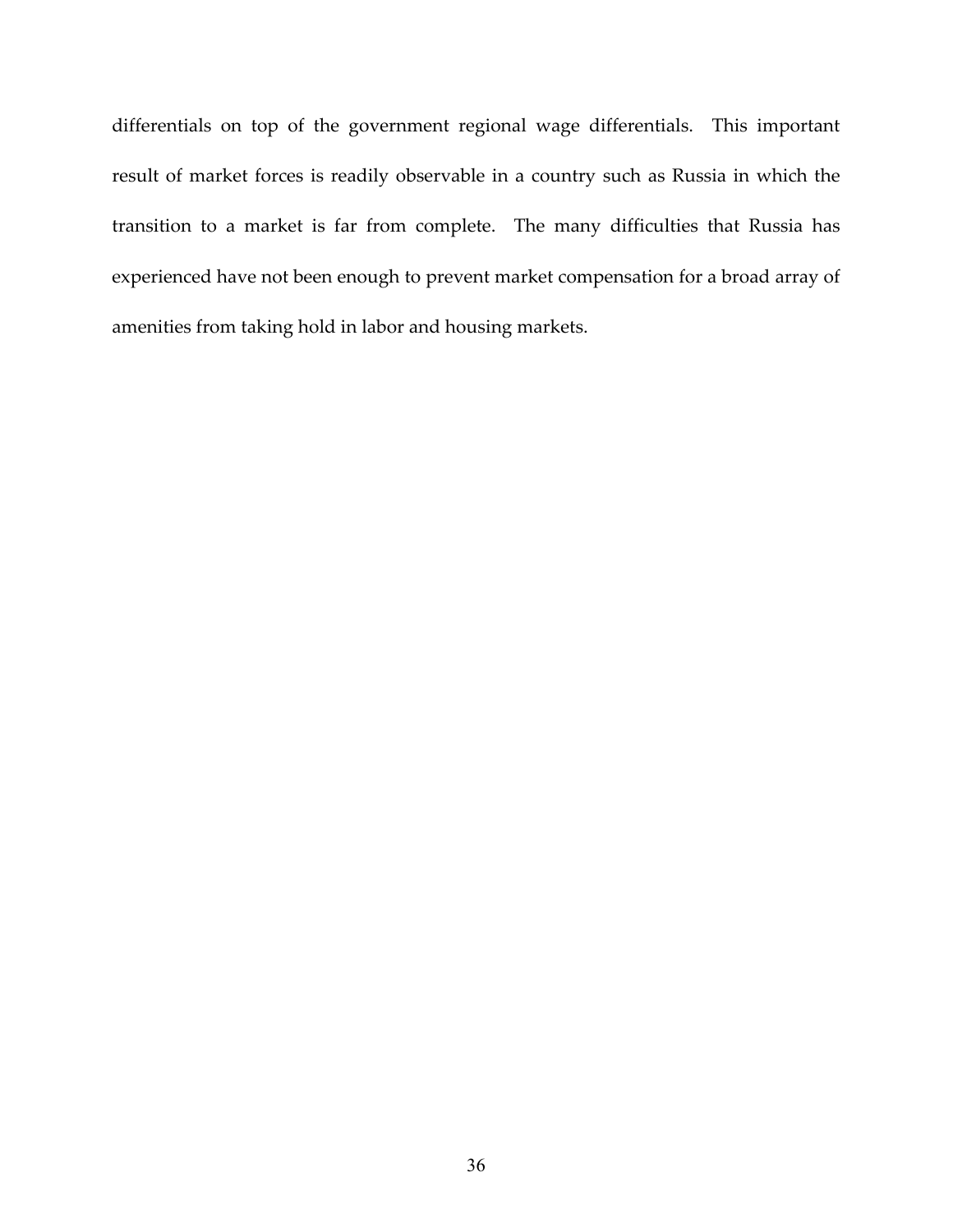#### **7. References**

Andrienko, Yury, and Sergei Guriev. "Determinants of Interregional Mobility in Russia: Evidence from Panel Data" *William Davidson Working Paper,* William Davidson Institute, University of Michigan, Number 551, February 2003.

Barron, John M., Mark C. Berger, and Dan A. Black. *On the Job Training,* Kalamazoo, MI: Upjohn Institute for Employment Research, 1997.

Berger, Mark C., and Glenn C. Blomquist. "Mobility and Destination in Migration Decisions: The Roles of Earnings, Quality of Life, and Housing Prices" *Journal of Housing Economics* 2 (1992): 37-59.

Blomquist, Glenn C., Mark C. Berger, and John P. Hoehn. "New Estimates of Quality of Life in Urban Areas" *American Economic Review* 78 (March 1988): 89-107.

Brainerd, Elizabeth. "Winners and Losers in Russia's Economic Transition" *American Economic Review* 88 (5) (December 1998): 1094-1116.

Brown, Annette N. "The Economic Determinants of Internal Migration Flows in Russia During Transition," *William Davidson Working Paper*, William Davidson Institute, University of Michigan, Number 89, July 1997.

Buckley, Robert M. and Eugene N. Gurenko. "Housing Demand in Russia: Rationing and Reform" *Economics of Transition* 6 (May 1998): 197-209.

Card, David. "The Causal Effect of Education on Earnings," in Orley Ashenfelter and David Card, eds., *Handbook of Labor Economics, Volume 3A,* Amsterdam: Elsevier, 1999, 1802-1863.

Carson, Richard T, Jr., "Contingent Valuation, Resources and Environmental" in *International Encyclopedia of the Social and Behavioral Sciences*, Neil J. Smelser and Paul B. Baltes, eds., Amsterdam, Elsevier Science, 2001), vol. 19, 13272-5.

di Tella, Rafael, Robert J. MacCulloch, and Andrew J. Oswald. "Preferences over Inflation and Unemployment: Evidence from Surveys of Happiness" *American Economic Review* 91 (March 2001): 335-340.

Earle, John and Klara Sabirianova. "How Late to Pay? Understanding Wage Arrears in Russia" *Journal of Labor Economics* 20 (July 2002): 661-707.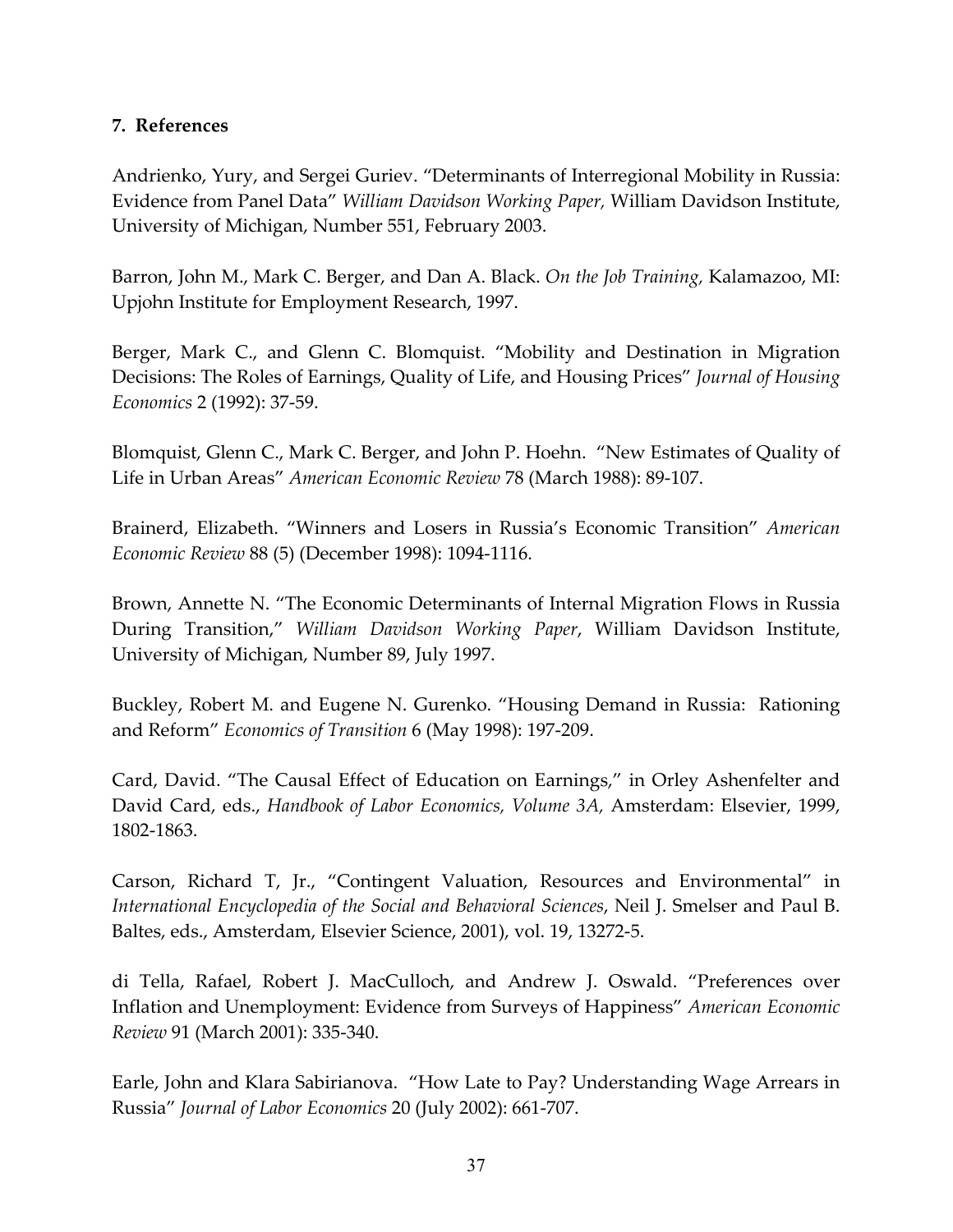Fischer, Stanley and Ratna Sahay. "Taking Stock" *Finance & Development* (International Monetary Fund) 37 (September 2000): 2-6.

Gabriel, Stuart A., Joe P. Mattey, and William L. Wascher. "Compensating Differentials and Evolution of Quality of Life among U.S. States" *Regional Science and Urban Economics* 33 (September 2003): 619-649.

Gabriel, Stuart A. and Stuart S. Rosenthal. "Quality of the Business Environment Versus the Quality of Life in a Dynamic Model of Urban Composition and Growth" *Review of Economics and Statistics* (forthcoming).

Goskomstat. *The Annual Registries of Russian Cities, 1994-1999*. Database

Goskomstat. *Regions of Russia 2000*, Moscow: Goskomstat, 2000.

Greenwood, Michael J., Gary L. Hunt, Dan S. Rickman and George I. Treyz. "Migration, Regional Equilibrium, and the Estimation of Compensating Differentials" *American Economic Review* 81 (December 1991): 1382-1390.

Gyourko, Joseph, Matthew Kahn, and Joseph Tracy. "Quality of Life and Environmental Comparisons" in Edwin S. Mills and Paul Cheshire, eds. *The Handbook of Applied Urban Economics* (North-Holland, 1999).

Gyourko, Joseph and Joseph Tracy. "The Structure of Local Pubic Finance and the Quality of Life" *Journal of Political Economy* 99 (August 1991): 774-806.

Halvorsen, Robert and Raymond Palmquist. "The Interpretation of Dummy Variables in Semilogarithmic Equations" *American Economic Review* 70 (June 1980): 474-475.

Heal, Geoffrey and Bengt Kristöm. "National Income and the Environment" in Karl-Göran Mäler and Jeffrey R. Vincent, eds., *Handbook of Environmental Economics* (Amsterdam: North Holland, forthcoming)

Henderson, J. Vernon. "Evaluating Consumer Amenities and Interregional Welfare Differences" *Journal of Urban Economics* 11 (January 1982): 32-59.

Hoehn, John P. and Alan Randall. "The Effect of Resource Quality Information on Resource Injury Perceptions and Contingent Values" *Resource and Energy Economics* 24 (February 2002): 13-52.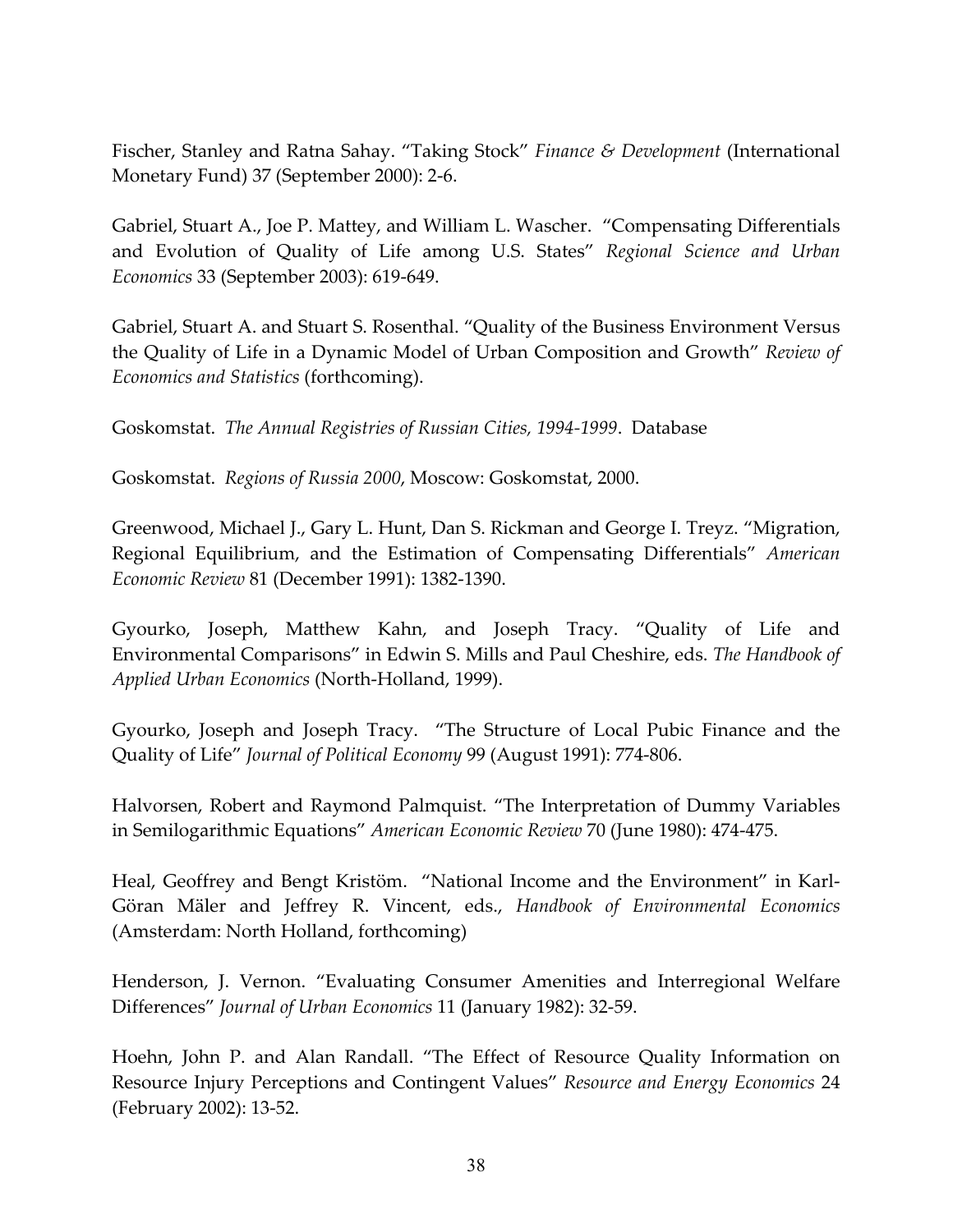Kiel, Katherine A., Zabel, Jeffery E. "The accuracy of owner-provided house values: The 1978-1991 American Housing Survey" *Real Estate Economics* 27, 2 (1999): 263-298.

Kolstad, Charles D., Gorbacheva, Elena, Khaleeva, Julia, and Shcherbich, Svetlana. "Environmental Economics in Russia: Valuation and Regulatory Distortions" New Economic School, Moscow, November, 1998.

Linneman, Peter and Philip E. Graves. "Migration and Job Change: A Mulitnomial Logit Approach" *Journal of Urban Economics* 14 (1983): 263-279.

Matiyasevich T., et al. *Russia: Regional Risk Rating*, Vienna: Bank Austria AG, 1998.

Nordhaus, William D. "New Directions in National Income Accounting" *American Economic Review* 90 (May 2000): 259-263.

Nordhaus, W.D. and James Tobin. "Is Growth Obsolete?" in *Economic Growth* (New York: National Bureau of Economic Research, 1972).

*Practical Science Database (PSD)* (available at http://www.sci.aha.ru/cgi-bin/regbase.pl)

Roback, Jennifer. "Wages, Rents, and the Quality of Life" *Journal of Political Economy* 90 (December 1982): 1257-1278.

Rosen, Sherwin. "Wage-Based Indexes of Urban Quality of Life" in Peter Mieszkowski and Mahlon Straszheim, eds., *Current Issues in Urban Economics*, Baltimore: Johns Hopkins University Press, 1979.

*Russian Longitudinal Monitoring Survey (RLMS)*, 1994-1996, 1998, 2000 (available at http://www.cpc.unc.edu/projects/rlms).

Sabirianova Peter, Klara. "Skill-Biased Transition: The Role of Markets, Institutions, and Technological Change," *William Davidson Working Paper*, William Davidson Institute, University of Michigan, October 2003.

Stover, Mark E. and Charles L. Leven. "Methodological Issues in the Determination of the Quality of Life in Urban Areas" *Urban Studies* 29, 5 (1992): 737-754.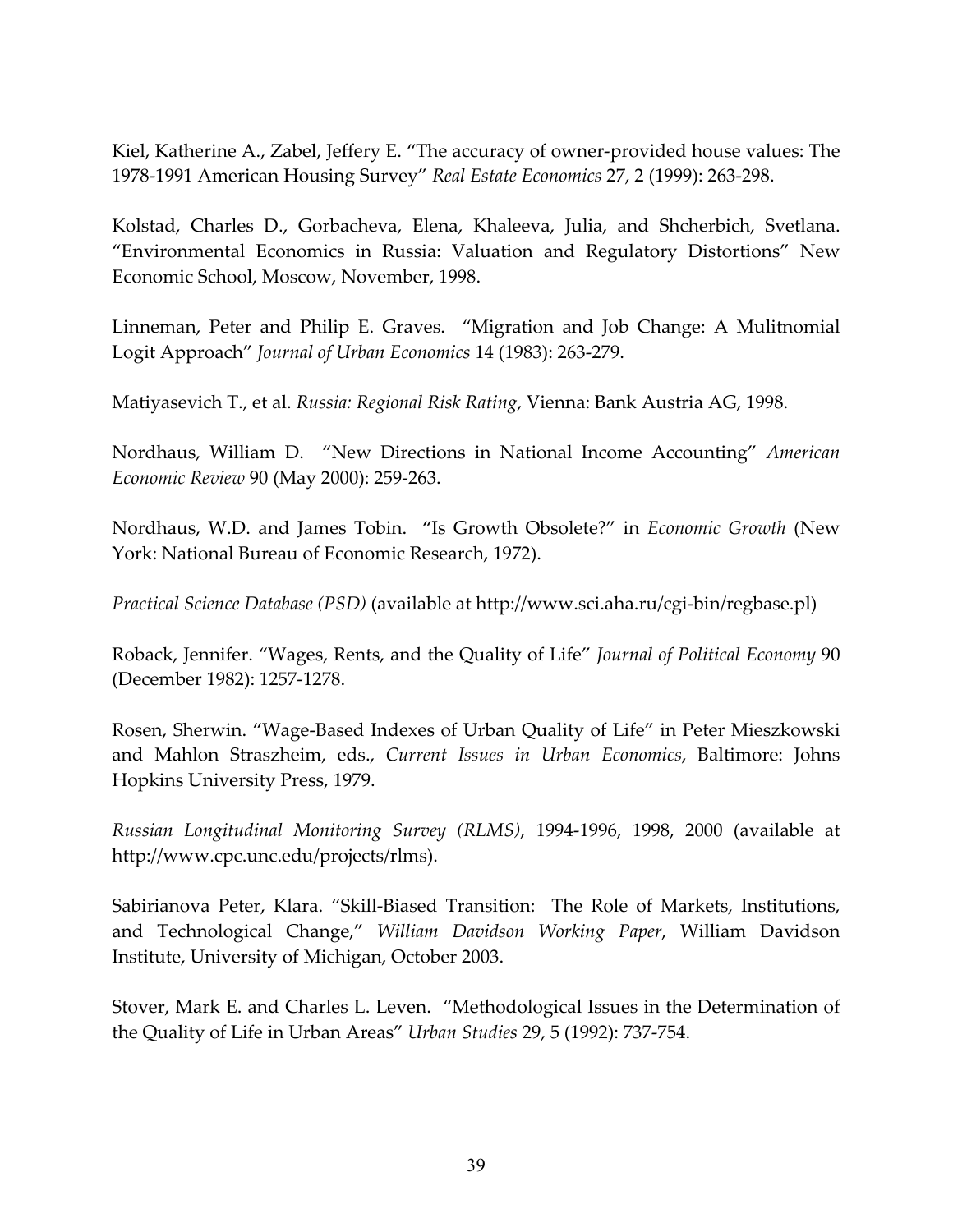| Variable Name                                                                                                     | Variable Description                                                                 | Source          |
|-------------------------------------------------------------------------------------------------------------------|--------------------------------------------------------------------------------------|-----------------|
|                                                                                                                   | Housing model variables                                                              |                 |
| Main regression                                                                                                   |                                                                                      |                 |
| Log of housing prices                                                                                             | Log of housing market value, rubles                                                  | <b>RLMS2000</b> |
| Living space                                                                                                      | Living space (rooms) in square meters                                                | <b>RLMS2000</b> |
| Share of non-living space                                                                                         | Share of non-living space (kitchen, bathroom, hall, etc.) in the total housing space | <b>RLMS2000</b> |
| Privatized housing                                                                                                | 1 if housing is privatized; 0 otherwise                                              | <b>RLMS2000</b> |
| Central heating                                                                                                   | 1 if central heating system; 0 otherwise                                             | <b>RLMS2000</b> |
| Central water supply                                                                                              | 1 if central water supply; 0 otherwise                                               | <b>RLMS2000</b> |
| Hot water supply                                                                                                  | 1 if hot water supply; 0 otherwise                                                   | <b>RLMS2000</b> |
| Piped gas                                                                                                         | 1 if piped gas; 0 otherwise                                                          | <b>RLMS2000</b> |
| Central sewerage                                                                                                  | 1 if central sewerage system; 0 otherwise                                            | <b>RLMS2000</b> |
| Home phone                                                                                                        | 1 if family has phone; 0 otherwise                                                   | <b>RLMS2000</b> |
|                                                                                                                   | Additional variables in the selection probit equation                                |                 |
| Reported housing value                                                                                            | 1 if respondent reported the approximate market value of housing; 0 otherwise        | <b>RLMS2000</b> |
| Female                                                                                                            | 1 if female; 0 if male                                                               | <b>RLMS2000</b> |
| Age categories                                                                                                    | Five age categories: 15-24; 25-34; 35-44; 45-54; 55+ (omitted)                       | <b>RLMS2000</b> |
| <b>Education categories</b><br>Five education categories: elementary (omitted); secondary, vocational; technical; |                                                                                      | <b>RLMS2000</b> |
|                                                                                                                   | university                                                                           |                 |
| Computer skills                                                                                                   | 1 if respondent has ever used a computer; 0 otherwise                                | <b>RLMS2000</b> |

#### **Table 1: Variables and Data Sources**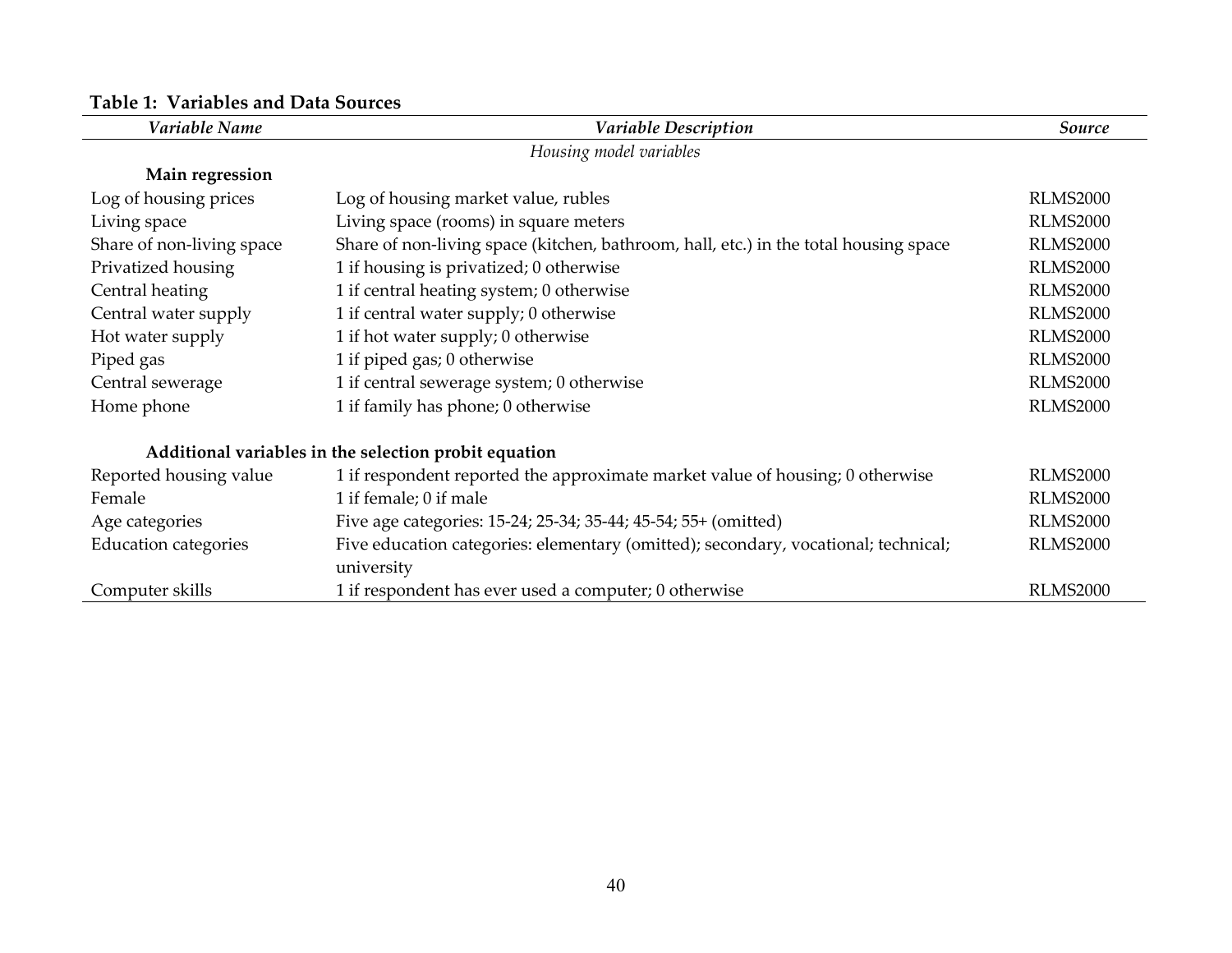| Variable Name              | <b>Variable Description</b>                                                                | Source          |
|----------------------------|--------------------------------------------------------------------------------------------|-----------------|
|                            | Wage model variables                                                                       |                 |
| Log of monthly wages       | Log of average monthly wages at the primary job, rubles                                    | <b>RLMS2000</b> |
| Log of monthly hours       | Log of usual hours of work per month at the primary job                                    | <b>RLMS2000</b> |
| Female                     | 1 if female; 0 if male                                                                     | <b>RLMS2000</b> |
| Married                    | 1 if now married; 0 otherwise                                                              | <b>RLMS2000</b> |
| Years of schooling         | Highest year of school attended                                                            | <b>RLMS2000</b> |
| Actual experience          | Years of actual labor market experience                                                    | <b>RLMS2000</b> |
| Experience squared         | Years of actual labor market experience squared                                            | <b>RLMS2000</b> |
| Tenure                     | Years of work at the same enterprise                                                       | <b>RLMS2000</b> |
| Tenure squared             | Years of work at the same enterprise squared                                               | <b>RLMS2000</b> |
| Industry dummy variables   | 15 industry dummies include energy and fuel industry; metallurgy and chemicals;            | <b>RLMS2000</b> |
|                            | machine-building; wood processing; light and food industries; agriculture (omitted);       |                 |
|                            | transportation and communications; construction; trade; finance and commerce;              |                 |
|                            | municipal utilities; health; education, culture, and art; public administration; and other |                 |
|                            | industries                                                                                 |                 |
| Occupation dummy variables | 8 occupation dummies include officials and managers; professionals; associate              | <b>RLMS2000</b> |
|                            | professionals and technicians; clerks; service workers; craft workers; operators and       |                 |
|                            | assemblers; military specialist; elementary occupations (omitted)                          |                 |

#### **Table 1: Variables and Data Sources (continued)**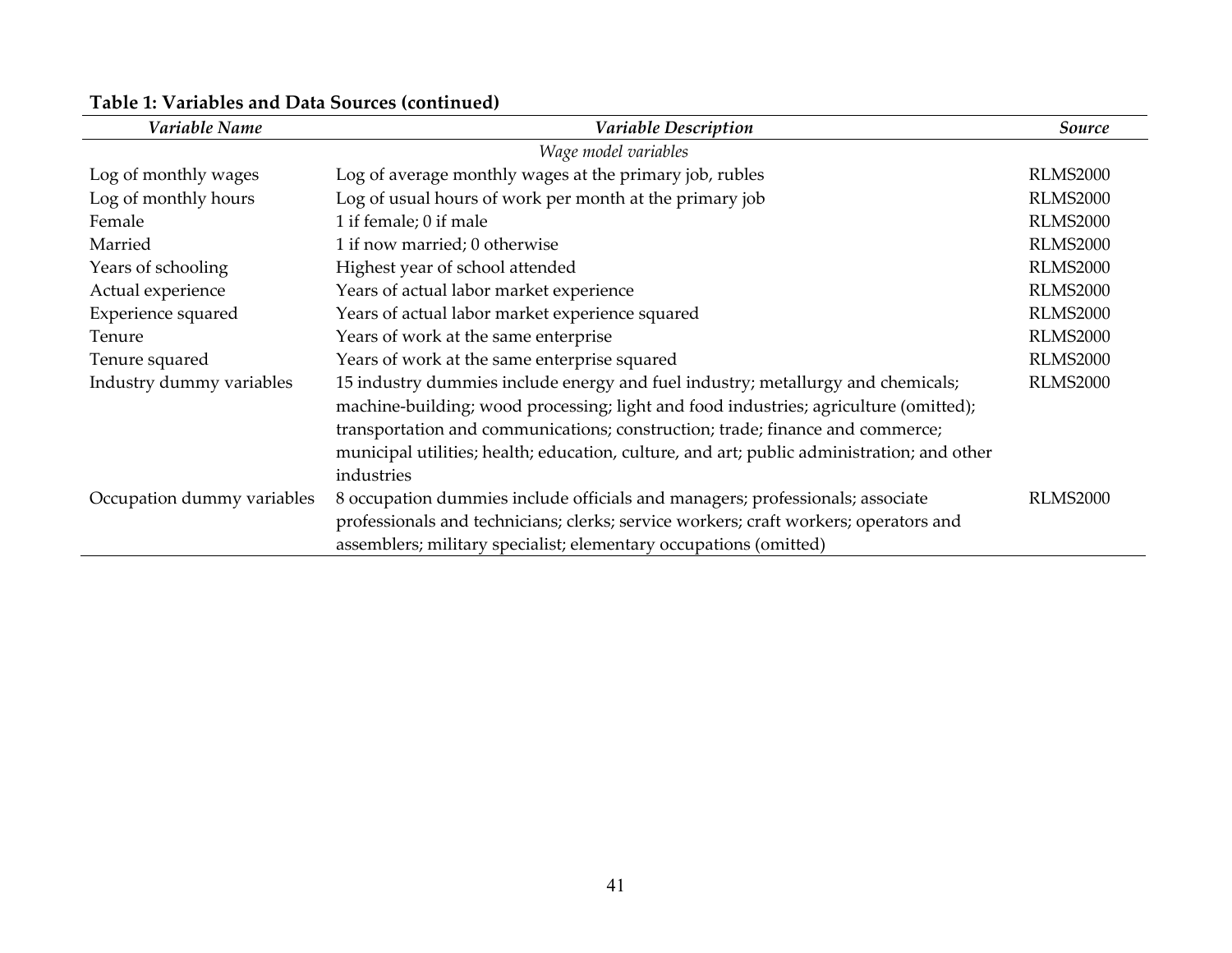| Variable Name                 | Variable Description                                                                        | Source          |
|-------------------------------|---------------------------------------------------------------------------------------------|-----------------|
|                               | City-level variables                                                                        |                 |
| City (municipal) amenities    |                                                                                             |                 |
| Air pollution                 | Air pollution, tons per Ha, 1994-1999 average                                               | <b>GKSCITY</b>  |
| Sulfur fall-out               | Fall-out of sulfurous anhydride, tons per Ha, 1994-1999 average                             | <b>GKSCITY</b>  |
| Water pollution               | Effluent of dirty sewage, thousands cubic m per Ha, 1994-1999 average                       | <b>GKSCITY</b>  |
| Total phone lines             | Number of phone lines per capita, 1999                                                      | <b>GKSCITY</b>  |
| Home phone lines              | Number of home phone lines per capita, 1999                                                 | <b>GKSCITY</b>  |
| Doctors                       | Number of physicians per 100 population, 1999                                               | <b>GKSCITY</b>  |
| Commuting time                | Predicted commuting time (calculated by the authors from the estimated commuting            | Authors         |
|                               | time equation)                                                                              |                 |
| Crime rate                    | Number of registered crimes per 1,000 population, 1994-1999 average                         | <b>GKSCITY</b>  |
| Capital city                  | 1 if central city of a region; 0 otherwise                                                  | Authors         |
| City disequilibrium variables |                                                                                             |                 |
| Share of loss-making firms    | Share of loss-making firms, 1999                                                            | <b>GKSCITY</b>  |
| Employment change             | Annual employment change, percent, 1994-1999 average                                        | <b>GKSCITY</b>  |
| Average mobility change       | Annual change in population due to migration per 1,000 population, 1994-1999 average        | <b>GKSCITY</b>  |
|                               | Regional-level variables                                                                    |                 |
| <b>Regional amenities</b>     |                                                                                             |                 |
| Temperature in warm period    | Sum of temperature in warm period, >10 C                                                    | <b>PSD</b>      |
| Heating degree days (cold)    | Sum of heating degree days, <0 C                                                            | <b>PSD</b>      |
| Total precipitation           | Sum of precipitation in warm and cold periods, mm                                           | <b>PSD</b>      |
| Precipitation in cold period  | Sum of precipitation in cold period, mm                                                     | <b>PSD</b>      |
| Morbidity rate                | Morbidity rate or number of illnesses per capita, 1999                                      | <b>GKS2000</b>  |
| Ethnic and political risk     | Index for ethnic and political risk, 1998: integrated index comprised of historic conflicts | <b>RISK1998</b> |
|                               | in inter-national relations, confession homogeneity, tendency to sovereignty on the         |                 |
|                               | national level, emigration of non-native population, historical growth of Cossack           |                 |
|                               | settlements, and mass presence of refugees                                                  |                 |
| Level of subsistence          | Minimum amount needed for subsistence, thousand rubles per month, 1999                      | <b>GKS2000</b>  |
| Regional wage coefficients    | Regional compensating wage coefficients enforced by the government                          |                 |

#### **Table 1: Variables and Data Sources (continued)**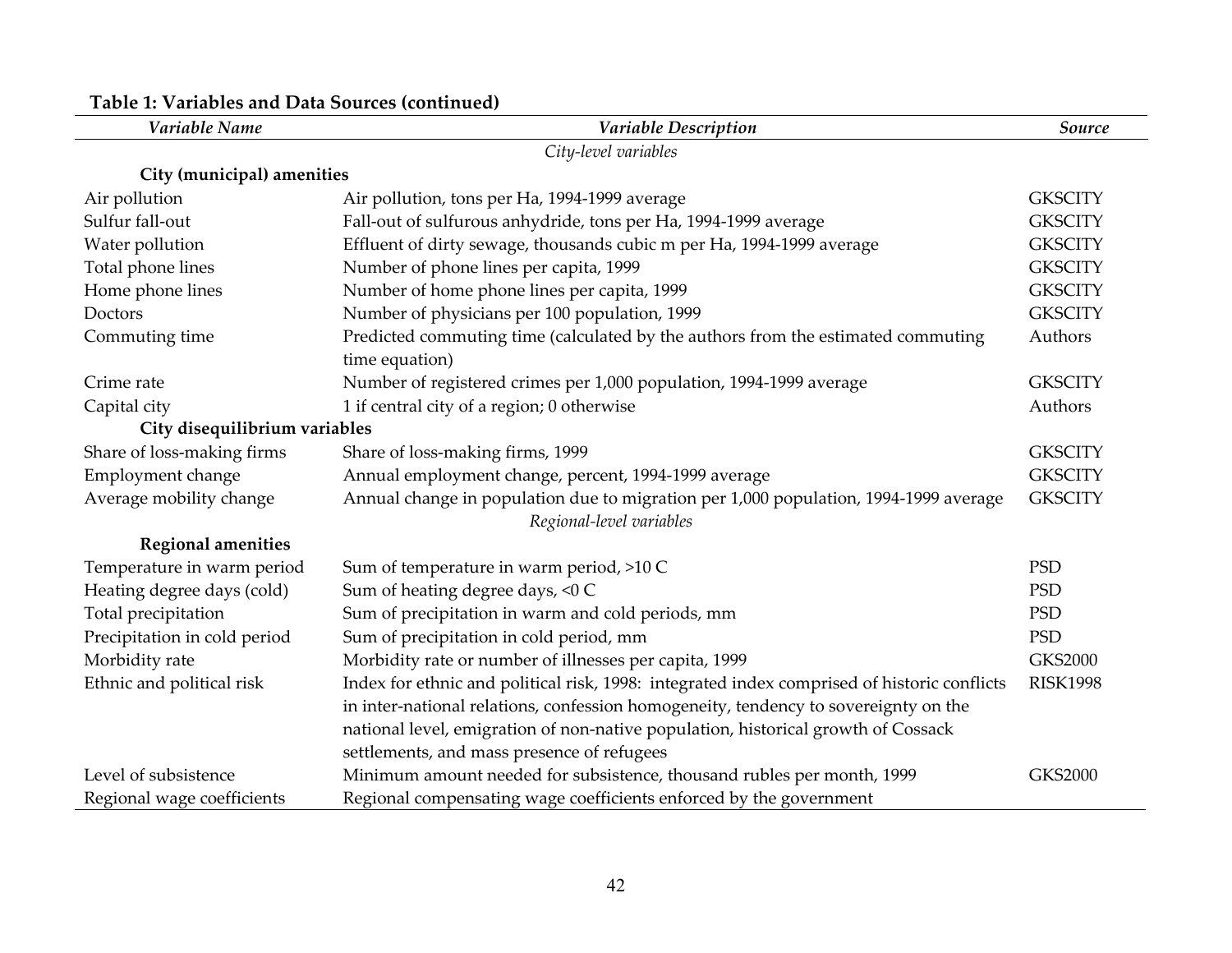| Variable Name                   | <b>Variable Description</b>                                                                    | Source          |
|---------------------------------|------------------------------------------------------------------------------------------------|-----------------|
|                                 | Commuting time equation variables                                                              |                 |
| Commuting time                  | Weekly hours of commuting from/to work, 1994-1996, 1998                                        | <b>RLMS9498</b> |
| Female                          | 1 if female; 0 if male                                                                         | <b>RLMS9498</b> |
| Years of schooling              | Highest year of school attended                                                                | <b>RLMS9498</b> |
| Age                             | Years                                                                                          | <b>RLMS9498</b> |
| Available public transportation | 1 if city has only buses; 2 if city has also trams and/or trolley buses; 3 if city has subway; | <b>GKSCITY</b>  |
|                                 | 1994-1996, 1998                                                                                |                 |
| Route length                    | Average length of a route, km, 1994-1996, 1998                                                 | <b>GKSCITY</b>  |
| Number of public vehicles       | Number of buses, trams and trolley buses per 1,000 population, 1994-1996, 1998                 | <b>GKSCITY</b>  |
| Number of passengers            | Annual sum of passengers per capita, 1994-1996, 1998                                           | <b>GKSCITY</b>  |

#### **Table 1: Variables and Data Sources (continued)**

Sources:

RLMS2000 – 9<sup>th</sup> round of the Russian Longitudinal Monitoring Survey, conducted in October-December 2000

RLMS9498 – 5-8th rounds of the Russian Longitudinal Monitoring Survey, conducted in 1994-1996 and 1998

GKS2000 – Goskomstat, Regions of Russia 2000, Moscow: Goskomstat, 2000

GKSCITY – Goskomstat Database, Annual Registries of Russian Cities, 1994-1999

PSD – Practical Science Database

RISK – Matiyasevich T., et al. "Russia: Regional Risk Rating," Vienna: Bank Austria AG, 1998

Regional wage coefficients are provided by the deputy parliament group on social policy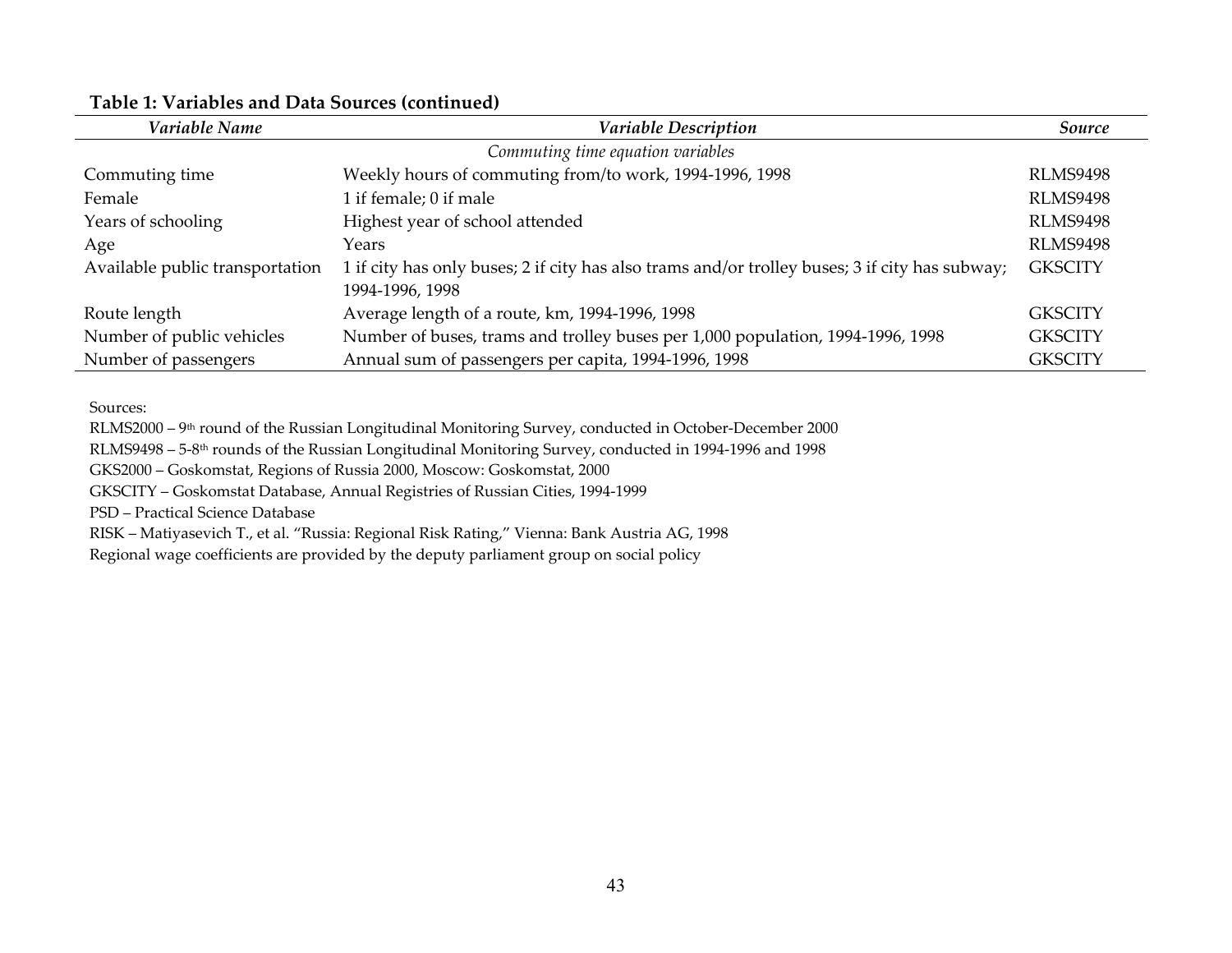| <b>OLS</b> with Clustering           | Coeff.                                                         | $\boldsymbol{t}$              | Mean     | Std. Dev.     | Min              | Max          |  |
|--------------------------------------|----------------------------------------------------------------|-------------------------------|----------|---------------|------------------|--------------|--|
|                                      |                                                                | <b>Dependent Variable</b>     |          |               |                  |              |  |
| Log of monthly wages                 |                                                                |                               | 7.222    | 0.814         | 3.40             | 11.51        |  |
| For reference: monthly wages, rubles |                                                                |                               | 1928     | 2626          | 30               | 100000       |  |
|                                      |                                                                | Human Capital Characteristics |          |               |                  |              |  |
| Log of monthly hours                 | 0.415                                                          | 7.00                          | 5.103    | 0.316         | 1.39             | 6.33         |  |
| Female                               | $-0.357$                                                       | $-12.47$                      | 0.535    | 0.499         | $\boldsymbol{0}$ | 1            |  |
| Married                              | 0.035                                                          | 1.22                          | 0.668    | 0.471         | $\boldsymbol{0}$ | $\mathbf{1}$ |  |
| Years of schooling                   | 0.063                                                          | 8.98                          | 12.289   | 2.325         | $\mathfrak{Z}$   | 18           |  |
| Actual experience                    | 0.021                                                          | 5.39                          | 20.259   | 12.364        | $\boldsymbol{0}$ | 59           |  |
| Experience squared / 100             | $-0.049$                                                       | $-6.05$                       | 5.632    | 5.698         | $\boldsymbol{0}$ | 34.81        |  |
| Tenure                               | 0.008                                                          | 2.26                          | 7.942    | 9.097         | $\boldsymbol{0}$ | 58.75        |  |
| Tenure squared / 100                 | $-0.013$                                                       | $-1.20$                       | 1.458    | 3.065         | $\boldsymbol{0}$ | 34.52        |  |
| Occupations                          |                                                                |                               |          |               |                  |              |  |
| Officials and managers               | 0.444                                                          | 4.64                          | 0.041    | 0.199         | $\theta$         | 1            |  |
| Professionals                        | 0.431                                                          | 6.76                          | 0.180    | 0.385         | $\boldsymbol{0}$ | $\mathbf{1}$ |  |
| Associate professionals              | 0.258                                                          | 4.53                          | 0.191    | 0.393         | $\boldsymbol{0}$ | 1            |  |
| Clerks                               | 0.184                                                          | 3.23                          | 0.071    | 0.256         | $\boldsymbol{0}$ | $\mathbf{1}$ |  |
| Service workers                      | $-0.019$                                                       | $-0.31$                       | 0.097    | 0.296         | $\boldsymbol{0}$ | $\mathbf{1}$ |  |
| Craft workers                        | 0.265                                                          | 4.89                          | 0.187    | 0.390         | $\theta$         | $\mathbf{1}$ |  |
| Operators/assemblers                 | 0.306                                                          | 5.40                          | 0.152    | 0.359         | $\boldsymbol{0}$ | 1            |  |
| Military specialists                 | 0.002                                                          | 0.01                          | 0.015    | 0.121         | $\boldsymbol{0}$ | $\mathbf{1}$ |  |
|                                      |                                                                | <b>Amenities/Disamenities</b> |          |               |                  |              |  |
| Heating degree days / 100 (cold)     | 0.417                                                          | 3.77                          | 1.432    | 0.225         | 0.81             | 1.85         |  |
| Total precipitation / 100            | 0.054                                                          | 2.68                          | 5.339    | 1.389         | 3.29             | 8.21         |  |
| Air pollution                        | 0.006                                                          | 1.11                          | 2.812    | 3.061         | 0.15             | 13.04        |  |
| Water pollution                      | 0.019                                                          | 5.74                          | 6.063    | 7.072         | 0.0001           | 27.36        |  |
| Home phone lines                     | $-0.859$                                                       | $-3.79$                       | 0.194    | 0.091         | 0.07             | 0.71         |  |
| Doctors                              | $-0.436$                                                       | $-3.46$                       | 0.621    | 0.247         | 0.21             | 1.12         |  |
| Commuting time                       | 0.223                                                          | 3.30                          | 4.519    | 0.434         | 3.70             | 5.38         |  |
| Crime rate                           | 0.010                                                          | 3.56                          | 20.928   | 7.728         | 8.21             | 42.87        |  |
| Morbidity rate                       | 0.695                                                          | 3.56                          | 0.735    | 0.101         | 0.52             | 0.94         |  |
| Capital city                         | $-0.190$                                                       | $-2.32$                       | 0.601    | 0.490         | $\theta$         | $\mathbf{1}$ |  |
| Ethnic-political risk                | 0.046                                                          | 4.03                          | 1.696    | 1.726         | 0.17             | 8.92         |  |
| Disequilibrium Variables             |                                                                |                               |          |               |                  |              |  |
| Share of loss-making firms           | $-1.879$                                                       | $-6.98$                       | 0.336    | 0.089         | 0.12             | 0.57         |  |
| Employment change                    | 2.133                                                          | 2.60                          | $-0.032$ | 0.030         | $-0.12$          | 0.02         |  |
| Constant                             | 1.994                                                          | 3.91                          |          |               |                  |              |  |
| $N = 2551$                           |                                                                | $F(43, 285) = 60.43$          |          | $R^2 = 0.477$ |                  |              |  |
|                                      | F-test for eleven amenities/disamenities: $F(11, 285) = 21.23$ |                               |          |               |                  |              |  |

#### **Table 2: Wage Equation with Amenities, RLMS Cities, 2000**

F-test for two disequilibrium variables:  $F(2, 285) = 33.52$ 

Notes: Dependent variable is log of average monthly wages (in rubles); 15 industry dummies are included but not shown here; elementary occupations are omitted; t-statistics are defined with robust clustered standard errors allowing for correlation within sample districts. Sample is restricted to employees residing in cities.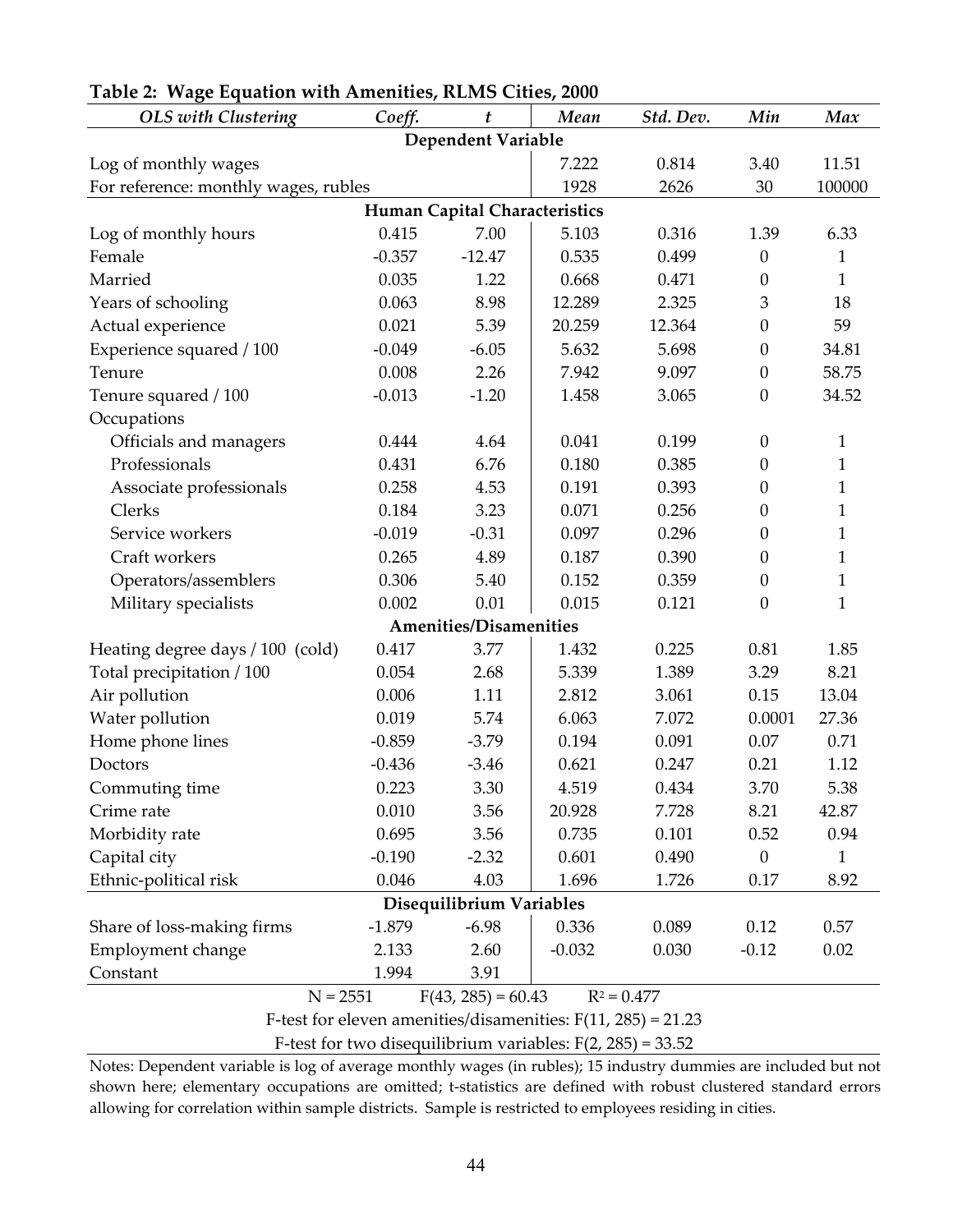| <b>Main Regression</b>                                   | Coeff.                         | $\boldsymbol{z}$              | σ,<br>Mean | Std. Dev.                                                                     | Min              | Max          |  |  |  |
|----------------------------------------------------------|--------------------------------|-------------------------------|------------|-------------------------------------------------------------------------------|------------------|--------------|--|--|--|
|                                                          |                                | <b>Dependent Variable</b>     |            |                                                                               |                  |              |  |  |  |
| Log of housing market value                              |                                |                               | 12.064     | 0.800                                                                         | 8.01             | 14.73        |  |  |  |
| For reference: house values, rubles                      |                                |                               | 236461     | 229006                                                                        | 3000             | 2500000      |  |  |  |
|                                                          | <b>Housing Characteristics</b> |                               |            |                                                                               |                  |              |  |  |  |
| Living space                                             | 0.019                          | 4.06                          | 33.093     | 15.000                                                                        | 6                | 330          |  |  |  |
| Share of non-living space                                | 0.723                          | 2.39                          | 0.356      | 0.113                                                                         | $\boldsymbol{0}$ | 0.83         |  |  |  |
| Privatized housing                                       | $-0.033$                       | $-0.81$                       | 0.645      | 0.479                                                                         | $\boldsymbol{0}$ | $\mathbf{1}$ |  |  |  |
| Central heating                                          | $-0.030$                       | $-0.23$                       | 0.876      | 0.329                                                                         | $\mathbf{0}$     | $\mathbf{1}$ |  |  |  |
| Central water supply                                     | 0.127                          | 0.95                          | 0.917      | 0.276                                                                         | $\boldsymbol{0}$ | $\mathbf{1}$ |  |  |  |
| Hot water supply                                         | 0.211                          | 3.42                          | 0.710      | 0.454                                                                         | $\boldsymbol{0}$ | $\mathbf{1}$ |  |  |  |
| Piped gas                                                | 0.191                          | 2.35                          | 0.876      | 0.329                                                                         | $\mathbf{0}$     | $\mathbf{1}$ |  |  |  |
| Central sewerage                                         | 0.108                          | 0.76                          | 0.858      | 0.350                                                                         | $\overline{0}$   | $\mathbf{1}$ |  |  |  |
| Home phone                                               | 0.194                          | 4.31                          | 0.594      | 0.491                                                                         | $\overline{0}$   | $\mathbf{1}$ |  |  |  |
|                                                          |                                | <b>Amenities/Disamenities</b> |            |                                                                               |                  |              |  |  |  |
| Heating degree days / 100 (cold)                         | $-0.220$                       | $-1.29$                       | 1.433      | 0.246                                                                         | 0.81             | 1.85         |  |  |  |
| Total precipitation / 100                                | 0.012                          | 0.41                          | 5.130      | 1.336                                                                         | 3.29             | 8.21         |  |  |  |
| Air pollution                                            | $-0.016$                       | $-2.12$                       | 2.894      | 3.234                                                                         | 0.15             | 13.04        |  |  |  |
| Water pollution                                          | 0.036                          | 6.24                          | 5.145      | 6.362                                                                         | 0.0001           | 27.36        |  |  |  |
| Home phone lines                                         | 0.026                          | 0.08                          | 0.185      | 0.081                                                                         | 0.07             | 0.71         |  |  |  |
| Doctors                                                  | $-0.471$                       | $-2.46$                       | 0.605      | 0.247                                                                         | 0.21             | 1.12         |  |  |  |
| Commuting time                                           | 0.612                          | 5.83                          | 4.489      | 0.414                                                                         | 3.70             | 5.38         |  |  |  |
| Crime rate                                               | 0.003                          | 0.80                          | 21.234     | 7.639                                                                         | 8.21             | 42.87        |  |  |  |
| Morbidity rate                                           | 0.574                          | 2.09                          | 0.730      | 0.103                                                                         | 0.52             | 0.94         |  |  |  |
| Capital city                                             | $-0.111$                       | $-0.89$                       | 0.581      | 0.494                                                                         | $\boldsymbol{0}$ | $\mathbf{1}$ |  |  |  |
| Ethnic-political risk                                    | 0.050                          | 3.16                          | 1.713      | 1.618                                                                         | 0.17             | 8.92         |  |  |  |
| Disequilibrium Variables                                 |                                |                               |            |                                                                               |                  |              |  |  |  |
| Share of loss-making firms                               | $-2.676$                       | $-6.82$                       | 0.344      | 0.091                                                                         | 0.12             | 0.57         |  |  |  |
| Employment change                                        | 1.208                          | 0.97                          | $-0.031$   | 0.030                                                                         | $-0.12$          | 0.02         |  |  |  |
| λ                                                        | $-0.610$                       | $-11.08$                      |            |                                                                               |                  |              |  |  |  |
| Constant<br><b>775.</b><br>$N = 2215$ , concord also $-$ | 8.972                          | 14.90                         |            | $\frac{1110}{2000000000}$ dec $-1110$ (non missing reports on housing value). |                  |              |  |  |  |

#### **Table 3: Housing Value Equation with Amenities, RLMS Cities, 2000 (Heckman ML Model with Sample Selection and Clustering)**

N = 2215; censored obs. = 775; uncensored obs. =1440 (non-missing reports on housing value);

Wald Chi<sup>2</sup>(22) =  $643.92$ 

Chi2-test for eleven amenities/disamenities: chi2(22) = 280.41

Chi<sup>2</sup>-test for two disequilibrium variables:  $chi<sup>2</sup>(4) = 86.49$ 

Note: Summary statistics is given for 1440 uncensored observations.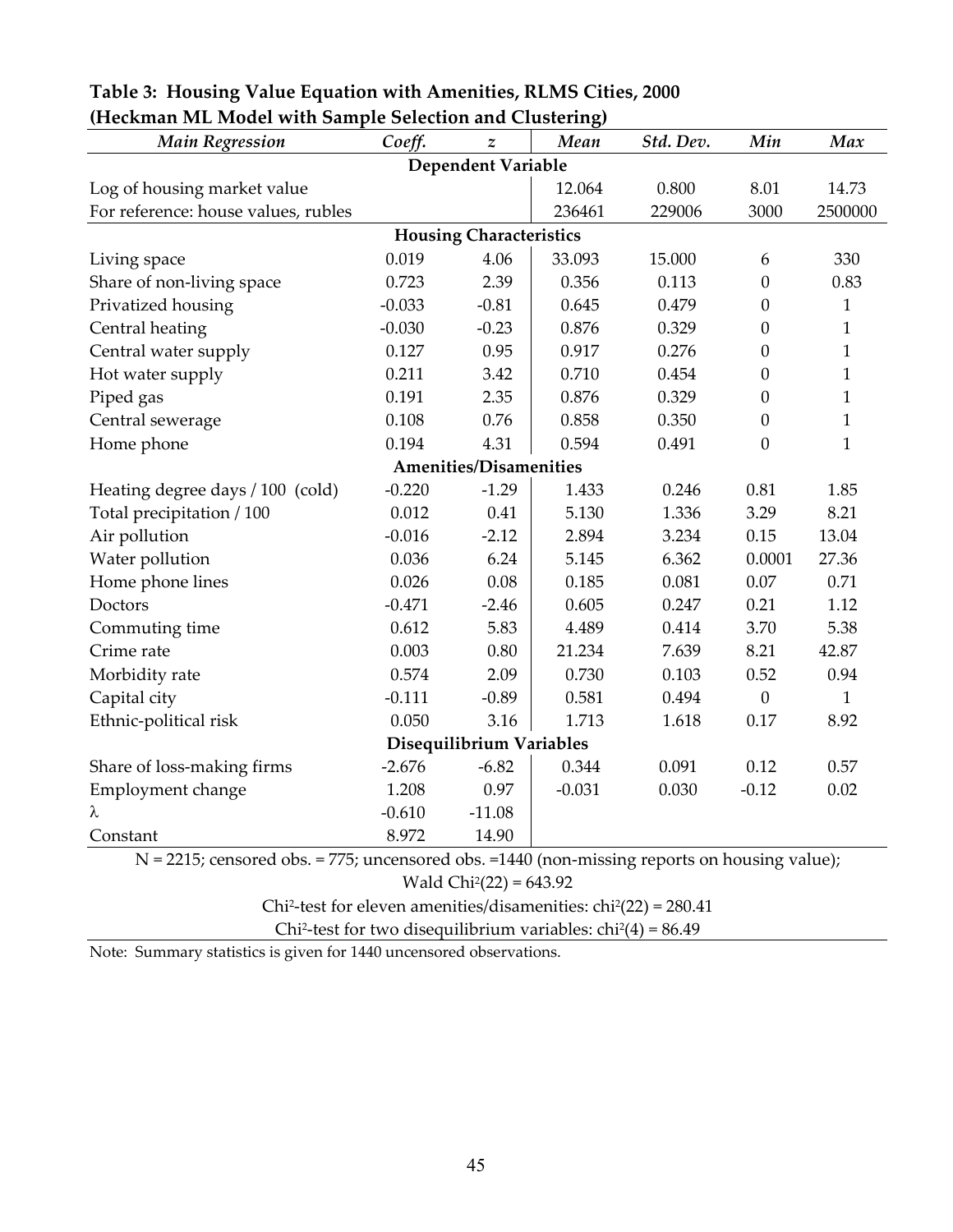| <b>Selection Equation</b>                              | Coeff.   | $\boldsymbol{z}$               | Mean     | Std. Dev. | Min              | Max          |  |  |
|--------------------------------------------------------|----------|--------------------------------|----------|-----------|------------------|--------------|--|--|
| Characteristics of the Reference Person in a Household |          |                                |          |           |                  |              |  |  |
| Female                                                 | 0.048    | 0.63                           | 0.874    | 0.332     | $\boldsymbol{0}$ | $\mathbf{1}$ |  |  |
| Age 15-24                                              | 0.253    | 1.84                           | 0.047    | 0.211     | $\boldsymbol{0}$ | 1            |  |  |
| 25-34                                                  | 0.430    | 4.18                           | 0.140    | 0.347     | $\overline{0}$   | 1            |  |  |
| 35-44                                                  | 0.130    | 1.75                           | 0.213    | 0.410     | $\boldsymbol{0}$ | $\mathbf{1}$ |  |  |
| 45-54                                                  | 0.166    | 2.57                           | 0.225    | 0.418     | $\boldsymbol{0}$ | $\mathbf 1$  |  |  |
| Level of education                                     |          |                                |          |           |                  |              |  |  |
| Secondary school                                       | 0.119    | 1.56                           | 0.194    | 0.396     | $\boldsymbol{0}$ | 1            |  |  |
| Vocation school                                        | 0.117    | 1.30                           | 0.099    | 0.299     | $\boldsymbol{0}$ | 1            |  |  |
| Technical school                                       | 0.198    | 2.89                           | 0.276    | 0.447     | $\boldsymbol{0}$ | 1            |  |  |
| University                                             | 0.285    | 3.71                           | 0.240    | 0.427     | $\boldsymbol{0}$ | $\mathbf{1}$ |  |  |
| Computer skills                                        | 0.293    | 4.53                           | 0.247    | 0.432     | $\boldsymbol{0}$ | 1            |  |  |
|                                                        |          | <b>Housing Characteristics</b> |          |           |                  |              |  |  |
| Living space                                           | 0.012    | 2.32                           | 32.544   | 13.825    | 6                | 330          |  |  |
| Share of non-living space                              | 1.115    | 2.80                           | 0.355    | 0.112     | $\boldsymbol{0}$ | 0.83         |  |  |
| Privatized housing                                     | 0.121    | 1.83                           | 0.621    | 0.485     | $\boldsymbol{0}$ | 1            |  |  |
| Central heating                                        | $-0.049$ | $-0.27$                        | 0.877    | 0.329     | $\overline{0}$   | $\mathbf{1}$ |  |  |
| Central water supply                                   | 0.157    | 0.87                           | 0.909    | 0.287     | $\boldsymbol{0}$ | $\mathbf{1}$ |  |  |
| Hot water supply                                       | $-0.118$ | $-1.17$                        | 0.704    | 0.457     | $\boldsymbol{0}$ | 1            |  |  |
| Piped gas                                              | $-0.036$ | $-0.31$                        | 0.875    | 0.330     | $\overline{0}$   | 1            |  |  |
| Central sewerage                                       | $-0.087$ | $-0.52$                        | 0.855    | 0.352     | $\overline{0}$   | $\mathbf{1}$ |  |  |
| Home phone                                             | $-0.029$ | $-0.40$                        | 0.601    | 0.490     | $\boldsymbol{0}$ | 1            |  |  |
|                                                        |          | <b>Amenities/Disamenities</b>  |          |           |                  |              |  |  |
| Heating degree days / 100 (cold)                       | 0.406    | 1.52                           | 1.421    | 0.230     | 0.81             | 1.85         |  |  |
| Total precipitation / 100                              | $-0.065$ | $-1.41$                        | 5.300    | 1.373     | 3.29             | 8.21         |  |  |
| Air pollution                                          | 0.013    | 0.99                           | 2.724    | 3.038     | 0.15             | 13.04        |  |  |
| Water pollution                                        | $-0.010$ | $-0.96$                        | 5.726    | 6.788     | 0.0001           | 27.36        |  |  |
| Home phone lines                                       | $-0.787$ | $-1.59$                        | 0.194    | 0.090     | 0.07             | 0.71         |  |  |
| Doctors                                                | $-0.238$ | $-0.92$                        | 0.618    | 0.245     | 0.21             | 1.12         |  |  |
| Commuting time                                         | $-0.231$ | $-1.67$                        | 4.528    | 0.440     | 3.70             | 5.38         |  |  |
| Crime rate                                             | 0.000    | 0.06                           | 20.691   | 7.601     | 8.21             | 42.87        |  |  |
| Morbidity rate                                         | $-1.136$ | $-2.52$                        | 0.734    | 0.101     | 0.52             | 0.94         |  |  |
| Capital city                                           | 0.173    | 0.93                           | 0.591    | 0.492     | $\boldsymbol{0}$ | 1            |  |  |
| Ethnic-political risk                                  | $-0.002$ | $-0.06$                        | 1.691    | 1.672     | 0.17             | 8.92         |  |  |
| Disequilibrium Variables                               |          |                                |          |           |                  |              |  |  |
| Share of loss-making firms                             | 0.193    | 0.36                           | 0.338    | 0.089     | 0.12             | 0.57         |  |  |
| Employment change                                      | 2.973    | 1.78                           | $-0.033$ | 0.031     | $-0.12$          | 0.02         |  |  |
| Constant                                               | 1.128    | 1.30                           |          |           |                  |              |  |  |

#### **Table 3: Housing Value Equation (continued)**

Notes: Dependent variable is log of housing market value, rubles; sample size is restricted to householdsoccupants of own houses living in cities; t-statistics are defined with robust clustered standard errors allowing for correlation within sample districts. Omitted categories are age 55+; and elementary school. Summary statistics is given for 2215 total observations.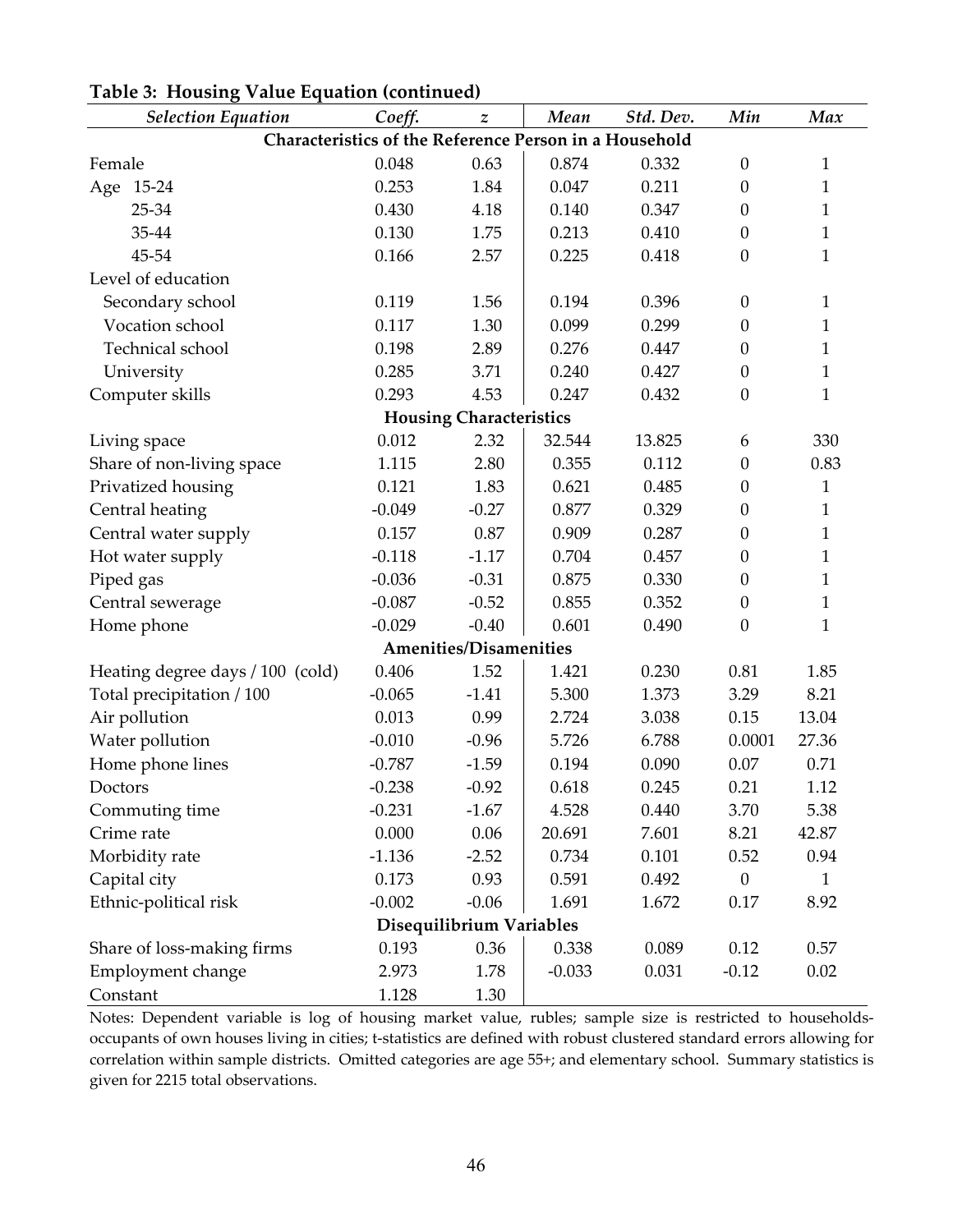| <b>Amenities</b>          | <b>Wage Differential</b> |         | <b>Housing Value</b><br><b>Differential</b> |         | <b>Full Implicit Price</b> |         | QOLI<br>Changes |
|---------------------------|--------------------------|---------|---------------------------------------------|---------|----------------------------|---------|-----------------|
|                           | Coeff.                   | t       | Coeff.                                      | t       | Coeff.                     | t       |                 |
| Heating degree days / 100 | 0.417                    | 3.77    | $-0.220$                                    | $-1.29$ | $-29.452$                  | $-8.26$ | $-7.839$        |
| Total precipitation / 100 | 0.054                    | 2.68    | 0.012                                       | 0.41    | $-3.077$                   | $-4.56$ | $-4.856$        |
| Air pollution             | 0.006                    | 1.11    | $-0.016$                                    | $-2.12$ | $-0.663$                   | $-3.29$ | $-8.050$        |
| Water pollution           | 0.019                    | 5.74    | 0.036                                       | 6.24    | $-0.515$                   | $-5.20$ | $-3.663$        |
| Home phone lines          | $-0.859$                 | $-3.79$ | 0.026                                       | 0.08    | 52.728                     | 7.02    | 4.505           |
| <b>Doctors</b>            | $-0.436$                 | $-3.46$ | $-0.471$                                    | $-2.46$ | 17.806                     | 4.32    | 2.926           |
| Commuting time            | 0.223                    | 3.30    | 0.612                                       | 5.83    | $-2.229$                   | $-1.03$ | $-0.749$        |
| Crime rate                | 0.010                    | 3.56    | 0.003                                       | 0.80    | $-0.544$                   | $-5.86$ | $-8.602$        |
| Morbidity rate            | 0.695                    | 3.56    | 0.574                                       | 2.09    | $-31.610$                  | $-4.67$ | $-3.638$        |
| Capital city              | $-0.190$                 | $-2.32$ | $-0.111$                                    | $-0.89$ | 9.484                      | 3.58    | 2.404           |
| Ethnic-political risk     | 0.046                    | 4.03    | 0.050                                       | 3.16    | $-1.877$                   | $-4.66$ | $-3.803$        |

**Table 4: Implicit Prices for Amenities in Russian Cities, Base Specification, 2000** 

Notes:

- QOLI changes show changes in the mean value of quality of life index in response to one standard deviation increase in the amount of corresponding amenity.
- Robust (location clustering) standard errors are in parentheses.
- Full implicit prices are estimated at the mean of housing values and wages.
- The number of workers per household is measured in full-time equivalent units as a ratio of total working hours of all household members to the average hours in the sample.
- Average number of full-time workers per household is 2.63.
- Interest rate is 7.85%.
- Mean wages is 1927.8 rubles per month.
- Mean housing value is 236,461 rubles.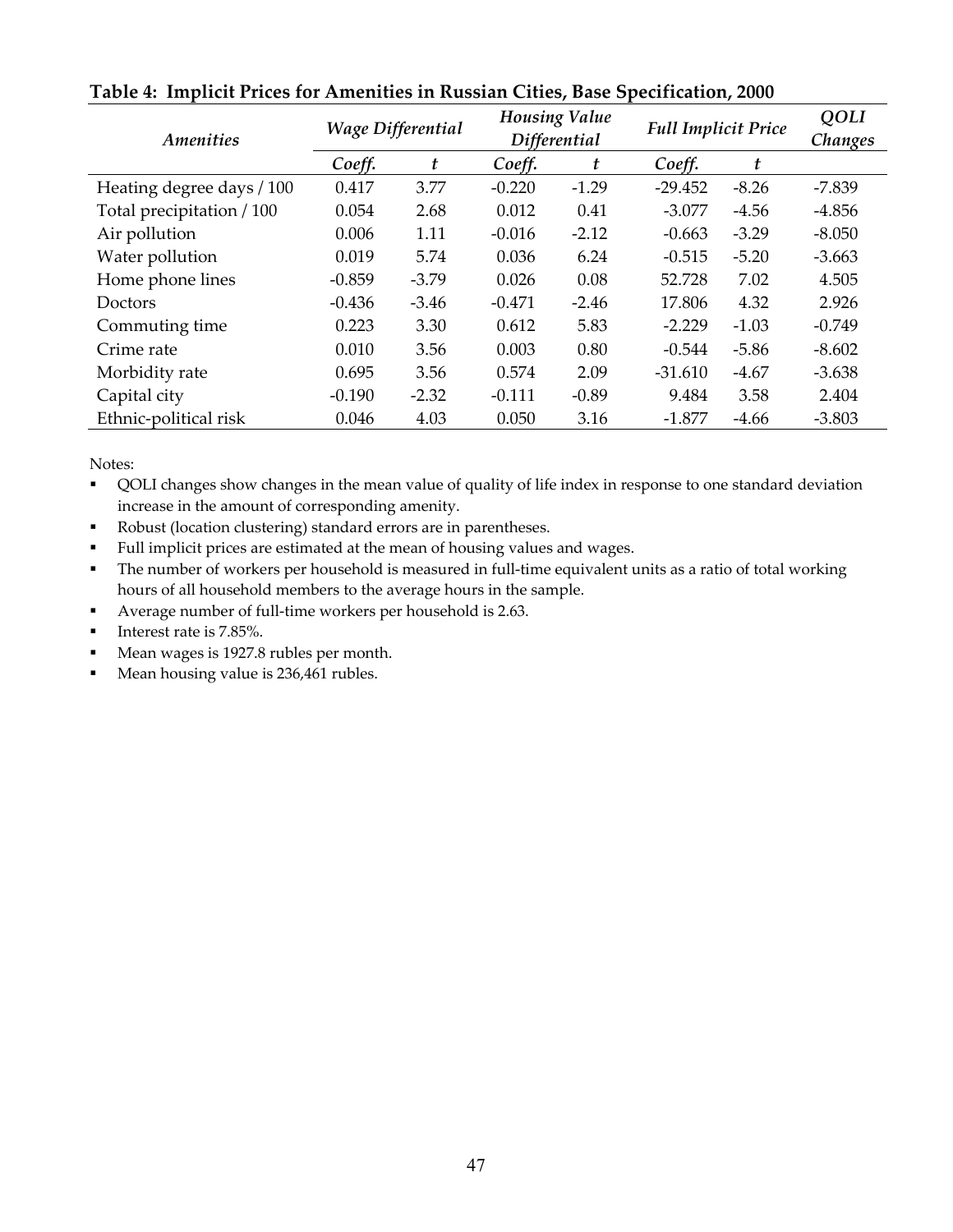|                                                             | <b>Wage Differential</b> |         | <b>Housing Value</b>                                |                  |                            |                  |
|-------------------------------------------------------------|--------------------------|---------|-----------------------------------------------------|------------------|----------------------------|------------------|
| <b>Amenities and Disequilibrium</b>                         | (OLS)                    |         | Differential                                        |                  | <b>Full Implicit Price</b> |                  |
| <b>Variables</b>                                            |                          |         | (Heckman ML)                                        |                  |                            |                  |
|                                                             | Coeff.                   | t       | Coeff.                                              | $\boldsymbol{t}$ | Coeff.                     | $\boldsymbol{t}$ |
| A. Specification with government regional wage coefficients |                          |         |                                                     |                  |                            |                  |
| Heating degree days / 100 (cold)                            | 0.059                    | 0.52    | $-0.530$                                            | $-2.64$          | $-13.447$                  | $-4.18$          |
| Total precipitation / 100                                   | 0.041                    | 2.27    | 0.000                                               | $-0.01$          | $-2.524$                   | $-4.48$          |
| Air pollution                                               | 0.002                    | 0.40    | $-0.016$                                            | $-2.30$          | $-0.430$                   | $-2.32$          |
| Water pollution                                             | 0.012                    | 3.82    | 0.030                                               | 4.65             | $-0.194$                   | $-2.54$          |
| Home phone lines                                            | $-0.259$                 | $-1.08$ | 0.586                                               | 1.62             | 26.617                     | 3.37             |
| Doctors                                                     | $-0.356$                 | $-2.95$ | $-0.404$                                            | $-2.17$          | 14.141                     | 3.65             |
| Commuting time                                              | 0.225                    | 3.09    | 0.608                                               | 5.63             | $-2.388$                   | $-0.99$          |
| Crime rate                                                  | 0.002                    | 0.73    | $-0.002$                                            | $-0.47$          | $-0.172$                   | $-1.63$          |
| Morbidity rate                                              | 0.380                    | 2.02    | 0.386                                               | 1.34             | $-15.942$                  | $-2.60$          |
| Capital city                                                | $-0.179$                 | $-2.12$ | $-0.083$                                            | $-0.65$          | 9.352                      | 3.39             |
| Ethnic-political risk                                       | 0.028                    | 2.36    | 0.033                                               | 2.07             | $-1.070$                   | $-2.56$          |
| Share of loss-making firms                                  | $-1.811$                 | $-7.34$ | $-2.553$                                            | $-6.94$          | $\cdots$                   | .                |
| Employment change                                           | 1.603                    | 2.13    | 0.662                                               | 0.54             | $\cdots$                   | $\cdots$         |
| Regional wage coefficients                                  | 0.536                    | 5.49    | 0.426                                               | 3.28             | $\cdots$                   | $\cdots$         |
| Test for 11 amenities/disamenities                          | $F(11, 285)=9.39$        |         | $Chi2(22) = 263.90$                                 |                  |                            |                  |
| Test for 2 disequilibrium variables                         | $F(2, 285)=32.56$        |         | $Chi2(4) = 80.31$                                   |                  |                            |                  |
| Test for 2 climate variables                                | $F(2, 285)=2.92$         |         | $Chi2(4) = 9.48$                                    |                  |                            |                  |
|                                                             | $N = 2551$               |         | $N = 2215$                                          |                  |                            |                  |
|                                                             | $R^2 = 0.499$            |         | Wald Chi <sup>2</sup> (23)=671.4                    |                  |                            |                  |
|                                                             |                          |         | B. Specification with alternative amenity variables |                  |                            |                  |
| Temperature in warm period / 100                            | $-0.017$                 | $-2.91$ | 0.004                                               | 0.63             | 1.100                      | 4.87             |
| Precipitation in cold period / 100                          | 0.180                    | 2.73    | 0.061                                               | 0.60             | $-9.828$                   | $-4.62$          |
| Sulfur fall-out                                             | 0.074                    | 2.33    | 0.007                                               | 0.19             | $-4.344$                   | $-3.59$          |
| Water pollution                                             | 0.020                    | 7.37    | 0.036                                               | 7.85             | $-0.558$                   | $-6.85$          |
| Total phone lines                                           | $-0.897$                 | $-4.30$ | 0.042                                               | 0.12             | 55.346                     | 8.70             |
| Doctors                                                     | $-0.303$                 | $-2.65$ | $-0.360$                                            | $-2.02$          | 11.757                     | 3.23             |
| Commuting time                                              | 0.222                    | 3.15    | 0.616                                               | 5.47             | $-2.044$                   | $-0.94$          |
| Crime rate                                                  | 0.012                    | 3.44    | 0.004                                               | 0.98             | $-0.620$                   | $-5.18$          |
| Morbidity rate                                              | 0.759                    | 3.47    | 0.499                                               | 1.66             | $-36.937$                  | $-4.79$          |
| Capital city                                                | $-0.194$                 | $-2.32$ | $-0.167$                                            | $-1.31$          | 8.702                      | 3.18             |
| Ethnic-political risk                                       | 0.029                    | 2.87    | 0.061                                               | 4.32             | $-0.639$                   | $-1.79$          |
| Share of loss-making firms                                  | $-1.919$                 | $-6.18$ | $-2.751$                                            | $-7.13$          | .                          | $\cdots$         |
| Employment change                                           | 3.190                    | 3.49    | 1.151                                               | 0.88             | $\cdots$                   | $\cdots$         |
|                                                             | $N = 2551$               |         | $N = 2215$                                          |                  |                            |                  |
|                                                             | $R^2 = 0.478$            |         | Wald Chi <sup>2</sup> (23)=855.5                    |                  |                            |                  |

#### **Table 5: Implicit Prices for Amenities in Russian Cities, Alternative Specifications, 2000**

Notes: t-statistics are defined with robust clustered standard errors allowing for correlation within sample districts. Summary statistics for alternative amenity variables is provided in Appendix 1. Both specifications also include the same set of human capital and housing characteristics as Tables 2 and 3. Full implicit prices are estimated at the mean of housing values and wages. Sample is restricted to respondents residing in cities.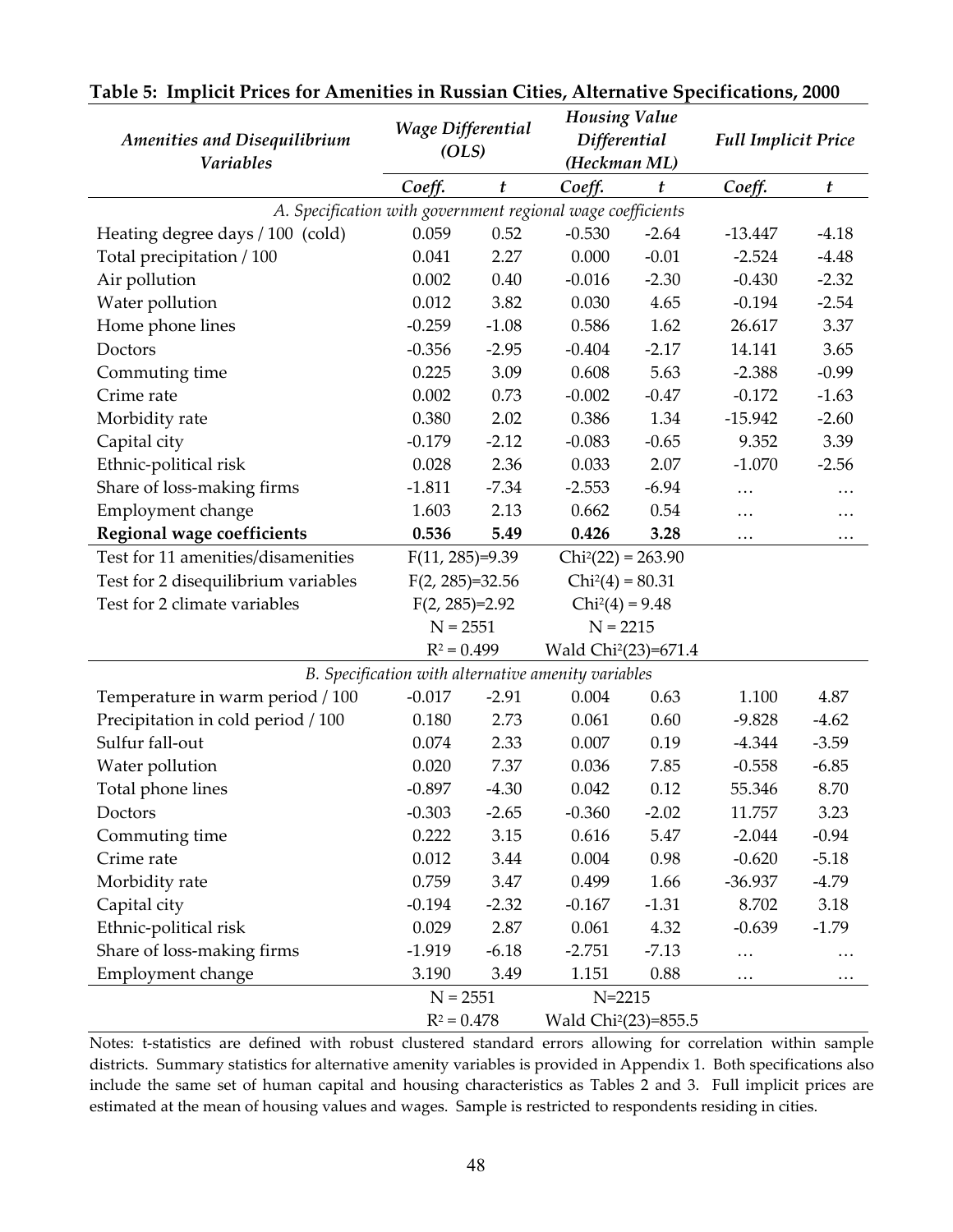| Rank           | City Name                                       | Region Name              | City        | Region     |
|----------------|-------------------------------------------------|--------------------------|-------------|------------|
|                |                                                 |                          | <b>QOLI</b> | QOLI       |
| $\mathbf{1}$   |                                                 | <b>Top 20 Cities</b>     | 253         | 239        |
| $\overline{2}$ | Stavropol <sup>1</sup><br>Voronezh <sup>1</sup> | Stavropol'skiy kray      | 250         | 246        |
| 3              |                                                 | Voronezhskaya oblast     | 249         | 233        |
| 4              | Grajvoron<br>Lermontov                          | Belgorodskaya oblast     | 249         | 239        |
|                | Elista <sup>1</sup>                             | Stavropol'skiy kray      |             |            |
| 5              | Astrahan <sup>1</sup>                           | Kalmykiya-Khal'mg Tangch | 247<br>247  | 242<br>244 |
| 6              | Korocha                                         | Astrakhanskaya oblast    |             |            |
| 7              |                                                 | Belgorodskaya oblast     | 247         | 233<br>246 |
| 8              | Novohopersk<br>Essentuki                        | Voronezhskaya oblast     | 245         |            |
| 9              |                                                 | Stavropol'skiy kray      | 245         | 239        |
| 10             | Kislovodsk                                      | Stavropol'skiy kray      | 244         | 239        |
| 11             | Volgograd <sup>1</sup>                          | Volgogradskaya oblast    | 244         | 238        |
| 12             | Semiluki                                        | Voronezhskaya oblast     | 243         | 246        |
| 13             | Zheleznovodsk                                   | Stavropol'skiy kray      | 242         | 239        |
| 14             | Rostov-na-Donu <sup>1</sup>                     | Rostovskaya oblast       | 242         | 229        |
| 15             | Sudzha                                          | Kurskaya oblast          | 242         | 232        |
| 16             | Krasnoslobodsk                                  | Respublika Mordoviya     | 241         | 237        |
| 17             | Saratov <sup>1</sup>                            | Saratovskaya oblast      | 241         | 230        |
| 18             | Ryazan <sup>1</sup>                             | Ryazanskaya oblast       | 241         | 236        |
| 19             | Novovoronezh                                    | Voronezhskaya oblast     | 241         | 246        |
| 20             | Gorodische                                      | Penzenskaya oblast       | 240         | 233        |
|                | <sup>1</sup> Regional centers                   |                          |             |            |
|                |                                                 | <b>Regional Centers</b>  |             |            |
| 22             | Saransk                                         | Respublika Mordoviya     | 239         | 237        |
| 23             | Belgorod                                        | Belgorodskaya oblast     | 238         | 233        |
| 24             | Tambov                                          | Tambovskaya oblast       | 238         | 227        |
| 28             | Penza                                           | Penzenskaya oblast       | 237         | 233        |
| 30             | Blagoveschensk                                  | Amurskaya oblast         | 237         | 221        |
| 33             | Izhevsk                                         | Udmurtskaya Respublika   | 237         | 227        |
| 34             | Kursk                                           | Kurskaya oblast          | 236         | 232        |
| 37             | Cheboksary                                      | Chuvashskaya Respublika  | 236         | 229        |
| 43             | Ul'yanovsk                                      | Ul'yanovskaya oblast     | 235         | 233        |
| 45             | Orenburg                                        | Orenburgskaya oblast     | 235         | 222        |
| 46             | Vologoda                                        | Vologodskaya oblast      | 234         | 217        |
| $\rm 48$       | Nizhnij Novgorod                                | Nizhegorodskaya oblast   | 234         | 225        |
| 49             | Kostroma                                        | Kostromskaya oblast      | 234         | 228        |
| 50             | Moscow                                          | Moscow                   | 234         | 228        |
| 53             | Kemerovo                                        | Kemerovskaya oblast      | 234         | 215        |
| 60             | Krasnodar                                       | Krasnodarskiy kray       | 233         | 220        |
| 63             | Kirov                                           | Kirovskaya oblast        | 233         | 233        |
| 64             | Tula                                            | Tul'skaya oblast         | 233         | 227        |
| 70             | Samara                                          | Samarskaya oblast        | 232         | 224        |

## **Table 6: Ranking of Selected Cities among 953 Russian Cities by Quality of Life Index of 11 Amenities, 2000 Thousand Rubles**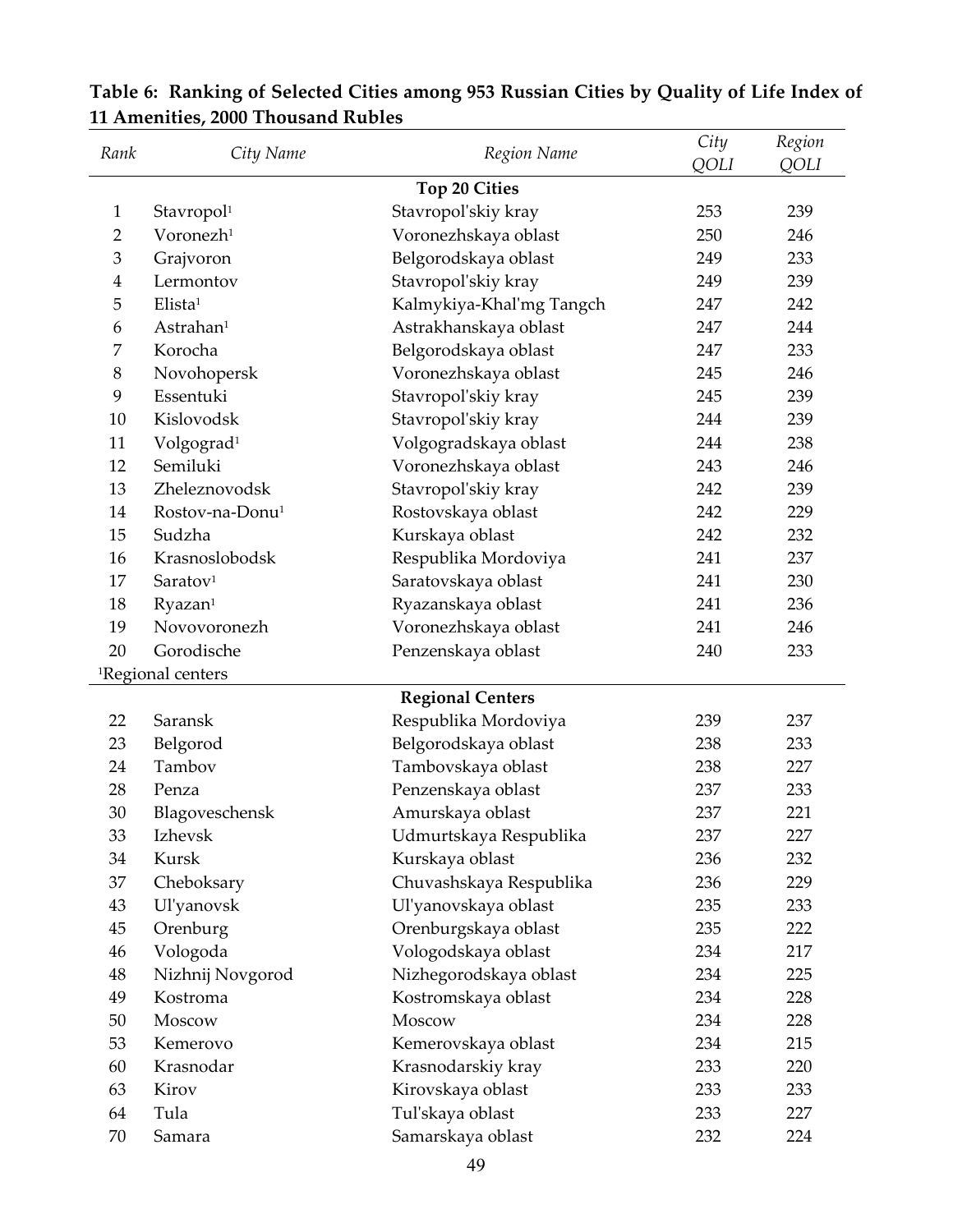| 74  | Joshkar-Ola               | Respublika Mariy-El            | 231 | 228 |
|-----|---------------------------|--------------------------------|-----|-----|
| 77  | Mahachkala                | Respublika Dagestan            | 231 | 221 |
| 80  | Orel                      | Orlovskaya oblast              | 230 | 226 |
| 83  | Novosibirsk               | Novosibirskaya oblast          | 229 | 224 |
| 90  | Ivanovo                   | Ivanovskaya oblast             | 229 | 226 |
| 92  | Chelyabinsk               | Chelyabinskaya oblast          | 229 | 216 |
| 99  | Birobidzhan               | Yevreyskaya avtonomnaya oblast | 228 | 225 |
| 110 | Pskov                     | Pskovskaya oblast              | 228 | 218 |
| 113 | Smolensk                  | Smolenskaya oblast             | 227 | 223 |
| 119 | Nazran'                   | Ingushskaya Respublika         | 227 | 220 |
| 134 | <b>Bryansk</b>            | Bryanskaya oblast              | 226 | 222 |
| 135 | Tomsk                     | Tomskaya oblast                | 226 | 221 |
| 139 | Ekaterinburg              | Sverdlovskaya oblast           | 226 | 212 |
| 140 | Kaluga                    | Kaluzhskaya oblast             | 226 | 222 |
| 144 | Omsk                      | Omskaya oblast                 | 225 | 225 |
| 149 | Vladimir                  | Vladimirskaya oblast           | 225 | 214 |
| 160 | Kazan'                    | Respublika Tatarstan           | 224 | 211 |
| 171 | Barnaul                   | Altayskiy kray                 | 224 | 213 |
| 177 | St. Petersburg            | St. Petersburg                 | 223 | 220 |
| 185 | Tver'                     | Tverskaya oblast               | 223 | 213 |
| 204 | Chita                     | Chitinskaya oblast             | 221 | 215 |
| 208 | Lipetsk                   | Lipetskaya oblast              | 221 | 220 |
| 224 | Arhangel'sk               | Arkhangel'skaya oblast         | 220 | 210 |
| 242 | Ufa                       | Respublika Bashkortostan       | 220 | 209 |
| 280 | Vladikavkaz               | Respublika Severnaya Osetiya   | 218 | 213 |
| 303 | Petropavlovsk-Kamchatskij | Kamchatskaya oblast            | 217 | 214 |
| 304 | Novgorod                  | Novgorodskaya oblast           | 217 | 210 |
| 306 | Perm'                     | Permskaya oblast               | 217 | 207 |
| 309 | Yaroslavl'                | Yaroslavskaya oblast           | 217 | 211 |
| 326 | Kurgan                    | Kurganskaya oblast             | 216 | 213 |
| 339 | Irkutsk                   | Irkutskaya oblast              | 216 | 201 |
| 362 | Nal'chik                  | Kabardino-Balkarskaya Resp.    | 215 | 211 |
| 372 | Majkop                    | Respublika Adygeya             | 215 | 215 |
| 442 | Murmansk                  | Murmanskaya oblast             | 212 | 197 |
| 447 | Tyumen'                   | Tyumenskaya oblast             | 212 | 209 |
| 454 | Yuzhno-Sahalinsk          | Sakhalinskaya oblast           | 211 | 201 |
| 488 | Kaliningrad               | Kaliningradskaya oblast        | 210 | 202 |
| 506 | Petrozavodsk              | Respublika Kareliya            | 209 | 194 |
| 526 | Anadyr'                   | Chukotskiy avtonomnyy okrug    | 208 | 208 |
| 544 | Magadan                   | Magadanskaya oblast            | 207 | 206 |
| 567 | Krasnoyarsk               | Krasnoyarskiy kray             | 206 | 176 |
| 573 | Habarovsk                 | Khabarovskiy kray              | 206 | 200 |
| 591 | Vladivostok               | Primorskiy kray                | 206 | 203 |
| 613 | Kyzyl                     | Respublika Tyva                | 204 | 199 |
| 617 | Syktyvkar                 | Respublika Komi                | 204 | 194 |
| 796 | Ulan-Ude                  | Respublika Buryatiya           | 196 | 189 |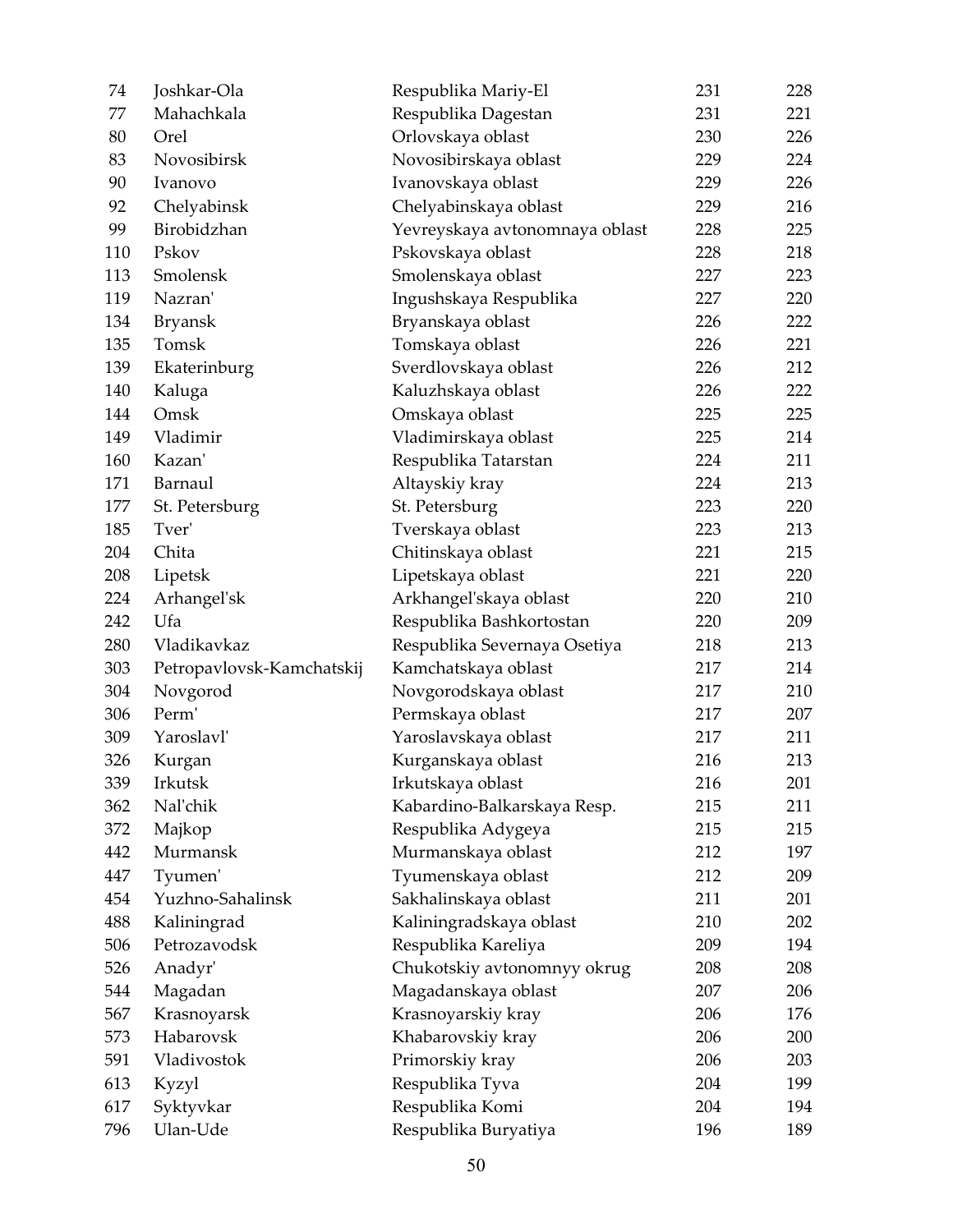| 823 | Yakutsk                 | Respublika Sakha(Yakutiya)     | 194              | 190 |  |  |  |
|-----|-------------------------|--------------------------------|------------------|-----|--|--|--|
| 856 | Cherkessk               | Karachayevo-Cherkesskaya Resp. | 192              | 189 |  |  |  |
|     | <b>Bottom 20 Cities</b> |                                |                  |     |  |  |  |
| 934 | Neman                   | Kaliningradskaya oblast        | 174              | 202 |  |  |  |
| 935 | Udachnyj                | Respublika Sakha(Yakutiya)     | 173              | 190 |  |  |  |
| 936 | Olonets                 | Respublika Kareliya            | 173              | 194 |  |  |  |
| 937 | Babushkin               | Respublika Buryatiya           | 172              | 189 |  |  |  |
| 938 | Kostomuksha             | Respublika Kareliya            | 171              | 194 |  |  |  |
| 939 | Segezha                 | Respublika Kareliya            | 170              | 194 |  |  |  |
| 940 | Kovdor                  | Murmanskaya oblast             | 170              | 197 |  |  |  |
| 941 | Priozersk               | Leningradskaya oblast          | 169              | 220 |  |  |  |
| 942 | Cherdyn'                | Permskaya oblast               | 168              | 207 |  |  |  |
| 943 | Zaozernyj               | Krasnoyarskiy kray             | 163              | 176 |  |  |  |
| 944 | Usol'e                  | Permskaya oblast               | 162              | 207 |  |  |  |
| 945 | Pudozh                  | Respublika Kareliya            | 161              | 194 |  |  |  |
| 946 | Krasnoznamensk          | Kaliningradskaya oblast        | 155              | 202 |  |  |  |
| 947 | Kondopoga               | Respublika Kareliya            | 151              | 194 |  |  |  |
| 948 | Pravdinsk               | Kaliningradskaya oblast        | 133              | 202 |  |  |  |
| 949 | Myshkin                 | Yaroslavskaya oblast           | 111              | 211 |  |  |  |
| 950 | Gusinoozersk            | Respublika Buryatiya           | 92               | 189 |  |  |  |
| 951 | Artemovsk               | Krasnoyarskiy kray             | 89               | 176 |  |  |  |
| 952 | Zapolyarnyj             | Murmanskaya oblast             | 28               | 197 |  |  |  |
| 953 | Noril'sk                | Krasnoyarskiy kray             | $\boldsymbol{0}$ | 176 |  |  |  |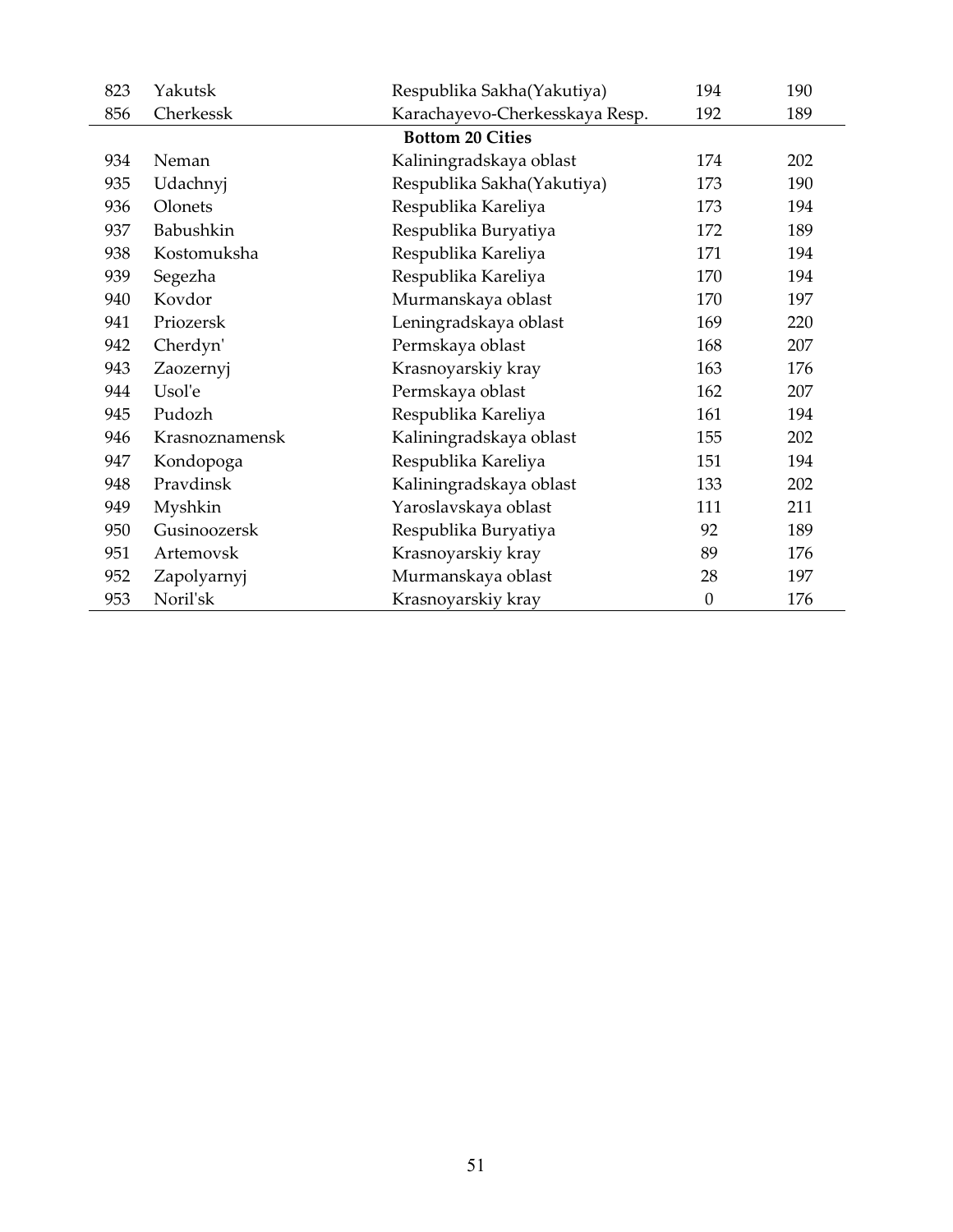#### **Table 7: Ranking Sensitivity Analysis**

|    |                                                                                              | Correlation<br>between QOLI<br><b>Values</b> | Spearman's<br>Correlation<br>between<br>Rankings |
|----|----------------------------------------------------------------------------------------------|----------------------------------------------|--------------------------------------------------|
|    | <b>Alternative QOLI Rankings:</b>                                                            |                                              |                                                  |
| 1. | With government regional wage coefficients (all 953 cities)                                  | 0.9557                                       | 0.9445                                           |
| 2. | With government regional wage coefficients (39 RLMS<br>cities)                               | 0.9100                                       | 0.8998                                           |
| 3. | With Moscow and St. Petersburg included as a dummy<br>variable (all 953 cities)              | 0.9892                                       | 0.9906                                           |
|    | 4. With alternative amenity variables described in Table 5 (all<br>953 cities)               | 0.8428                                       | 0.8700                                           |
|    | 5. With the level of subsistence (all 953 cities)<br>(Mean=0.148; Std.Dev.=0.043)            | 0.9910                                       | 0.9880                                           |
|    | 6. With survey weights (all 953 cities)                                                      | 0.9999                                       | 0.9999                                           |
|    | 7. With wages actually received last month in the OLS wage<br>equation (all 953 cities)      | 0.9740                                       | 0.9640                                           |
|    | 8. Based on the one stage OLS housing equation (without<br>sample selection, all 953 cities) | 0.9938                                       | 0.9929                                           |
|    | 9. With city fixed effects (39 RLMS cities, amenities only)                                  | 0.4663                                       | 0.5656                                           |
|    | 10. With city fixed effects (39 RLMS cities, amenities plus<br>disequilibrium variables)     | 0.6389                                       | 0.7014                                           |
|    | <b>Government Regional Wage Coefficients</b>                                                 |                                              |                                                  |
|    | 1. All 953 cities                                                                            | $-0.4167$                                    | $-0.5322$                                        |
|    | 2. 39 RLMS cities                                                                            | $-0.6636$                                    | $-0.6231$                                        |
|    | <b>Mobility Change</b>                                                                       |                                              |                                                  |
|    | 1. Average mobility change in 1994-1999 (all 953 cities)                                     | 0.2894                                       | 0.2422                                           |
|    | (Mean=3.112; Std.Dev.=8.767)                                                                 |                                              |                                                  |
|    | 2. Average mobility change in 1998-1999 (all 953 cities)<br>(Mean=0.678; Std.Dev.=9.234)     | 0.2655                                       | 0.2030                                           |

Note: The table shows the coefficients of correlation between the base QOLI values (shown in Table 6) and alternative QOLI values. The table also contains the coefficients of correlation between the base QOLI values and government regional wage coefficients and between the base QOLI values and the change in city mobility. Average mobility change is defined as an average annual change in population due to migration per 1,000 city residents. Mean value and standard deviation for average mobility change and the level of subsistence are shown in parentheses.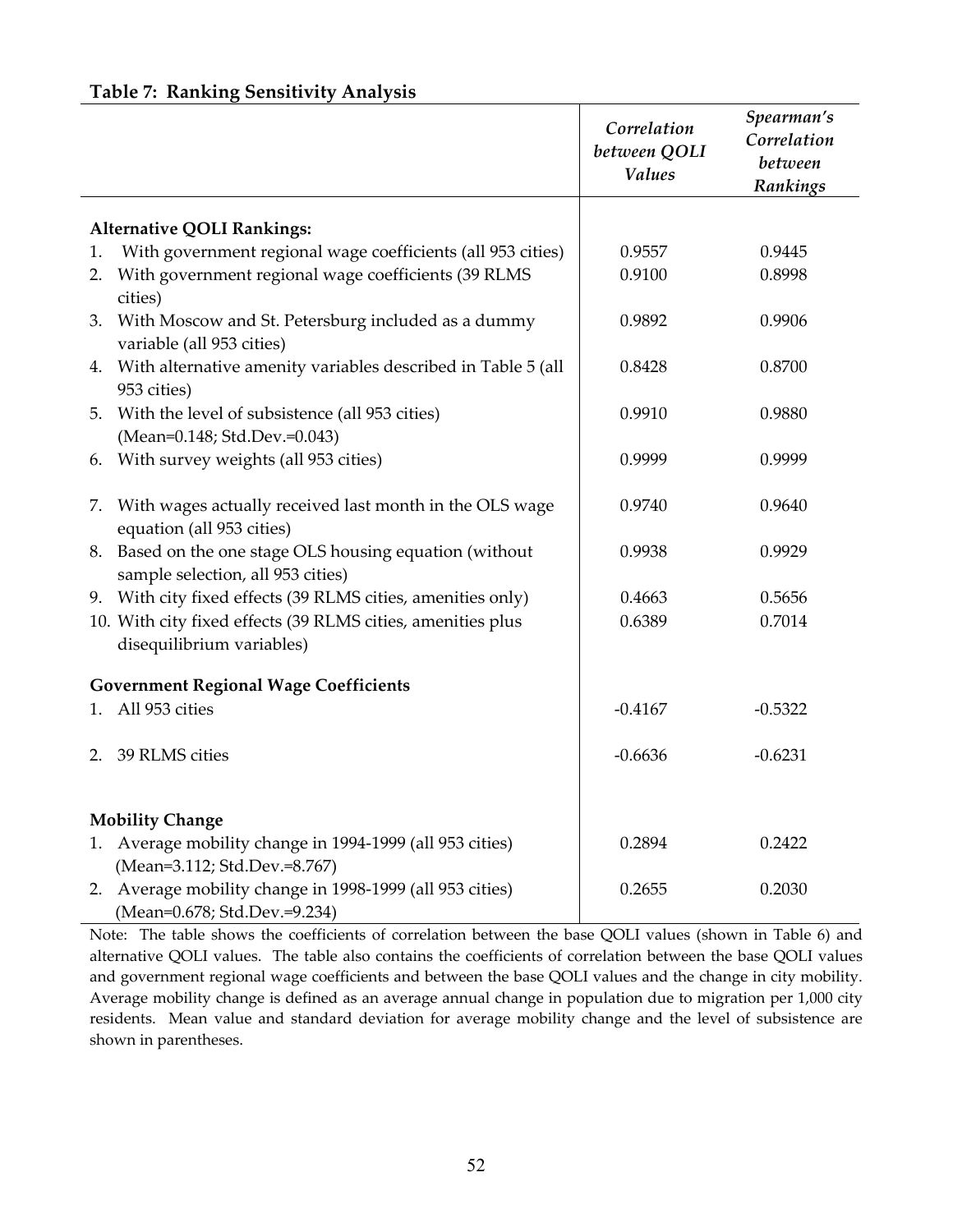|                                          | Sample of  |          | Sample of             |          | Two-     |         |
|------------------------------------------|------------|----------|-----------------------|----------|----------|---------|
| <b>Variables</b>                         | 953 Cities |          | <b>39 RLMS Cities</b> |          | Sample   | P-value |
|                                          | Mean       | Std.Dev. | Mean                  | Std.Dev. | t Test   |         |
| Heating degree days /100 (cold)          | 1.428      | 0.266    | 1.415                 | 0.212    | 0.363    | 0.719   |
| Temperature in warm period /100          | 20.387     | 6.024    | 20.626                | 4.792    | $-0.302$ | 0.764   |
| Total precipitation /100                 | 5.428      | 1.524    | 5.596                 | 1.449    | $-0.711$ | 0.481   |
| Precipitation in cold period /100        | 1.422      | 0.559    | 1.425                 | 0.435    | $-0.044$ | 0.965   |
| Air pollution                            | 2.696      | 12.733   | 2.170                 | 2.650    | 0.889    | 0.376   |
| Sulfur fall-out                          | 1.056      | 10.761   | 0.483                 | 0.785    | 1.545    | 0.123   |
| Water pollution                          | 2.802      | 7.232    | 5.136                 | 6.483    | $-2.193$ | 0.034   |
| Total phone lines                        | 0.202      | 0.092    | 0.246                 | 0.128    | $-2.125$ | 0.040   |
| Home phone lines                         | 0.162      | 0.076    | 0.199                 | 0.106    | $-2.161$ | 0.037   |
| Doctors                                  | 0.392      | 0.169    | 0.552                 | 0.249    | $-3.971$ | 0.000   |
| Commuting time                           | 4.094      | 0.354    | 4.356                 | 0.440    | $-3.667$ | 0.001   |
| Crime rate                               | 23.901     | 15.428   | 20.140                | 8.793    | 2.517    | 0.015   |
| Morbidity rate                           | 0.698      | 0.119    | 0.711                 | 0.107    | $-0.749$ | 0.458   |
| Capital city                             | 0.079      | 0.269    | 0.385                 | 0.493    | $-3.853$ | 0.000   |
| Ethnic-political risk                    | 1.650      | 2.158    | 1.514                 | 1.497    | 0.543    | 0.590   |
| Government regional wage<br>coefficients | 0.430      | 0.153    | 0.321                 | 0.102    | 1.112    | 0.272   |

#### **Appendix 1: Sample Mean Comparison Tests**

Note: t-statistics show the results of two-sample t test with unequal variances on the equality of means.

| <b>OLS</b>                      | Coeff.   | t                      | Mean   | Std. Dev.     | Min              | Max          |
|---------------------------------|----------|------------------------|--------|---------------|------------------|--------------|
| Dependent variable -            |          |                        |        |               |                  |              |
| Hours of commuting time per     |          |                        |        |               |                  |              |
| week                            |          |                        | 5.185  | 4.492         | $\boldsymbol{0}$ | 75           |
| Female                          | $-0.792$ | $-9.44$                | 0.508  | 0.500         | $\overline{0}$   | $\mathbf{1}$ |
| Age                             | $-0.005$ | $-1.29$                | 39.455 | 12.100        | 14               | 82           |
| Years of schooling              | 0.065    | 3.83                   | 12.015 | 2.587         | $\boldsymbol{0}$ | 18           |
| Available public transportation |          |                        |        |               |                  |              |
| Only buses (omitted)            |          |                        | 0.361  | 0.480         | $\theta$         |              |
| Trams and trolley buses         | 0.729    | 5.87                   | 0.458  | 0.498         | $\boldsymbol{0}$ |              |
| Subway                          | 1.128    | 5.96                   | 0.181  | 0.385         | $\theta$         |              |
| Route length                    | 0.032    | 1.99                   | 10.193 | 2.603         | 4.58             | 23.60        |
| Number of passengers / 100      | 0.043    | 1.69                   | 4.525  | 2.892         | 0.04             | 11.26        |
| Number of public vehicles       | $-0.417$ | $-2.55$                | 0.920  | 0.355         | 0.08             | 1.68         |
| Constant                        | 3.856    | 11.72                  |        |               |                  |              |
| $N = 11322$                     |          | $F(11, 11310) = 22.92$ |        | $R^2 = 0.024$ |                  |              |

#### **Appendix 2: Commuting Time Equation, RLMS Cities, 1994-1996, 1998**

Notes: Year dummies are included for three of the four years; t-statistics are defined with robust standard errors. The sample

is limited to the 39 cities included in the RLMS for the years in which the commuting question was asked.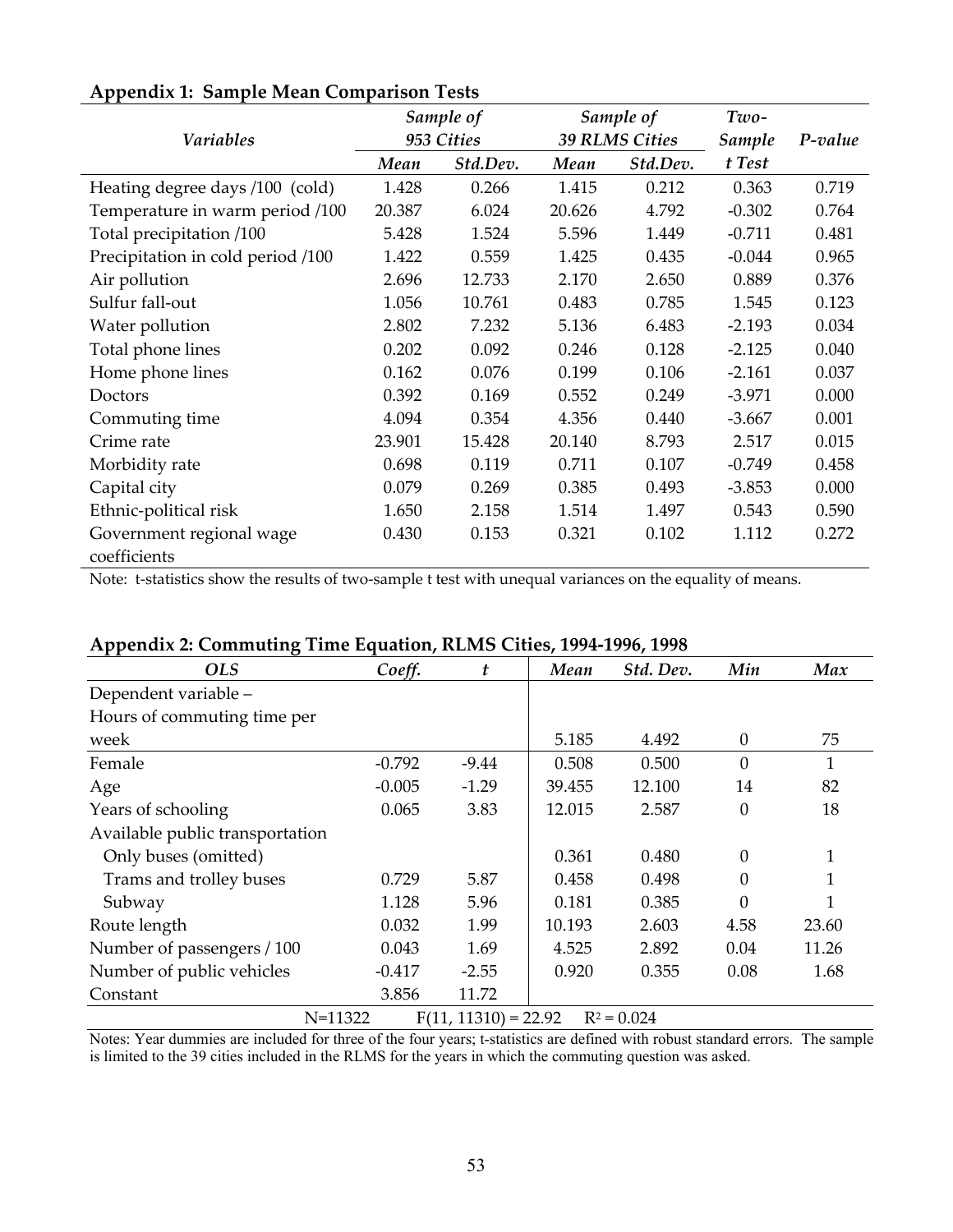

Figure 1: Crime Rate per 100,000 People by Region in the Russian Federation, 1999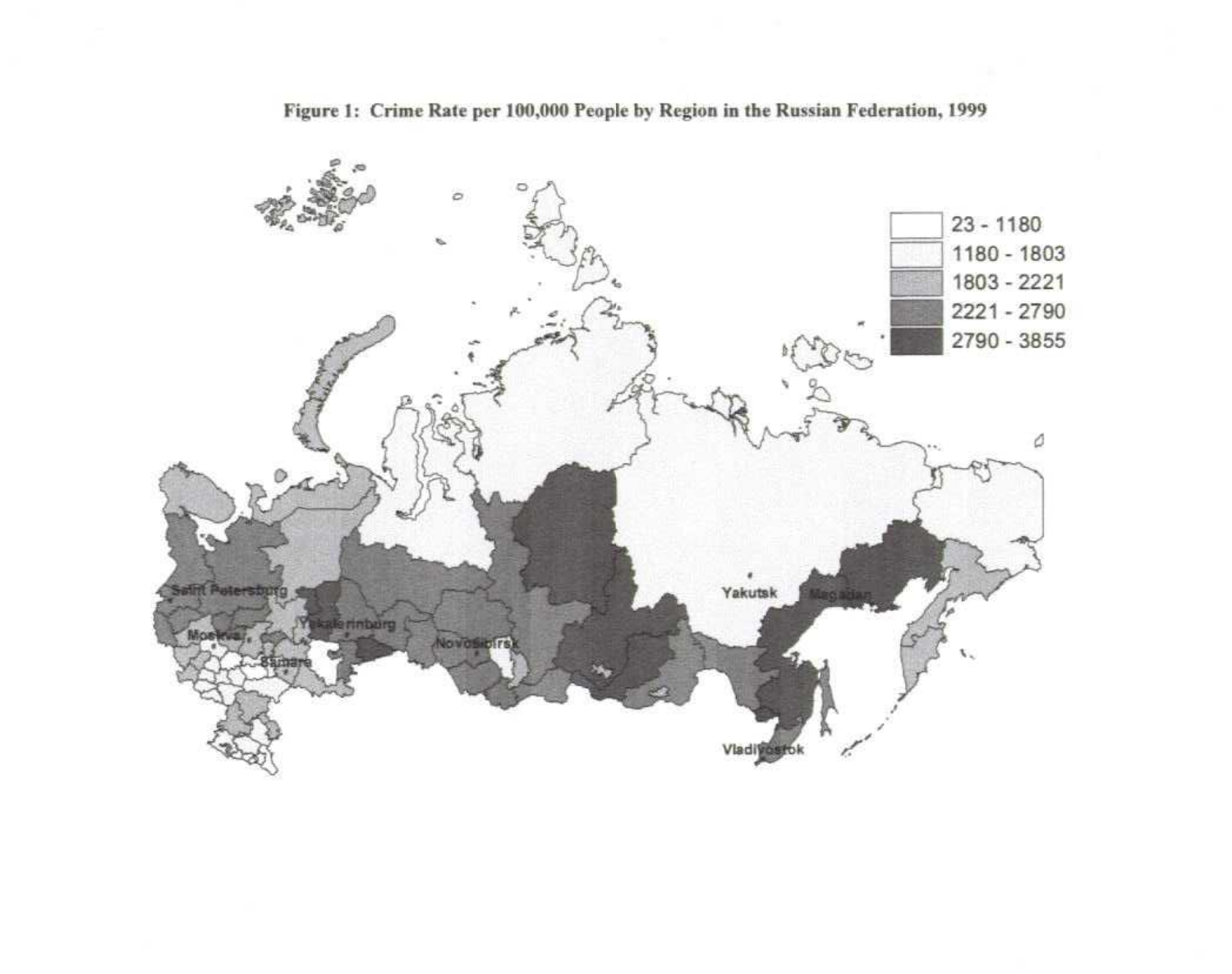

Figure 2: Government Regional Wage Coefficients, 2000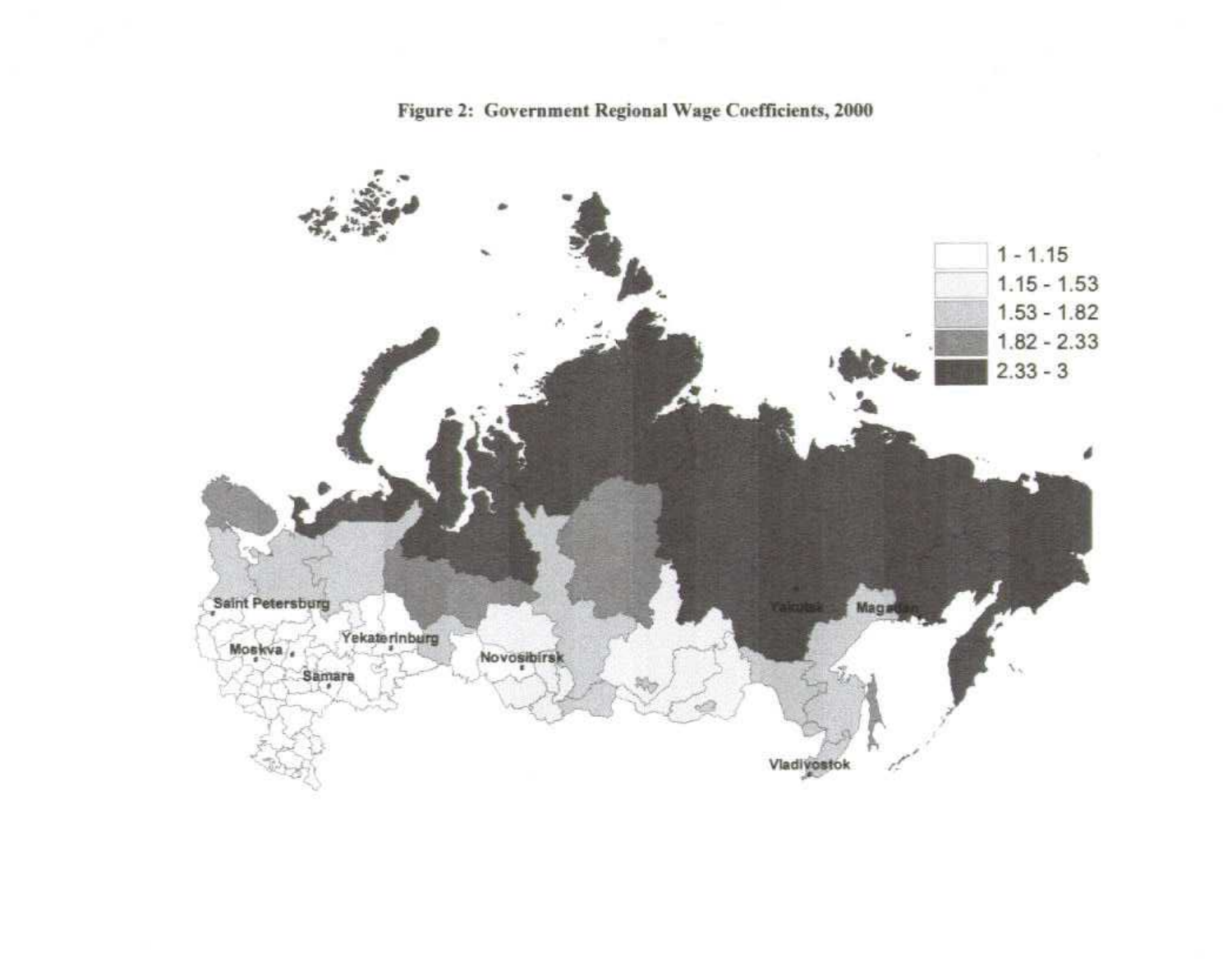

#### Figure 3: Quality of Life Index Values by Region in the Russian Federation, 2000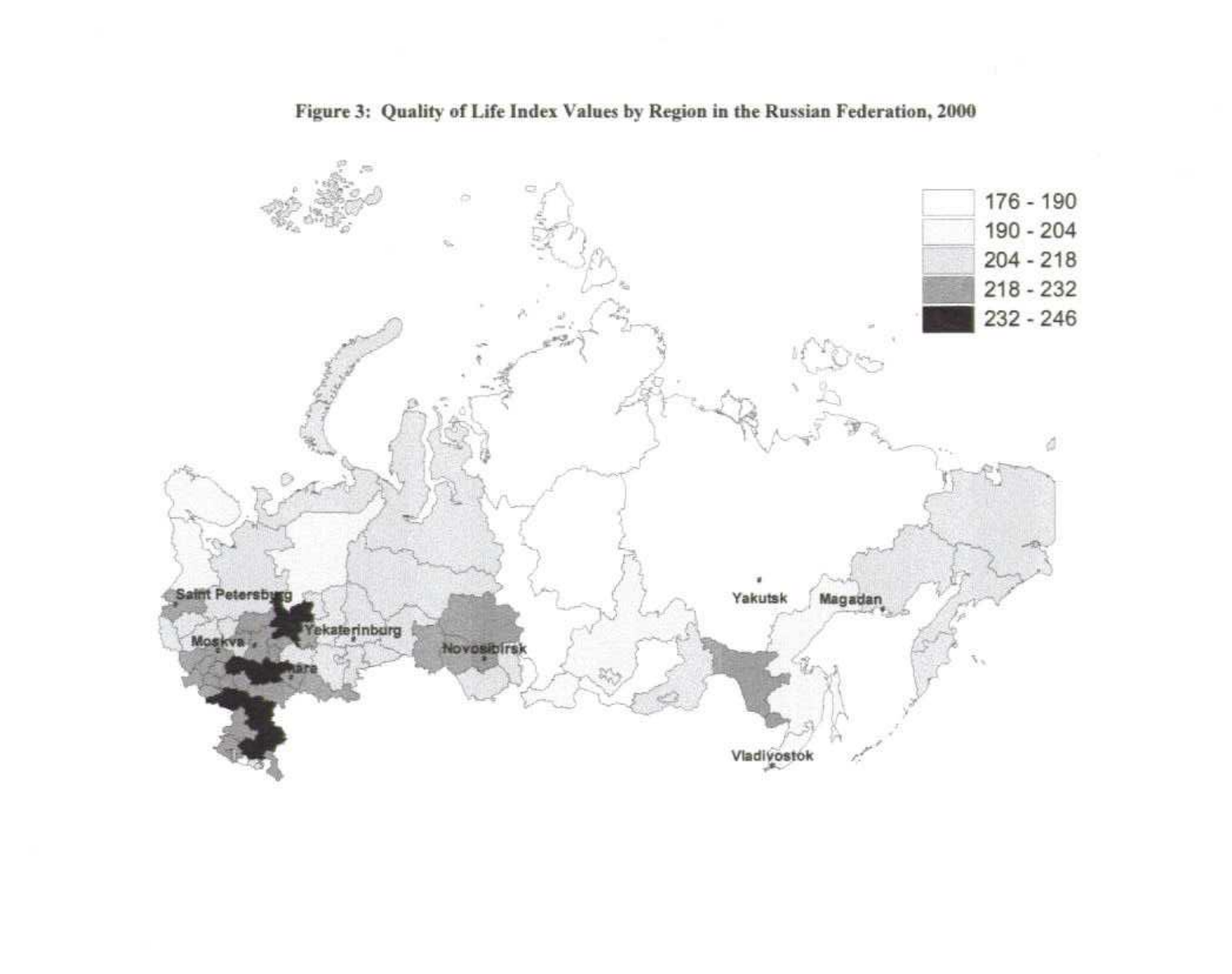Figure 4: Quality of Life Index Values by City in the Sverdlovsk Region of the Russian Federation, 2000